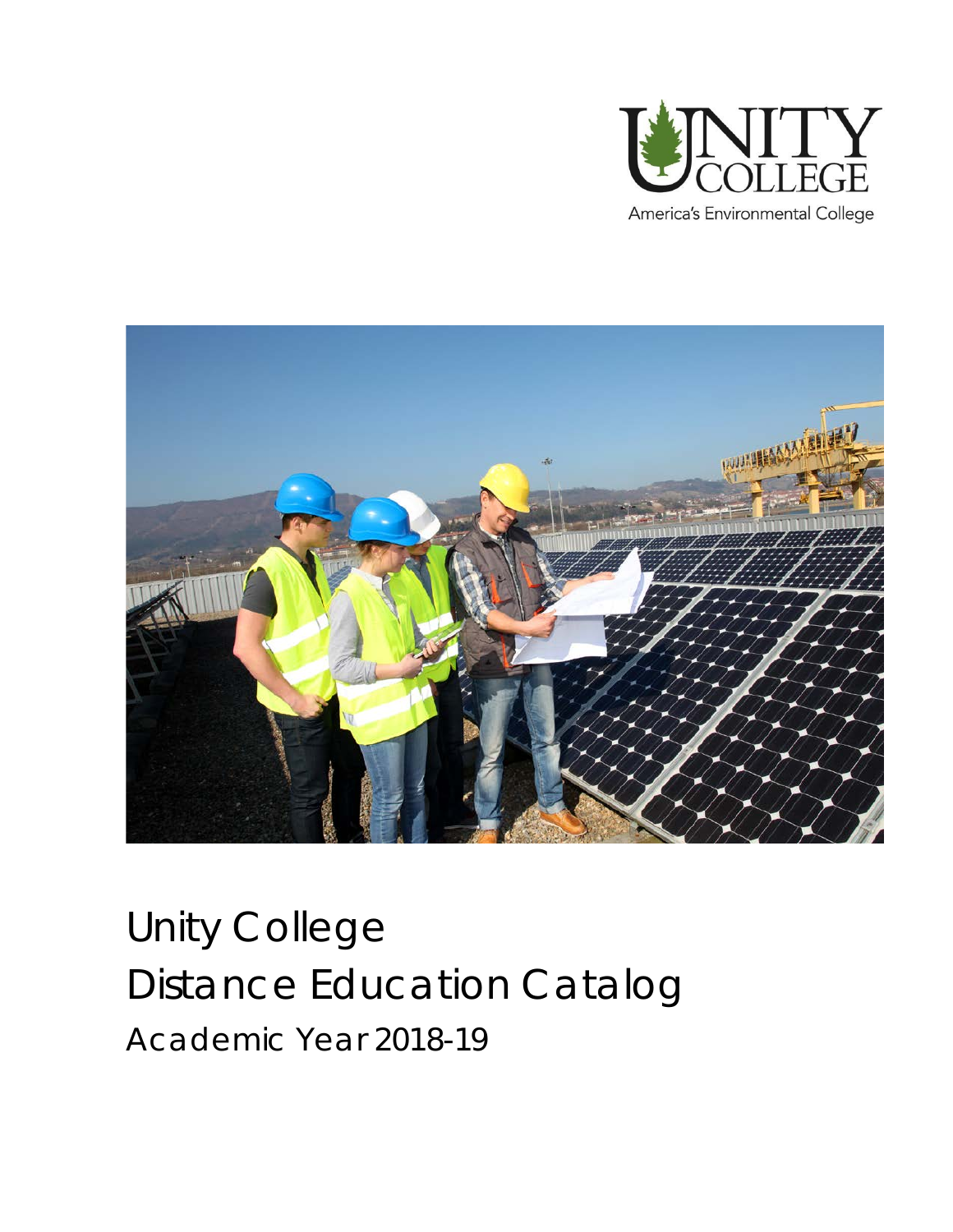### **Contents**

| A Note from President Khoury<br>8<br><b>SECTION 1: INTRODUCTION</b><br>9<br>The Unity College Mission<br>9<br>The Unity College Distance Education Catalog<br>9<br><b>Statement of Accreditation</b><br>10<br>SECTION 2: UNDERGRADUATE ACADEMIC PROGRAMS<br>10<br>Environmental Criminal Justice Completion Degree<br>10<br>12<br><b>Environmental Studies Completion Degree</b><br>14<br>Sustainable Business Management Degree<br>Wildlife Conservation Bachelor's Degree<br>15 |
|-----------------------------------------------------------------------------------------------------------------------------------------------------------------------------------------------------------------------------------------------------------------------------------------------------------------------------------------------------------------------------------------------------------------------------------------------------------------------------------|
|                                                                                                                                                                                                                                                                                                                                                                                                                                                                                   |
|                                                                                                                                                                                                                                                                                                                                                                                                                                                                                   |
|                                                                                                                                                                                                                                                                                                                                                                                                                                                                                   |
|                                                                                                                                                                                                                                                                                                                                                                                                                                                                                   |
|                                                                                                                                                                                                                                                                                                                                                                                                                                                                                   |
|                                                                                                                                                                                                                                                                                                                                                                                                                                                                                   |
|                                                                                                                                                                                                                                                                                                                                                                                                                                                                                   |
|                                                                                                                                                                                                                                                                                                                                                                                                                                                                                   |
|                                                                                                                                                                                                                                                                                                                                                                                                                                                                                   |
|                                                                                                                                                                                                                                                                                                                                                                                                                                                                                   |
| SECTION 3: GRADUATE ACADEMIC PROGRAMS<br>17                                                                                                                                                                                                                                                                                                                                                                                                                                       |
| M.S. In Professional Science Program Goals<br>17                                                                                                                                                                                                                                                                                                                                                                                                                                  |
| M.S. in Professional Science: Sustainability Science<br>18                                                                                                                                                                                                                                                                                                                                                                                                                        |
| M.S in Professional Science: Sustainable Natural Resource Management<br>19                                                                                                                                                                                                                                                                                                                                                                                                        |
| M.S in Professional Science: Environmental Geographic Information Science (GIScience)<br>20                                                                                                                                                                                                                                                                                                                                                                                       |
| M.S. in Professional Science: Conservation Law Enforcement<br>22                                                                                                                                                                                                                                                                                                                                                                                                                  |
| Sustainable Master of Business Administration Program Goals<br>23                                                                                                                                                                                                                                                                                                                                                                                                                 |
| Sustainable Master of Business Administration (MBA)<br>24                                                                                                                                                                                                                                                                                                                                                                                                                         |
| <b>Graduate Certificates</b><br>25                                                                                                                                                                                                                                                                                                                                                                                                                                                |
| <b>SECTION 4: COURSE DESCRIPTIONS</b><br>26                                                                                                                                                                                                                                                                                                                                                                                                                                       |
| <b>Undergraduate Course Descriptions</b><br>26                                                                                                                                                                                                                                                                                                                                                                                                                                    |
| <b>BIOLOGY COURSES</b><br>26                                                                                                                                                                                                                                                                                                                                                                                                                                                      |
| BIOL 201 Organisms that Sustain the Earth: Understanding Plants<br>26                                                                                                                                                                                                                                                                                                                                                                                                             |
| BIOL 203 Ecological Principles: Applications to Conservation and Wildlife<br>26                                                                                                                                                                                                                                                                                                                                                                                                   |
| <b>BIOL 305 Conservation Biology</b><br>27                                                                                                                                                                                                                                                                                                                                                                                                                                        |
| BIOL 301 Animal Behavior: The Evolution, Ecology, and Social Behavior of Animals<br>27                                                                                                                                                                                                                                                                                                                                                                                            |
| <b>COMMUNICATION COURSES</b><br>28                                                                                                                                                                                                                                                                                                                                                                                                                                                |
| <b>COMM 303 Communicating to Stakeholders</b><br>28                                                                                                                                                                                                                                                                                                                                                                                                                               |
| COMM 401 Using Social Media in a Global World<br>28                                                                                                                                                                                                                                                                                                                                                                                                                               |
| <b>ECONOMICS COURSES</b><br>29                                                                                                                                                                                                                                                                                                                                                                                                                                                    |
| 2                                                                                                                                                                                                                                                                                                                                                                                                                                                                                 |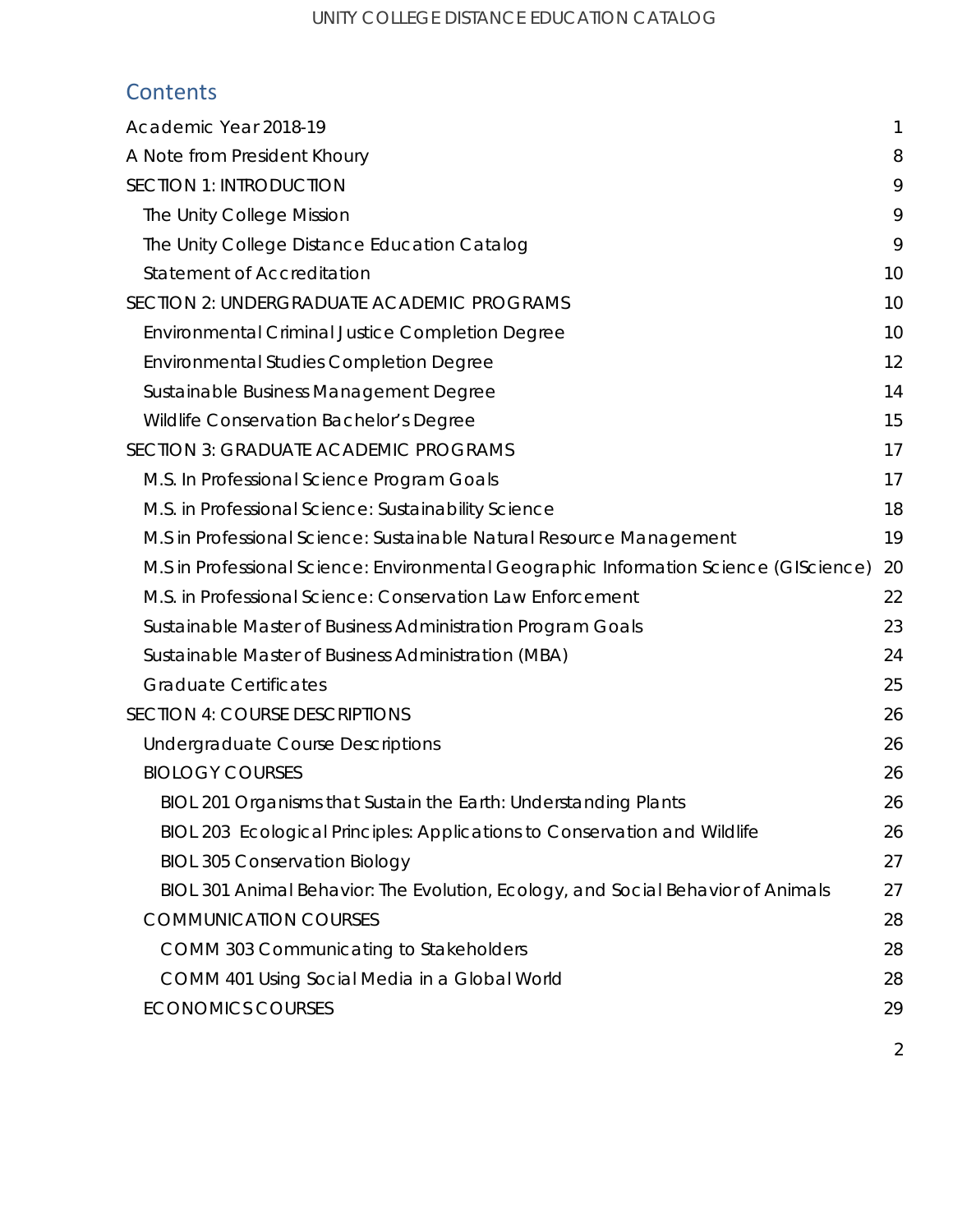| ECON 301 The Economics of Sustainable Development                                   | 29 |
|-------------------------------------------------------------------------------------|----|
| ENVIRONMENTAL CRIMINAL JUSTICE COURSES                                              | 29 |
| ENCJ 201 Criminal Justice in the Age of Globalization                               | 29 |
| <b>ENCJ 203 Diversity and Law Enforcement</b>                                       | 30 |
| <b>ENCJ 301 Crime Scene and Forensic Techniques</b>                                 | 30 |
| <b>ENCJ 303 Homeland Security and Emergency Management</b>                          | 31 |
| <b>ENCJ 305 Natural Resource Law and Policy</b>                                     | 31 |
| <b>ENCJ 401 Environmental Compliance and Regulation</b>                             | 32 |
| <b>ENCJ 403 Administrative Structure and Criminal Justice</b>                       | 32 |
| <b>ENCJ 405 Environmental Criminology</b>                                           | 32 |
| ENVIRONMENTAL PROFESSIONAL CORE COURSES                                             | 33 |
| EVPC 201 Environmental Issues: Deforestation, Biodiversity Loss, and Overpopulation | 33 |
| EVPC 202 Environmental Issues: Energy, Water Scarcity, and Waste                    | 33 |
| <b>EVPC 301 Environmental Justice</b>                                               | 34 |
| EVPC 305 Building a Better World: Ethical Decision-Making                           | 34 |
| <b>EVPC 401 Transformational Leadership</b>                                         | 34 |
| <b>EVPC 490 Transdisciplinary Capstone</b>                                          | 35 |
| <b>ENVIRONMENTAL STUDIES COURSES</b>                                                | 35 |
| <b>ENVS 101 Sustainable Solutions to Globalization</b>                              | 35 |
| ENVS 201 The Warming Planet: Understanding Climate Change                           | 36 |
| <b>ENVS 301 Building Sustainable Communities</b>                                    | 36 |
| <b>ENVS 303 Social Science for Environmental Professionals</b>                      | 36 |
| <b>FINANCE COURSES</b>                                                              | 37 |
| FINC 301 Environmental Accounting                                                   | 37 |
| FINC 401 Financing a Sustainable World                                              | 37 |
| <b>GIS COURSES</b>                                                                  | 38 |
| GISC 101 Introduction to GIS for Environmental Solutions                            | 38 |
| <b>MANAGEMENT COURSES</b>                                                           | 38 |
| MGMT 201 Understanding the Sustainable Business Landscape                           | 38 |
| MGMT 301 Starting Your Small Non-Profit                                             | 39 |
| MGMT 303 Strategic Management for Social Change                                     | 39 |
| MGMT 403 Global Supply Chain Operations: Greening Your Business                     | 39 |
| <b>MGMT 405 Using Data for Sustainable Business Decisions</b>                       | 40 |
|                                                                                     | 3  |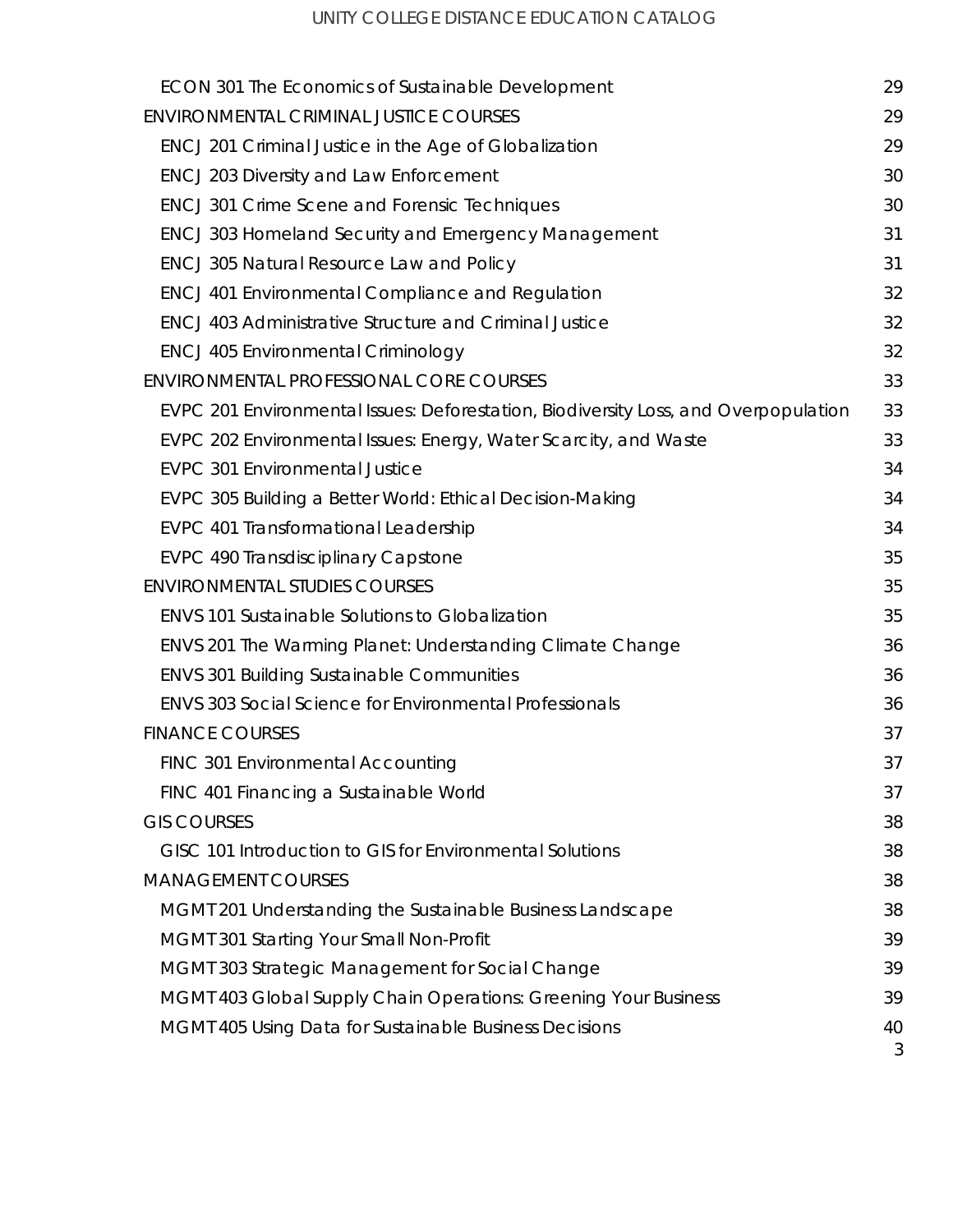| <b>MARKETING COURSES</b>                                                                     | 40 |
|----------------------------------------------------------------------------------------------|----|
| MKTG 301 Environmental Marketing and Branding                                                | 40 |
| <b>MATH COURSES</b>                                                                          | 41 |
| <b>MATH 401 Statistics for Wildlife Professionals</b>                                        | 41 |
| PSYCHOLOGY COURSES                                                                           | 41 |
| PSYC 101 Introduction to Psychology                                                          | 41 |
| PSYC 301 Environmental Psychology                                                            | 41 |
| <b>WILDLIFE CONSERVATION COURSES</b>                                                         | 42 |
| WCON 201 Wildlife Plant Identification: Wildlands and Wildlife Habitat                       | 42 |
| WCON 301 Human Dimensions of Wildlife Conservation                                           | 42 |
| WCON 303 Life History and Identification of Birds & Mammals                                  | 43 |
| <b>WCON 305 Wildlife Conservation Genetics</b>                                               | 43 |
| WCON 307 Humans, Parasites, and Wildlife: Understanding the Impact of Insects on<br>Wildlife | 44 |
| WCON 403 Habitat Management for Wildlife and Fisheries                                       | 44 |
| WCON 405 Population Management for Wildlife and Fisheries                                    | 45 |
| <b>Graduate Course Descriptions</b>                                                          | 45 |
| <b>CONL 505 Conservation Law Enforcement Management</b>                                      | 45 |
| CONL 510 Operational Human Resources Management                                              | 45 |
| <b>CONL 515 Advanced Wildlife Enforcement</b>                                                | 46 |
| CONL 520 Judicial Procedure and Evidence Management                                          | 46 |
| CONL 525 Conservation Law Enforcement and Public Policy                                      | 46 |
| <b>CONL 530 Social Science Research Methods</b>                                              | 46 |
| CONL 605 Leadership and Ethical Decision-Making                                              | 46 |
| CONL 610 Diversity in Conservation Law Enforcement                                           | 46 |
| CONL 690 Conservation Law Enforcement Graduate Capstone                                      | 47 |
| GISC 505 GIS and Remote Sensing for Environmental Solutions                                  | 47 |
| GISC 510 Advanced GIS and Remote Sensing for Ecological Applications                         | 47 |
| GISC 515 Environmental Research Methods                                                      | 47 |
| GISC 520 Creating Maps and Graphics of Ecosystem Change                                      | 48 |
| GISC 525 Project Development for Environmental Problem Solving                               | 48 |
| GISC 605 Modeling Our Changing World                                                         | 48 |
| GISC 690 Environmental GIScience Capstone                                                    | 48 |
|                                                                                              | 4  |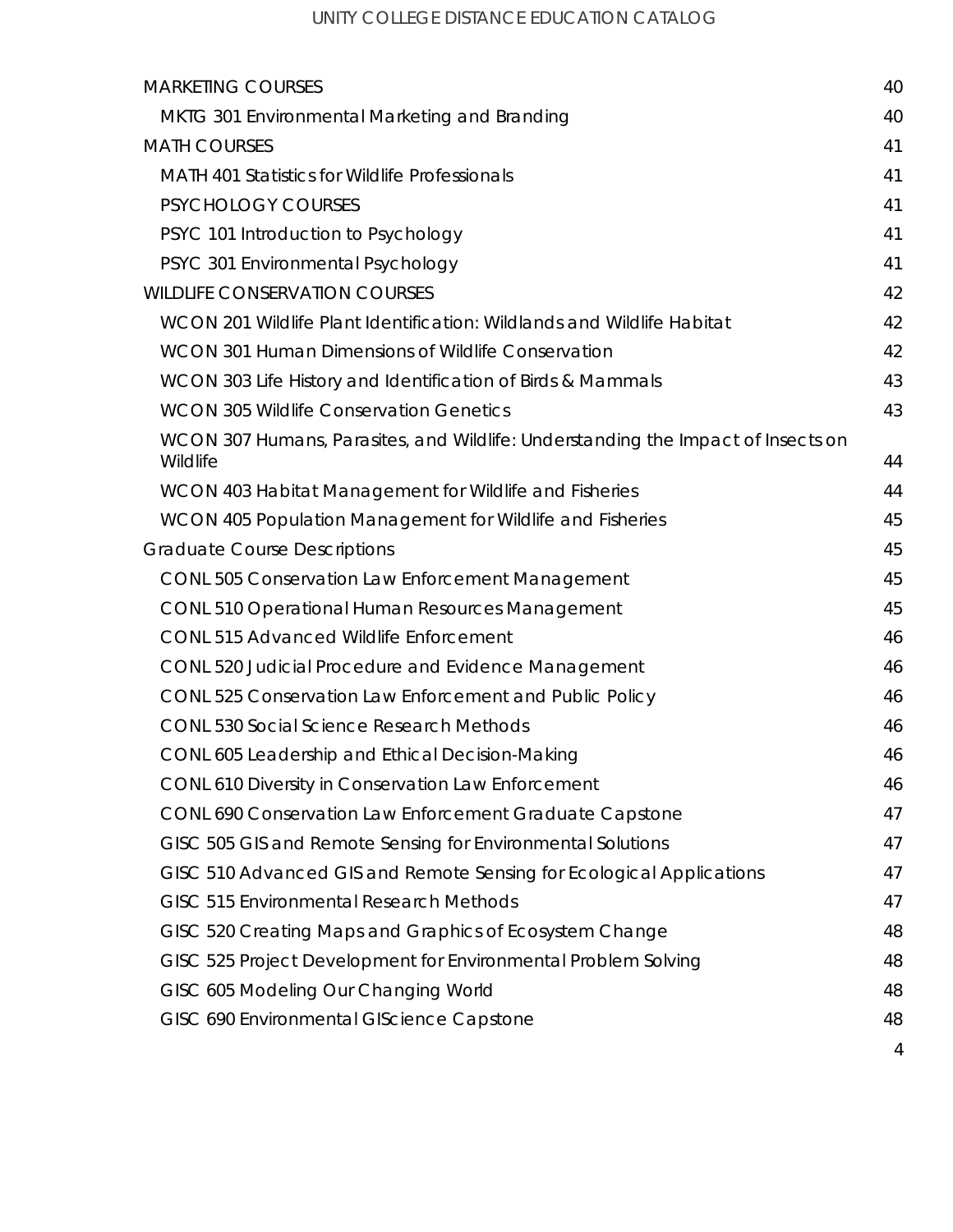| PROF 505 Strategic Management of Innovation                                   | 49 |
|-------------------------------------------------------------------------------|----|
| PROF 510 Communication for Environmental Professionals                        | 49 |
| PROF 515 Ethical Practice and Policy                                          | 49 |
| PROF 590 Capstone I                                                           | 49 |
| PROF 690 Capstone II                                                          | 49 |
| SBUS 505 Accounting and Finance for Sustainable Business                      | 50 |
| SBUS 510 Humans, Climate, and Business                                        | 50 |
| SBUS 515 Ecological Economics                                                 | 50 |
| SBUS 520 Global Impact of Capital Markets                                     | 50 |
| SBUS 525 Designing Successful Teams & Organizations                           | 51 |
| SBUS 530 Business Ethics for 21st Century Leaders                             | 51 |
| SBUS 535 Marketing & Communicating Corporate Social Responsibility            | 51 |
| SBUS 540 Quantitative Methods for Sustainable Solutions                       | 51 |
| SBUS 590 Sustainable MBA Capstone I: Planning Green Business Initiatives      | 51 |
| SBUS 690 Sustainable MBA Capstone II: Implementing Green Business Initiatives | 51 |
| SNRM 505 Human Dimensions of Natural Resource Management                      | 52 |
| SNRM 510 Landscape Ecology                                                    | 52 |
| <b>SNRM 515 Conservation Ecology</b>                                          | 52 |
| <b>SNRM 520 Quantitative Methods</b>                                          | 52 |
| SUST 505 Thinking in Systems                                                  | 53 |
| SUST 510 Climate Dynamics                                                     | 53 |
| SUST 515 Leading Sustainable Change                                           | 53 |
| SUST 520 Community Planning for Resiliency                                    | 53 |
| SECTION 5: UNDERGRADUATE ACADEMIC GUIDELINES                                  | 54 |
| Definition of a DE Undergraduate Credit:                                      | 54 |
| SECTION 6: GRADUATE ACADEMIC GUIDELINES                                       | 54 |
| Definition of a DE Graduate Credit:                                           | 54 |
| Capstone Experience                                                           | 54 |
| <b>SECTION 7: ACADEMIC POLICIES</b>                                           | 55 |
| <b>Honor Code</b>                                                             | 55 |
| The Family Educational Rights and Privacy Act of 1974                         | 57 |
| Inspection of Records                                                         | 57 |
| <b>Amendment of Records</b>                                                   | 57 |
|                                                                               | 5  |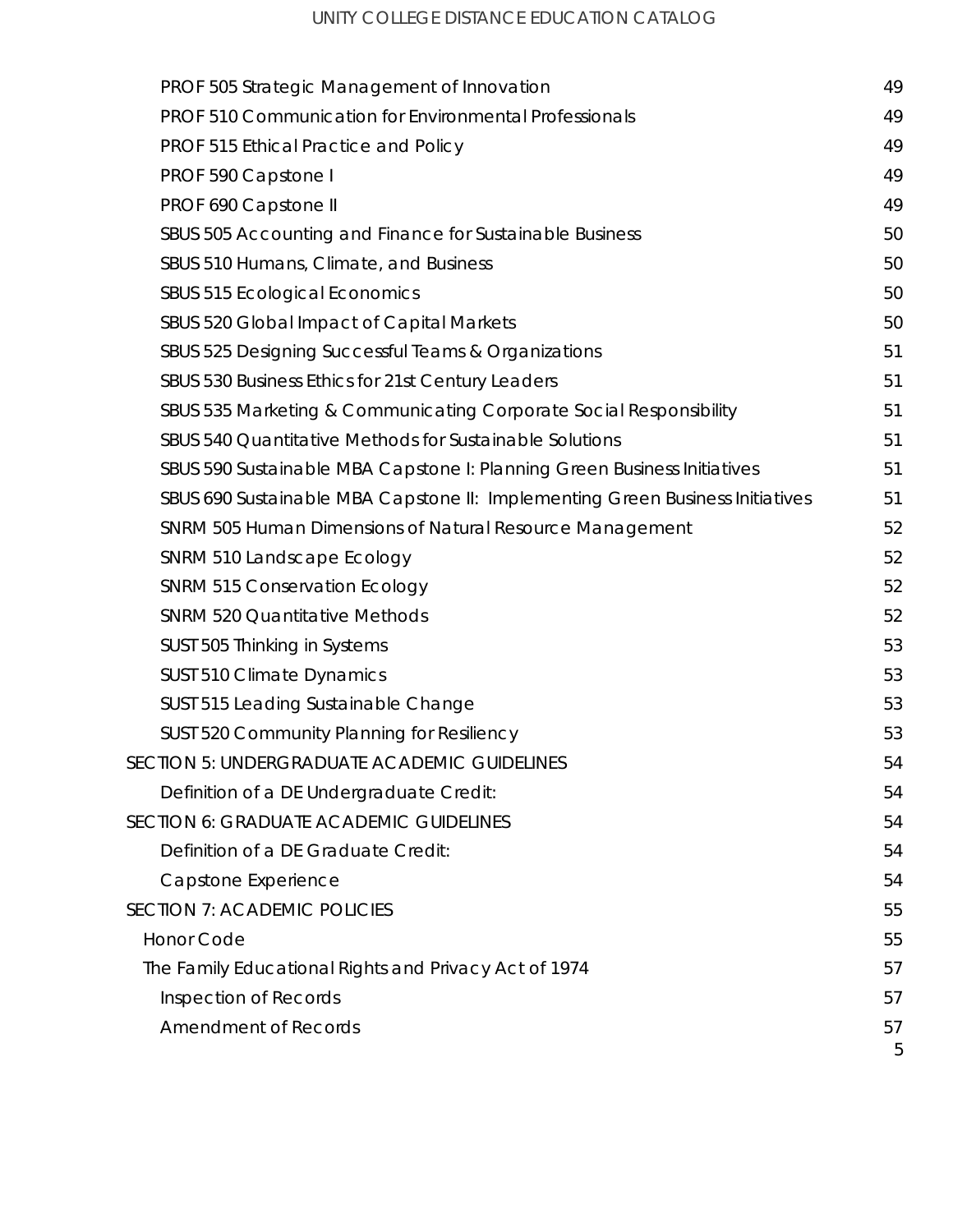| <b>Disclosure of Records</b>                                | 57 |
|-------------------------------------------------------------|----|
| Directory Information                                       | 57 |
| School Officials with Legitimate Educational Interests      | 58 |
| Grading                                                     | 58 |
| Undergraduate Grading Scale                                 | 58 |
| <b>Graduate Grading Scale</b>                               | 58 |
| W - Withdrawal (No credit)                                  | 59 |
| I - Incomplete (No credit)                                  | 59 |
| Calculating Grade Point Average (GPA)                       | 59 |
| Change of Final Grade                                       | 60 |
| Change of Final Course Grade - Process for Instructors      | 60 |
| Appeal of Final Course Grade - Process for Students         | 60 |
| <b>Enrollment Policies</b>                                  | 61 |
| <b>Course Registration</b>                                  | 61 |
| <b>Course Cancellation</b>                                  | 61 |
| <b>Course Load and Status</b>                               | 61 |
| Attendance/Class Participation                              | 62 |
| <b>Academic Standing</b>                                    | 62 |
| Withdrawal from the College                                 | 66 |
| Date of Withdrawal Policy                                   | 66 |
| <b>Repeating Courses</b>                                    | 67 |
| Readmission to the College                                  | 67 |
| Leaves of Absence and Time Limitation for Degree Completion | 67 |
| Veteran Students                                            | 68 |
| Medical Withdrawal from the College                         | 68 |
| <b>Extended Absence</b>                                     | 69 |
| <b>Student Identity Verification Policy</b>                 | 69 |
| Graduation                                                  | 70 |
| Application for a Degree                                    | 70 |
| Participation in a Commencement Ceremony                    | 70 |
| Replacement Copies of Diplomas                              | 70 |
| <b>Unclaimed Diplomas</b>                                   | 71 |
| <b>SECTION 8: EXPENSES AND FINANCIAL AID</b>                | 71 |
|                                                             | 6  |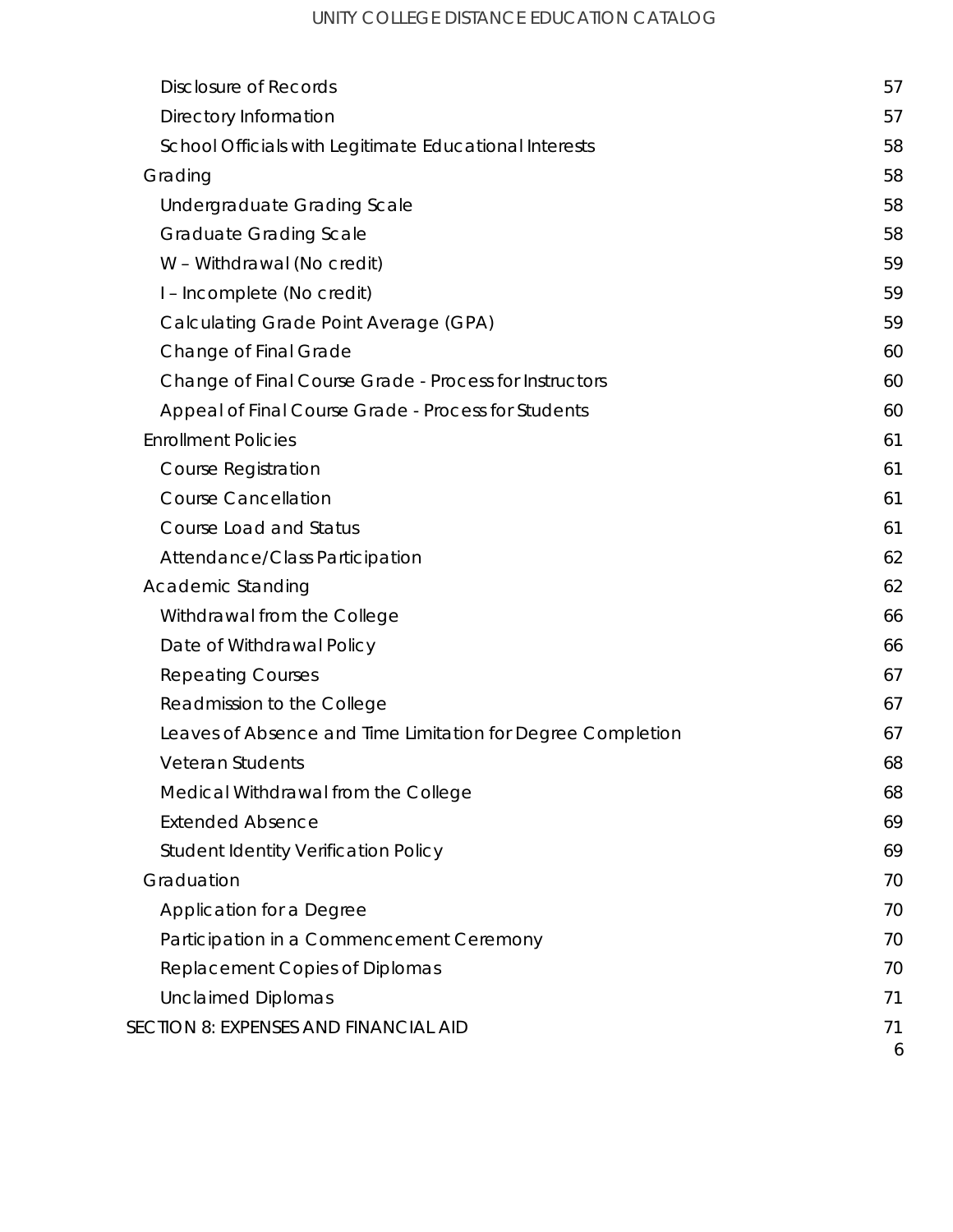| Cost of Attendance                       | 71 |
|------------------------------------------|----|
| Billing                                  | 71 |
| Failure to Pay                           | 71 |
| <b>Refund Policy</b>                     | 71 |
| Failure to Participate                   | 72 |
| <b>Financial Aid</b>                     | 72 |
| Federal Direct Unsubsidized Loan Program | 72 |
| Private Loans                            | 73 |
| <b>SECTION 9: RESOURCES</b>              | 73 |
| Academic Calendar                        | 73 |
| <b>College Resources</b>                 | 73 |
| <b>Distance Education Team</b>           | 73 |
| <b>Other Important Resources</b>         | 74 |
|                                          |    |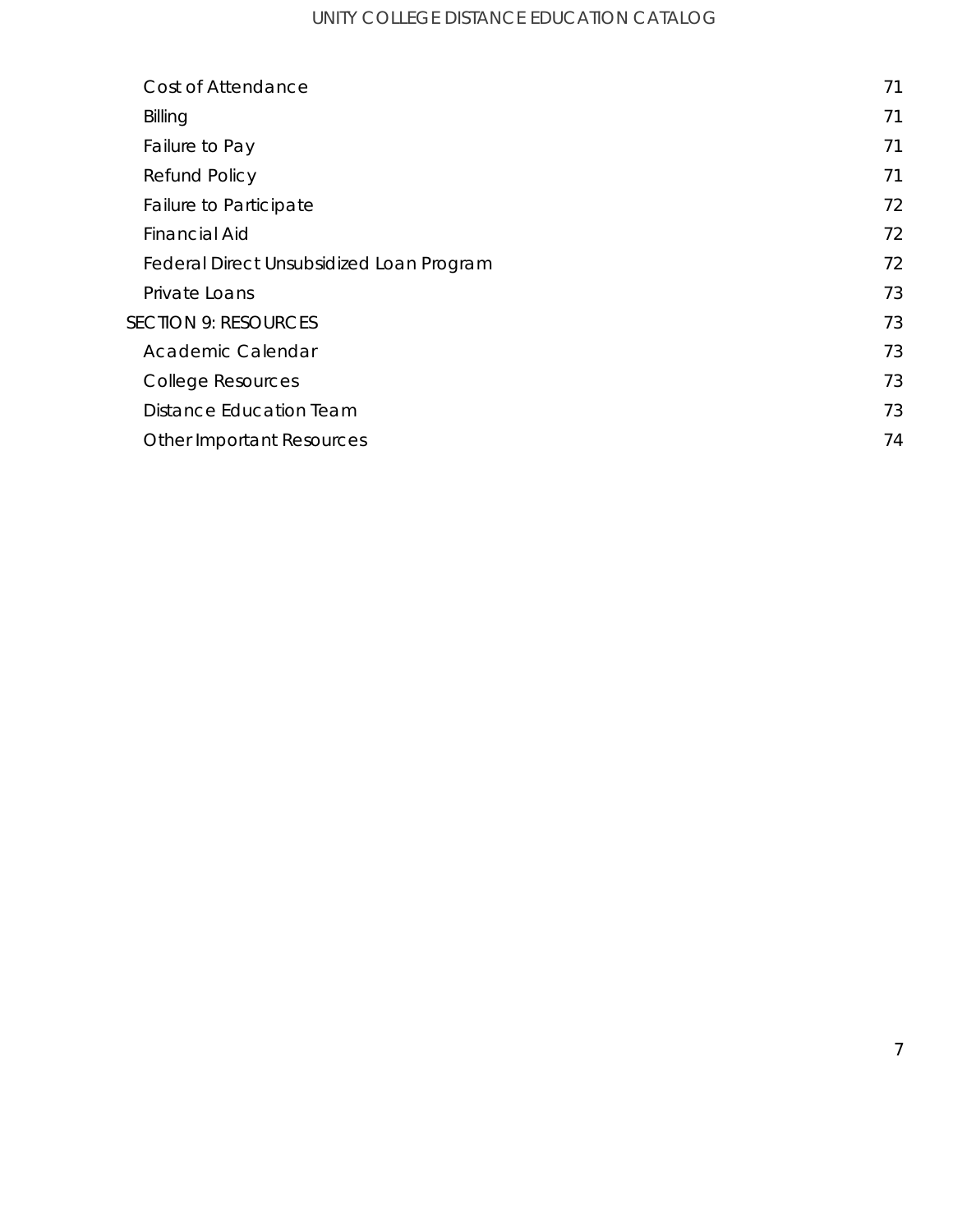## <span id="page-7-0"></span>A Note from President Khoury

Unity College Distance Education Students,

Congratulations and welcome to Unity College! We are very happy to welcome you to our educational community.

As I'm sure you know, Unity College is a special place. Our sustainability science educational framework, our commitment to the liberal arts, and our emphasis on transdisciplinary pedagogy give Unity an extraordinary mission and an uncommon sense of community. Welcome to a community of people determined to make powerful and positive changes in the environmental century.

I am happy you are with us, and I hope that you find your time here satisfying and rewarding.

If you need help or have questions, please reach out to your Distance Education Concierge or Chief Distance Education Officer. And let me know if there is anything I can do.



In Unity,

Dr. Melik Khoury Unity College President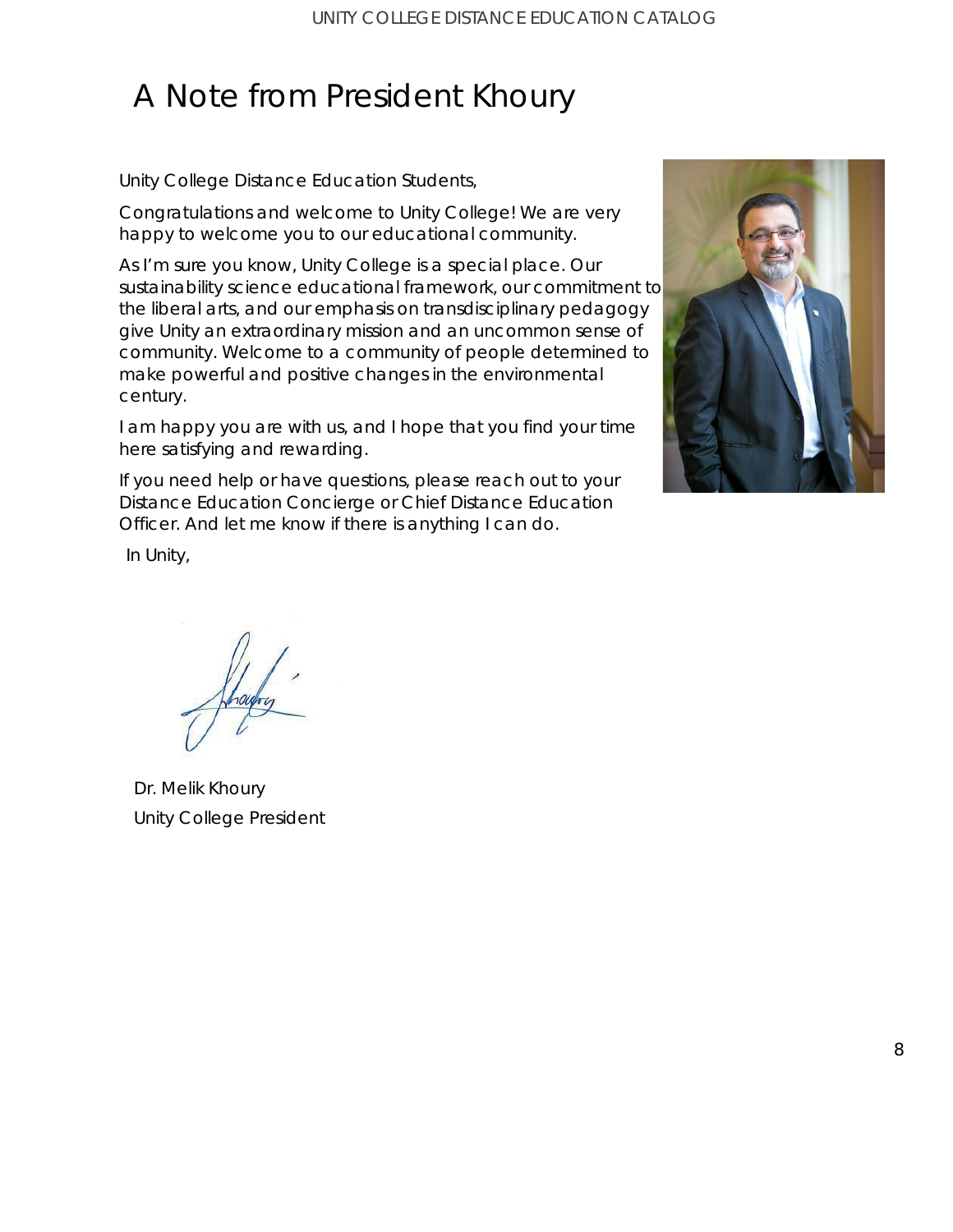## <span id="page-8-0"></span>SECTION 1: INTRODUCTION

### <span id="page-8-1"></span>The Unity College Mission

Through the framework of sustainability science, Unity College provides a liberal arts education that emphasizes the environment and natural resources. Through experiential and collaborative learning, our graduates emerge as responsible citizens, environmental stewards, and visionary leaders.

### <span id="page-8-2"></span>The Unity College Distance Education Catalog

The Distance Education Catalog contains the policies, procedures, and guidelines applicable to the Distance Education Strategic Education Business Unit (SEBU) at Unity College as reviewed and approved by the Unity College Distance Education administrative team. The Unity College Distance Education SEBU currently oversees all Undergraduate and Graduate Programs. All students in those programs/courses will follow the policies and procedures outlined in this catalog.

Unity College views the *Unity College Distance Education Catalog* as the primary contract between the College and the student. Students must follow the graduation requirements from the catalog in effect at the time of their matriculation, or students may elect to fulfill the requirements of any subsequent catalog, provided they were enrolled at the time the catalog was published. In either case, the catalog is to be considered in its entirety; students may not fulfill part of their program requirements from one catalog and another part from another catalog. Unity College reserves the right to change any of the statements made in the catalog by reasonable notice in a supplement or replacement publication.

Distance Education Undergraduate Programs: Distance Education undergraduate online programs involve engagement in a small-class setting, with active-learning, and highly engaged instructor feedback and support. Undergraduate students can expect to see organized, engaging courses that teach knowledge and skills professionals need to succeed in the 21st century.

Distance Education Graduate Programs: The most visible activity of distance education graduate work is the intellectual interaction of faculty and students involved in learning and devoted to advancing professionalism in their fields. Supporting these endeavors are academic leaders who are committed to providing an atmosphere in which distance education can flourish.

By accepting admission to Unity College, students indicate that they are responsible for adhering to the policies and procedures that govern their education at Unity College. The requirements of the undergraduate and graduate programs at Unity College have been instituted so that students, faculty, and administrators are guided by a shared set of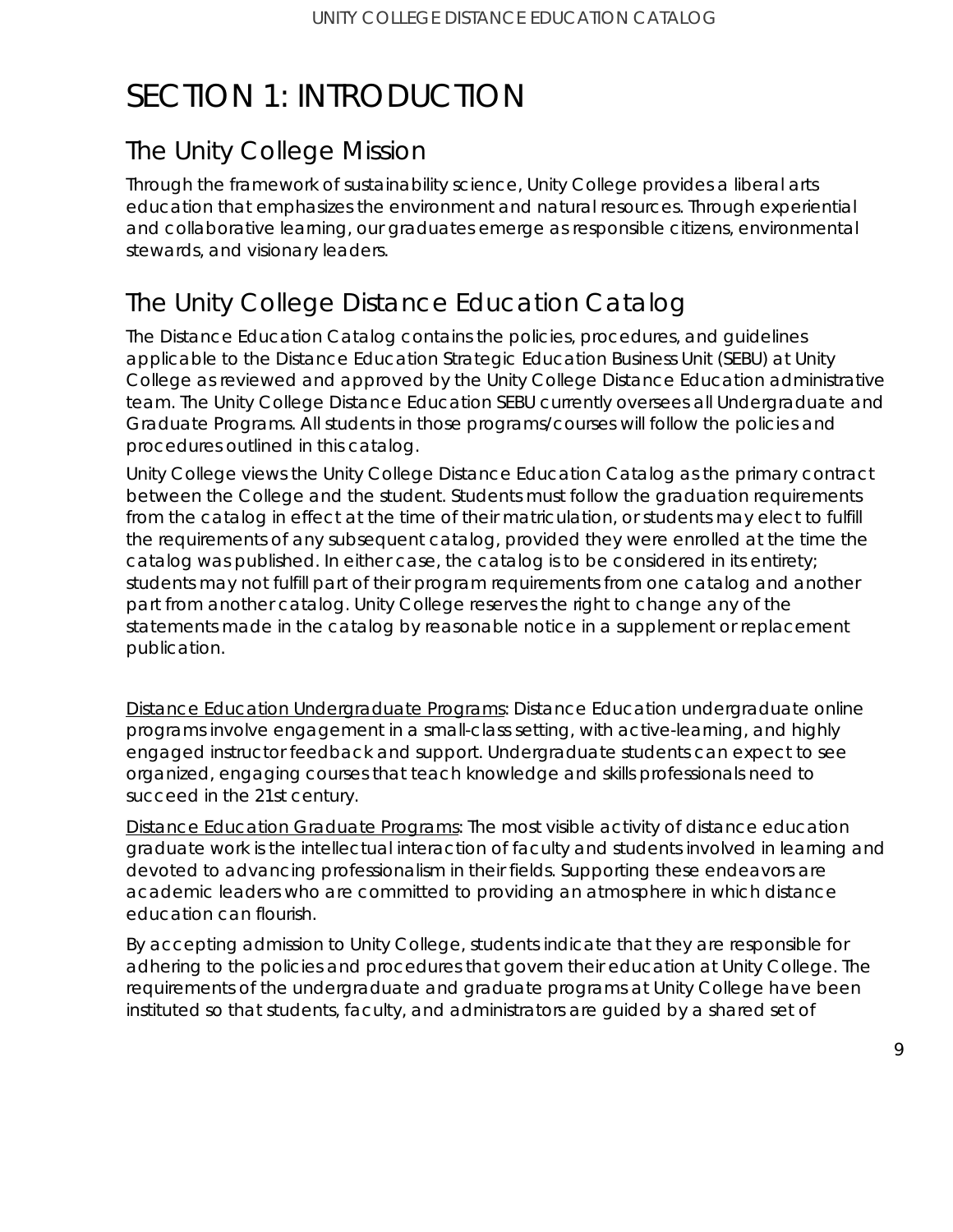expectations for education. We sincerely hope that awareness of these requirements allows each student a fruitful educational experience at Unity College.

### <span id="page-9-0"></span>Statement of Accreditation

Unity College is fully accredited by the New England Association of Schools and Colleges (NEASC) Commission on Institutions of Higher Education (CIHE). NEASC is located at 3 Burlington Woods Drive, Suite 100, Burlington, MA 01803-4514. NEASC may also be contacted by telephone at (781) 425-7785 or through their website at [http://cihe.neasc.org](http://cihe.neasc.org/)

## <span id="page-9-1"></span>SECTION 2: UNDERGRADUATE ACADEMIC PROGRAMS

### <span id="page-9-2"></span>**Environmental Criminal Justice Completion Degree**

The B.S. in Environmental Criminal Justice prepares students for careers in natural resource agencies and law enforcement. The degree provides students with general knowledge of the methods and theories of criminology and criminal justice, with a specialized understanding of environmental policies, criminal court procedures, and social policy. The Environmental Professional Core prepares students to apply criminal justice skills to environmental careers.

#### **Graduates of the B.S. in Environmental Criminal Justice will be able to:**

- 1. Demonstrate proficiency in core environmental criminal justice areas (conservation and natural resource law enforcement).
- 2. Demonstrate proficiency in written, oral, and interpersonal communication to diverse stakeholders in law enforcement.
- 3. Evaluate ethical issues related to criminology and the criminal justice system as it pertains to the environment.
- 4. Identify issues of human rights and diversity as it pertains to environmental justice, environmental policy, criminology, and the criminal justice system.
- 5. Evaluate the consequences of environmental policy and practice in the administration of justice.

#### **General Education Foundation Requirements**

*\*Note: Disciplinary program courses can be used to fulfill any General Education Foundation requirement; Any given course can only fulfill one of the General Education Foundation courses.*

A Life Science course (Courses with a code of BIOL)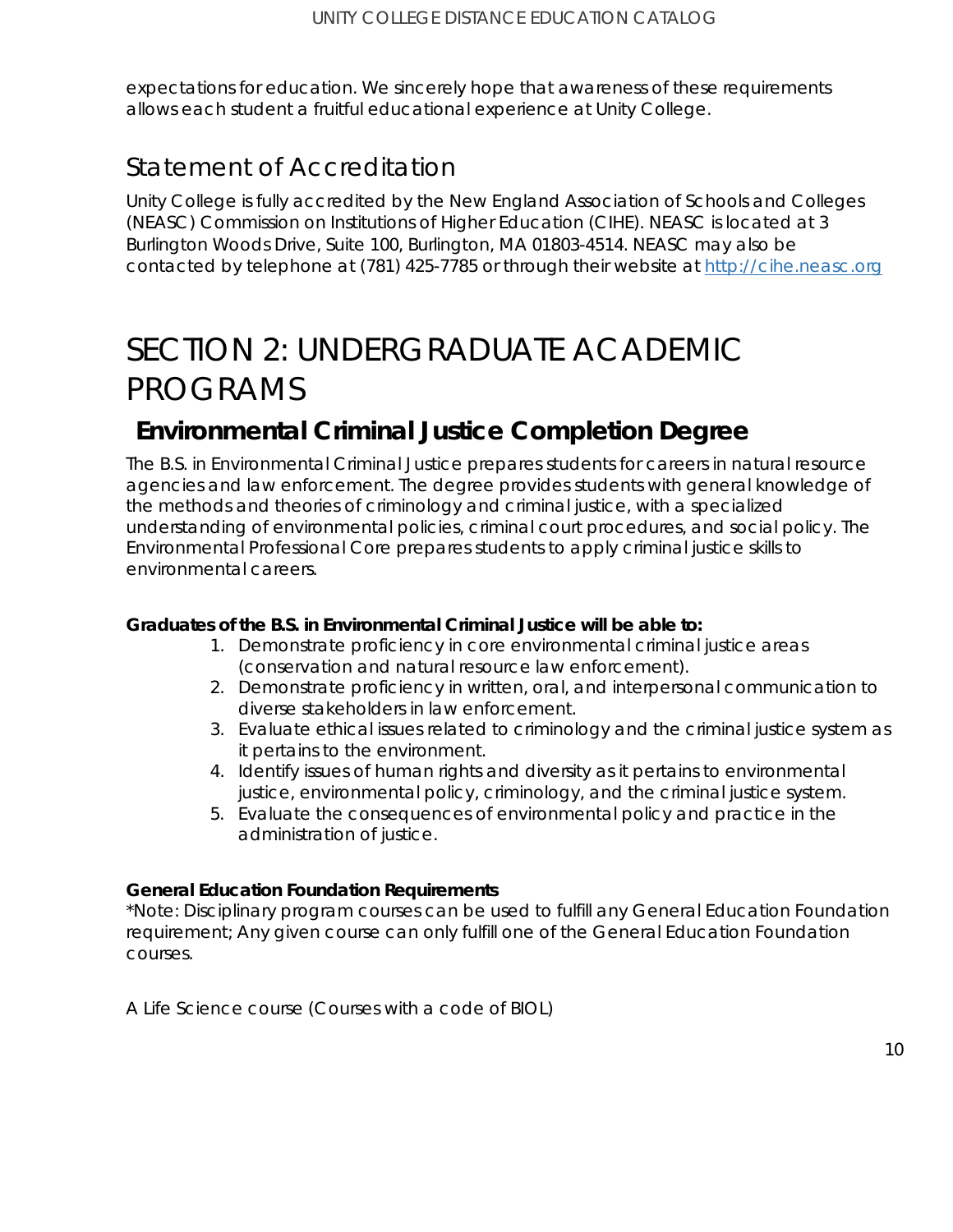- A Physical Science course (Courses with a code of ERSC, EVPC 200; ENVS)
- A Quantitative Skills course (MATH)
- A Humanities course (HUMN)
- A Language course
- A Social Science course (ENVS or SOCI or PSYC)
- An Arts course (ARTS)
- 2 Communications courses (courses with a code of COMM)
- A transdisciplinary professional capstone course

#### **Environmental Professional Core**

EVPC 201 Environmental Issues: Deforestation, Biodiversity Loss, and Overpopulation EVPC 202 Environmental Issues: Energy, Water Scarcity, and Waste EVPC 301 Environmental Justice EVPC 305 Building a Better World: Ethical Decision-Making EVPC 401 Transformational Leadership

#### **Environmental Criminal Justice Core**

ENCJ 203 Diversity and Law Enforcement ENCJ 201 Criminal Justice in the Age of Globalization ENCJ 301 Crime Scene and Forensic Techniques ENCJ 305 Natural Resource Law and Policy ENCJ 303 Homeland Security and Emergency Management ENCJ 401 Environmental Compliance and Regulation ENCJ 403 Administrative Structure and Criminal Justice ENCJ 405 Environmental Criminology BIOL 305 Conservation Biology COMM 303 Communicating to Stakeholders ENVS 101 Sustainable Solutions to Globalization ENVS 201 The Warming Planet: Understanding Climate Change ENVS 303 Social Science for Environmental Professionals PSYC 301 Environmental Psychology EVPC 490 Transdisciplinary Criminal Justice Capstone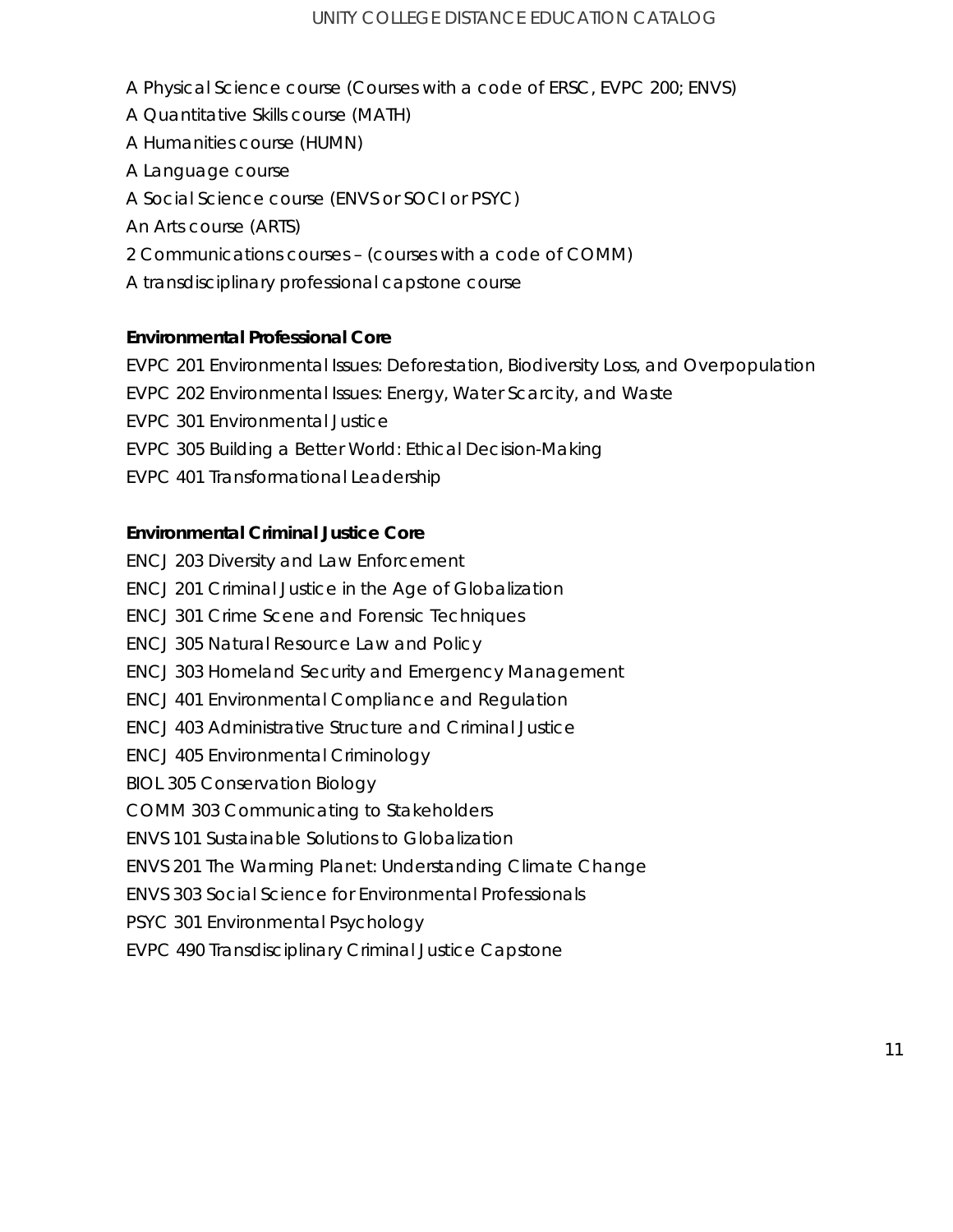**College Wide Requirements:** *A minimum of 120 earned credit hours, 24 credits at the 200*  level, 30 credits at the 300 level or above, a minimum of 30 credits earned at Unity, and an *overall cumulative GPA of 2.0 or above*

### <span id="page-11-0"></span>**Environmental Studies Completion Degree**

The B.S. in Environmental Studies at Unity College prepares students for a wide range of environmental careers. This transdisciplinary program provides students with a holistic understanding of environmental issues. The program teaches students to use tools and perspectives from a variety of disciplines including the natural sciences, the social sciences, and the humanities to understand the causes and consequences of environmental problems. Graduates will be able to enter a wide variety of environmental careers.

#### **Graduates of the B.S. in Environmental Studies will be able to:**

- 1. Reflect critically about their role as environmental actors and citizens in a global context.
- 2. Demonstrate proficiency in written, oral, and interpersonal communication to diverse stakeholders.
- 3. Understand core environmental concepts through the perspective of multiple disciplines.
- 4. Be able to solve environmental problems through an understanding of society, ecology, and economy, and the perspectives of multiple stakeholders.
- 5. Understand the importance of, and process for, consensus building and working with groups to solve environmental problems.

#### **General Education Foundation Requirements**

*\*Note: Disciplinary program courses can be used to fulfill any General Education Foundation requirement; Any given course can only fulfill one of the General Education Foundation courses.*

- A Life Science course (Courses with a code of BIOL)
- A Physical Science course (Courses with a code of ERSC, EVPC 200; ENVS)
- A Quantitative Skills course (MATH)
- A Humanities course (HUMN)
- A Language course (LANG)
- A Social Science course (ENVS or SOCI or PSYC)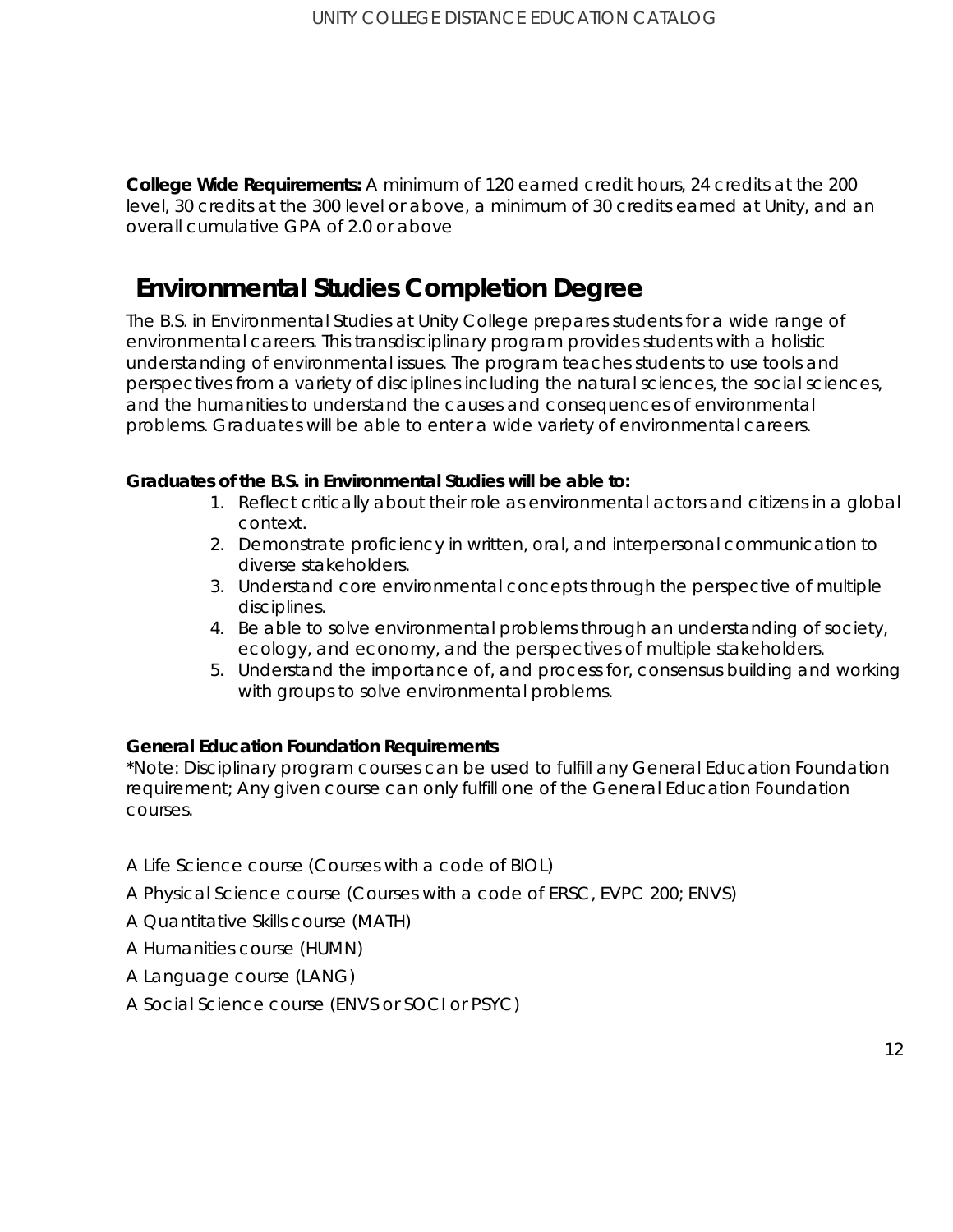An Arts course (ARTS) 2 Communications courses – (courses with a code of COMM) A transdisciplinary professional capstone course

#### **Environmental Professional Core**

EVPC 201 Environmental Issues: Deforestation, Biodiversity Loss, and Overpopulation EVPC 202 Environmental Issues: Energy, Water Scarcity, and Waste EVPC 301 Environmental Justice EVPC 305 Building a Better World: Ethical Decision-Making EVPC 401 Transformational Leadership

#### **Environmental Studies Core[1](#page-12-0)**

*Required:* COMM 303 Communicating to Stakeholders ENVS 101 Sustainable Solutions to Globalization ENVS 201 The Warming Planet: Understanding Climate Change ENVS 301 Building Sustainable Communities EVPC 490 Transdisciplinary Environmental Studies Capstone

*Please work with your advisor to select 30 credits (10 courses from the following list)*

ENVS 303 Social Science for Environmental Professionals

GISC 101 Introduction to GIS for Environmental Solutions

BIOL 305 Conservation Biology

BIOL 203 Ecological Principles: Applications to Conservation and Wildlife

BIOL 201 Organisms that Sustain the Earth: Understanding Plants

BIOL 301 Animal Behavior: The Evolution, Ecology, and Social Behavior of Animals

COMM 401 Using Social Media in a Global World

ENCJ 305 Natural Resource Law and Policy

ENCJ 203 Diversity and Law Enforcement

ENCJ 201 Criminal Justice in the Age of Globalization

FINC 301 Environmental Accounting

 $\overline{a}$ 

MGMT 201 Understanding the Sustainable Business Landscape

MGMT 301 Starting Your Small Non-Profit

<span id="page-12-0"></span><sup>1</sup> Please note: not all courses are offered every semester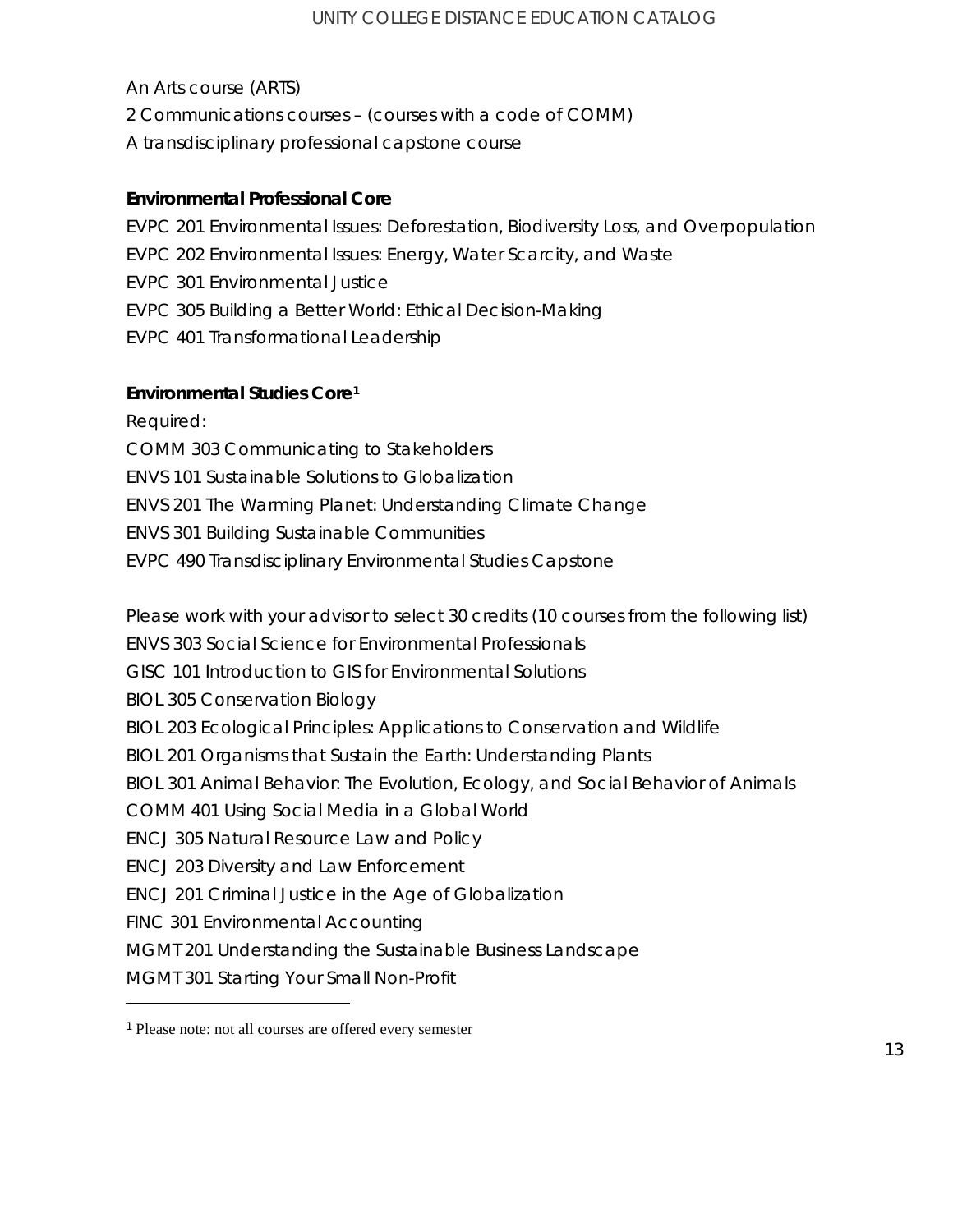MGMT 303 Strategic Management for Social Change

MKGT 301 Environmental Marketing and Branding

PSYC 301 Environmental Psychology

WCON 201 Wildlife Plant Identification: Wildlands and Wildlife Habitat

WCON 307 Humans, Parasites, and Wildlife: Understanding the Impact of Insects on Wildlife

WCON 305 Wildlife Conservation Genetics

WCON 303 Life History and Identification of Birds and Mammals

**College Wide Requirements:** *A minimum of 120 earned credit hours, 24 credits at the 200*  level, 30 credits at the 300 level or above, a minimum of 30 credits earned at Unity, and an *overall cumulative GPA of 2.0 or above*

### <span id="page-13-0"></span>**Sustainable Business Management Degree**

Unity College's B.S. in Sustainable Business Management will prepare students to be innovative sustainability business leaders. This program will provide practical expertise and professional skills to students interested in a profession that advances the sustainable business movement.

#### **Graduates of the B.S. in Sustainable Business Management will be able to:**

- 1. Identify sustainable solutions to business practice and products.
- 2. Demonstrate effective written, oral, and interpersonal communication to diverse stakeholders.
- 3. Analyze and evaluate environmental and business situations by applying ethical approaches to decision making.
- 4. Apply business concepts and approaches for managing organizational change and managing and leading people.
- 5. Exhibit ability to work effectively individually and in groups.

#### **General Education Foundation Requirements**

*\*Note: Disciplinary program courses can be used to fulfill any General Education Foundation requirement; Any given course can only fulfill one of the General Education Foundation courses.*

A Life Science course (Courses with a code of BIOL)

A Physical Science course (Courses with a code of ERSC, EVPC 200; ENVS)

A Quantitative Skills course (MATH)

A Humanities course (HUMN)

A Language course (LANG)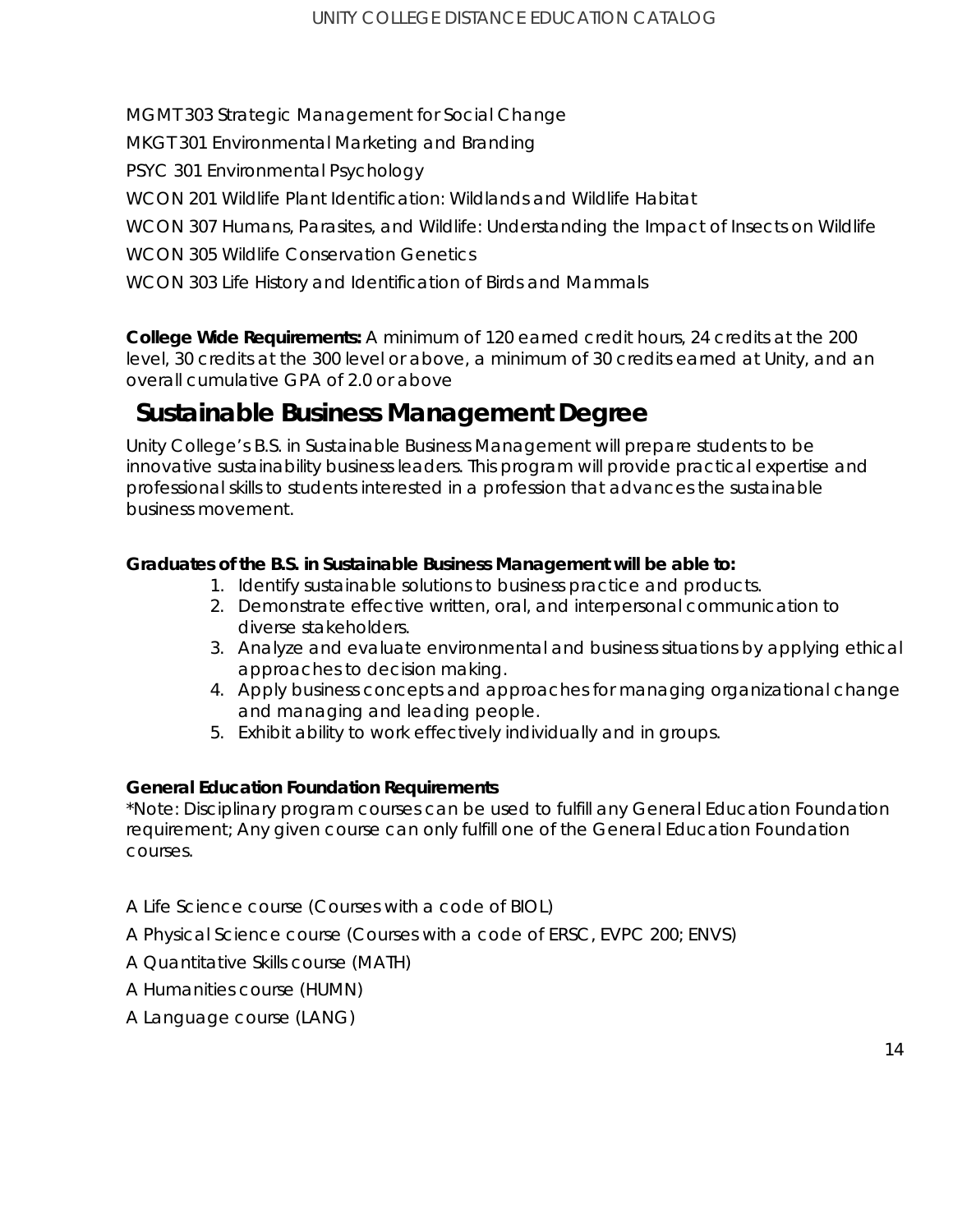A Social Science course (ENVS or SOCI or PSYC) An Arts course (ARTS) 2 Communication courses – (courses with a code of COMM) A transdisciplinary professional capstone course

#### **Environmental Professional Core**

EVPC 201 Environmental Issues: Deforestation, Biodiversity Loss, and Overpopulation EVPC 202 Environmental Issues: Energy, Water Scarcity, and Waste EVPC 301 Environmental Justice EVPC 305 Building a Better World: Ethical Decision-Making EVPC 401 Transformational Leadership

#### **Sustainable Business Core**

COMM 303 Communicating to Stakeholders COMM 401 Using Social Media in a Global World ENVS 101 Sustainable Solutions to Globalization ENVS 201 The Warming Planet: Understanding Climate Change ENVS 301 Building Sustainable Communities FINC 301 Environmental Accounting FINC 401 Financing a Sustainable World MGMT 201 Understanding the Sustainable Business Landscape MGMT 301 Starting Your Small Non-Profit ECON 301 The Economics of Sustainable Development MGMT 403 Global Chain Supply Operations: Greening Your Business MGMT 303 Strategic Management for Social Change MGMT 405 Using Data for Sustainable Business Decisions MKTG 301 Environmental Marketing and Branding EVPC 490 Transdisciplinary SBM Capstone

**College Wide Requirements:** *A minimum of 120 earned credit hours, 24 credits at the 200 level, 30 credits at the 300 level or above, a minimum of 30 credits earned at Unity, and an overall cumulative GPA of 2.0 or above*

### <span id="page-14-0"></span>**Wildlife Conservation Bachelor's Degree**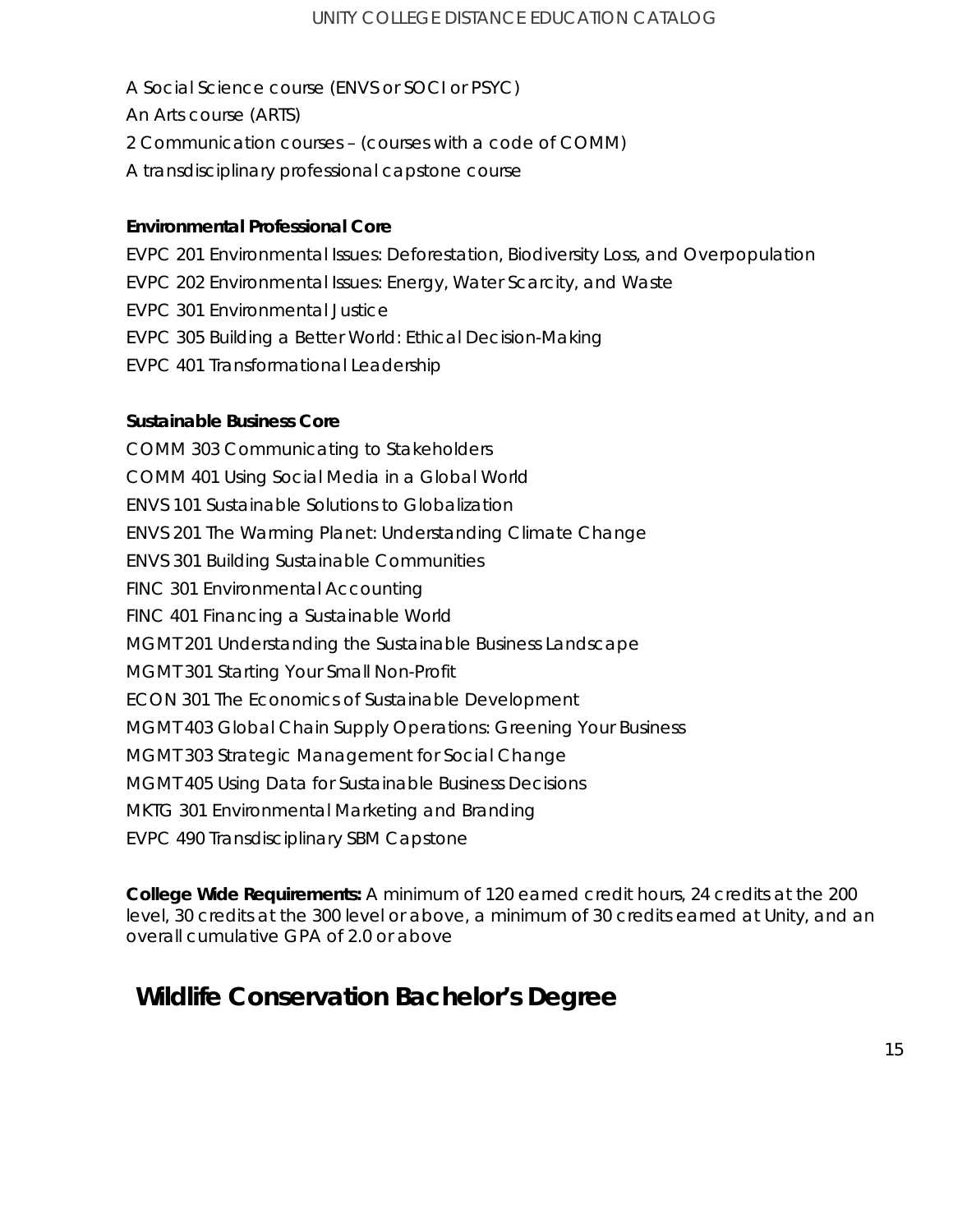The Bachelor of Science in Wildlife Conservation degree enables students to work effectively as wildlife biologists, managers, and ecologists for government agencies, environmental non-profits, and environmental consulting businesses. This program emphasizes sustainable management of wildlife species through consideration of the applicable social, economic, and environmental concepts. This program also prepares students with sound understanding of modern environmental issues and the professional skills needed for effective functioning in modern natural resource organizations.

#### **Graduates of the B.S. in Wildlife Conservation will be able to:**

- 1. Understand fundamental knowledge of ecological, social, legal, and economic concepts underlying modern wildlife management.
- 2. Exhibit ability to choose and implement appropriate field techniques used in wildlife management.
- 3. Demonstrate ability to critically evaluate information using scientific and quantitative reasoning skills.
- 4. Demonstrate proficiency in written, oral, and interpersonal communication.
- 5. Exhibit ability to work effectively individually and in groups.

#### **General Education Foundation Requirements**

*\*Note: Disciplinary program courses can be used to fulfill any General Education Foundation requirement; Any given course can only fulfill one of the General Education Foundation courses.*

- A Life Science course (Courses with a code of BIOL)
- A Physical Science course (Courses with a code of ERSC, EVPC 200; ENVS)
- A Quantitative Skills course (MATH)
- A Humanities course (HUMN)
- A Language course (LANG)
- A Social Science course (ENVS or SOCI or PSYC)

An Arts course (ARTS)

- 2 Communications courses (courses with a code of COMM)
- A transdisciplinary professional capstone course

#### **Environmental Professional Core**

EVPC 201 Environmental Issues: Deforestation, Biodiversity Loss, and Overpopulation

- EVPC 202 Environmental Issues: Energy, Water Scarcity, and Waste
- EVPC 301 Environmental Justice
- EVPC 305 Building a Better World: Ethical Decision-Making
- EVPC 401 Transformational Leadership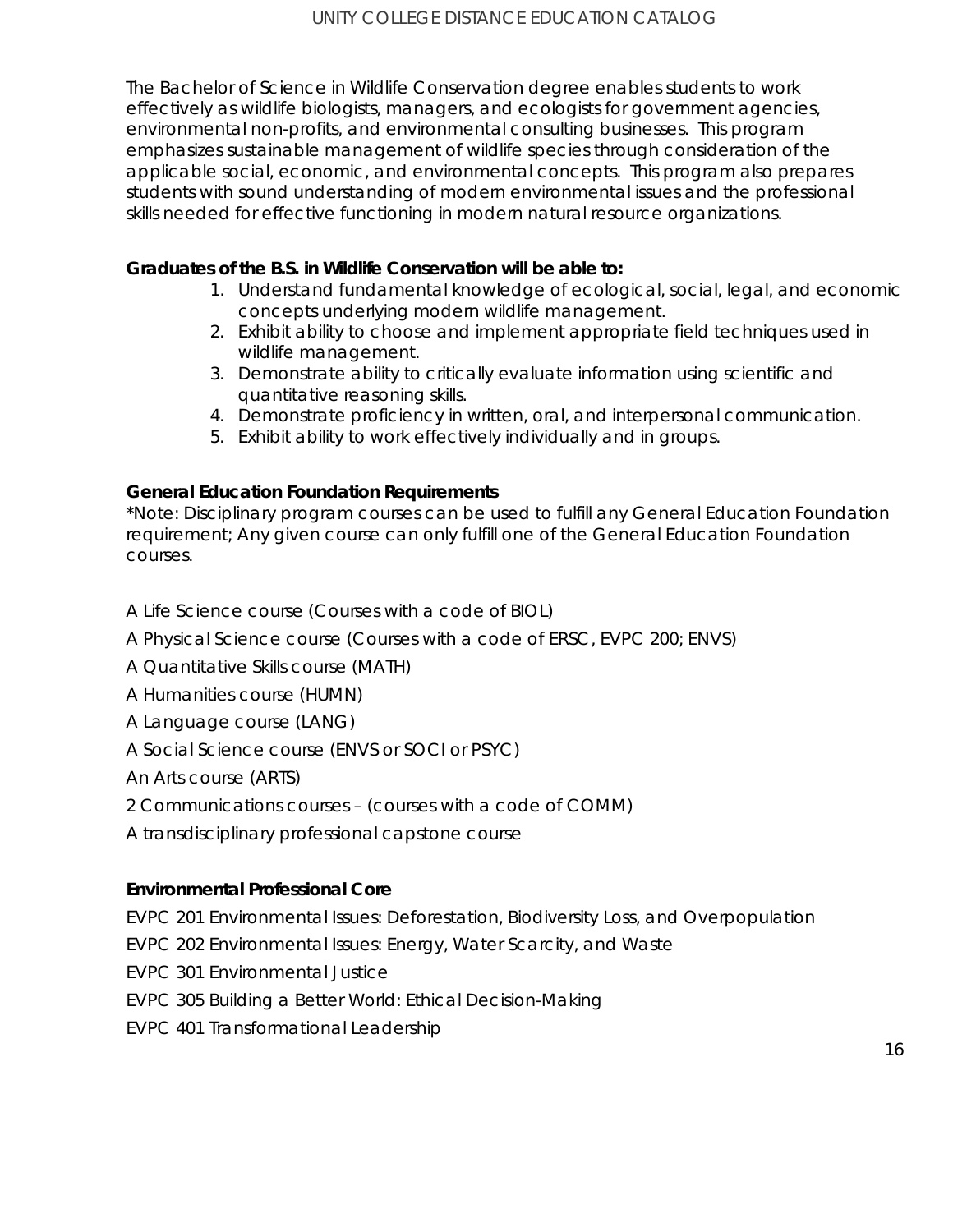#### **Wildlife Conservation Core**

GISC 101 Introduction to GIS for Environmental Solutions ENVS 201 The Warming Planet: Understanding Climate Change COMM 303 Communicating to Stakeholders ENCJ 305 Natural Resource Law and Policy BIOL 305 Conservation Biology BIOL 203 Ecological Principles: Applications to Conservation and Wildlife BIOL 201 Organisms that Sustain the Earth: Understanding Plants WCON 201 Wildlife Plant Identification: Wildlands and Wildlife Habitat WCON 307 Humans, Parasites, and Wildlife: Understanding the Impact of Insects on Wildlife WCON 303 Life History and Identification of Birds and Mammals WCON 305 Wildlife Conservation Genetics WCON 301 Human Dimensions of Wildlife Conservation WCON 403 Habitat Management for Wildlife and Fisheries WCON 405 Population Management for Wildlife and Fisheries EVPC 490 Transdisciplinary Wildlife Conservation Capstone

**College Wide Requirements:** *A minimum of 120 earned credit hours, 24 credits at the 200*  level, 30 credits at the 300 level or above, a minimum of 30 credits earned at Unity, and an *overall cumulative GPA of 2.0 or above*

## <span id="page-16-0"></span>SECTION 3: GRADUATE ACADEMIC PROGRAMS

### <span id="page-16-1"></span>M.S. In Professional Science Program Goals

The overarching goal of the M.S. in Professional Science program at Unity College is to train students at an advanced level in sustainability science with attention to professional application.

#### *Goal 1: Graduates of the M.S. in Professional Science Program will achieve mastery in sustainability science.*

Students will demonstrate proficiency in sustainability science through investigating real sustainability issues. Students will achieve mastery through the completion of a sustainability capstone project, coursework, and comprehensive advising. Through the program's transdisciplinary curriculum based in the natural and social sciences, students will have the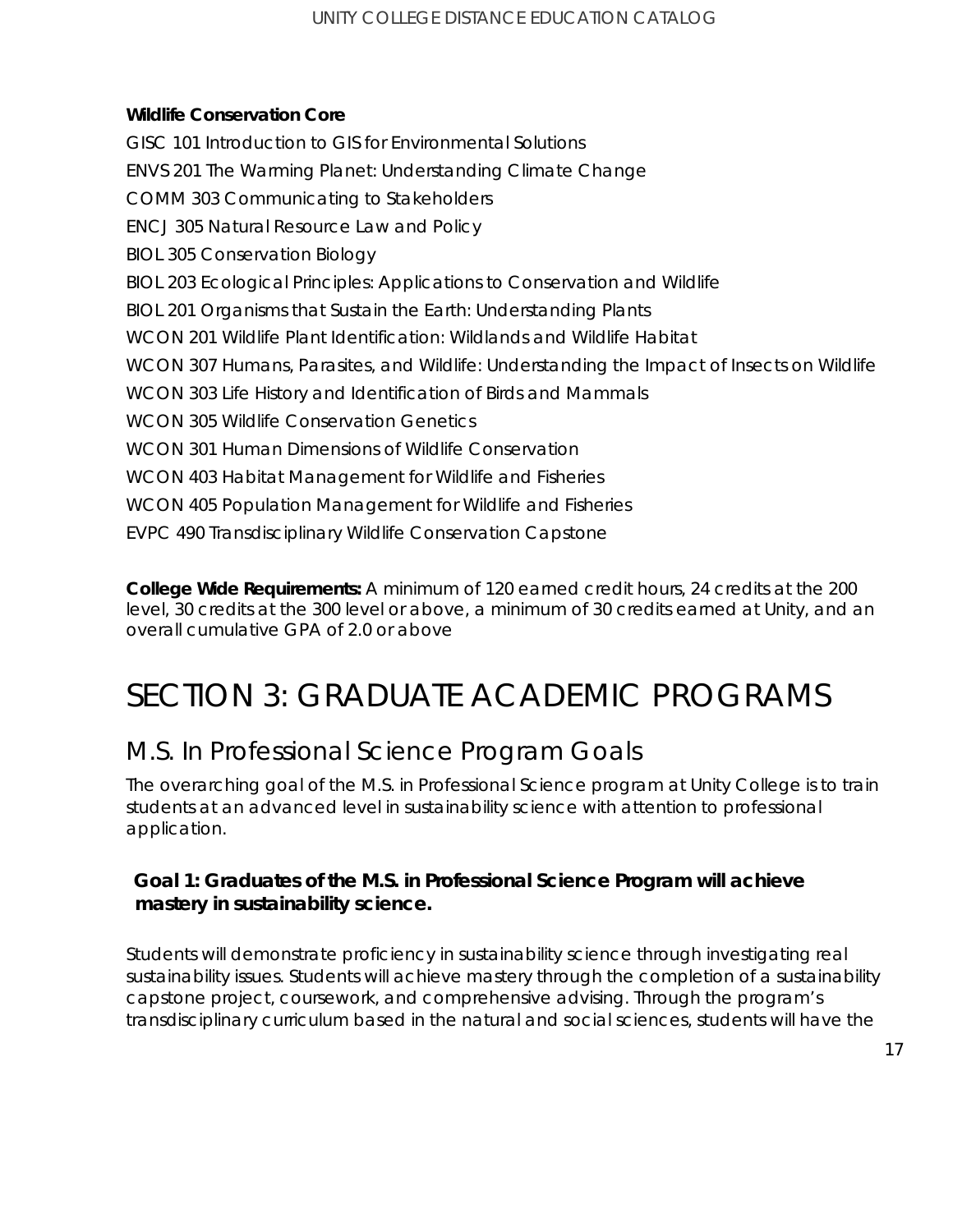opportunity to study, understand, and apply sustainability concepts to solve environmental problems.

#### *Goal 2: The M.S. in Professional Science Program at Unity College will produce graduates prepared to enter the environmental workforce.*

Students will demonstrate management and workforce related skills. Program Faculty and Administrators will work closely with businesses, industries and agencies to ensure that the program curriculum aligns with the environmental job market. Courses and experiences will be informed by career expectations, industry needs, and skill expectations.

#### *Goal 3: The M.S. in Professional Science Program at Unity College will produce graduates that are trained in ethics and effective communication.*

Students will demonstrate proficiency in ethics and communication. Early introduction to both, including communication technology, will allow opportunities for feedback and review.

Students will develop skills in written and verbal communication, including the ability to communicate with the broader public.

Students will gain understanding of ethical dimensions and the cultural context where science and society intersect.

### <span id="page-17-0"></span>M.S. in Professional Science: Sustainability Science

Sustainability science is a problem-based, solution oriented framework for creating a resilient civilization. The framework combines technical sustainability with skills based in the social sciences and humanities to create effective change agents who can work within the context of political, economic, and cultural concerns. Mitigation and adaptation to climate change is emphasized along with biodiversity conservation, resource conservation, and mitigation of pollution. Students within this track should expect to explore, debate, and research possible solutions to climate change from a variety of viewpoints.

Program Learning Outcomes

Graduates of the MS in Professional Science, with a focus in Sustainability Science will:

- 1. understand and articulate the fundamental processes and multi-perspective issues of climate change plus mitigation and adaptation.
- 2. be able to integrate social sciences and natural science perspectives for problem solving.
- 3. understand and integrate different communication styles for different audiences.
- 4. be able to apply management and leadership to a professional science context.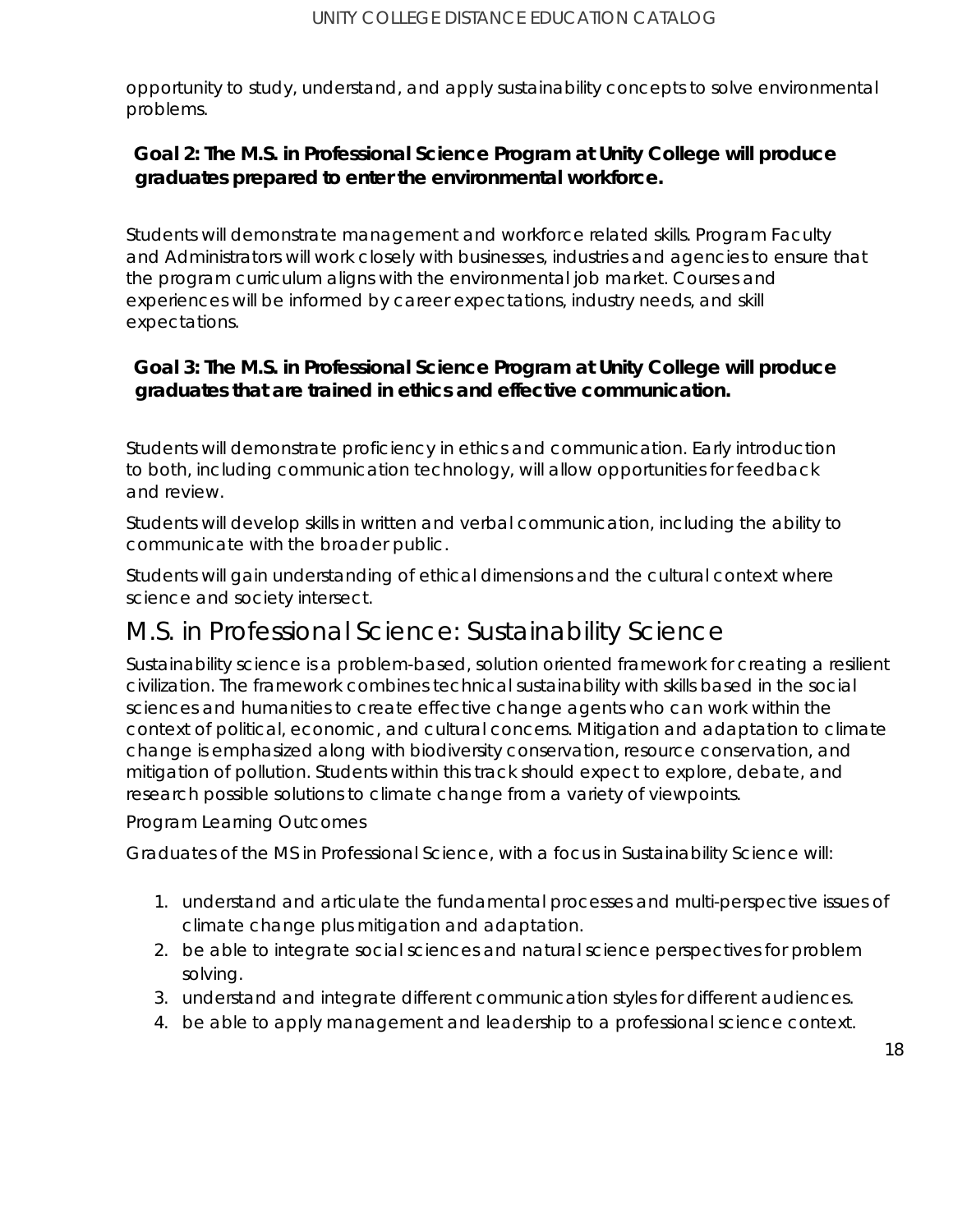5. conduct a capstone project through the transdisciplinary lens creating possible solutions.

Degree requirements:

\_\_\_\_30 credits earned

\_\_\_\_3.00 minimum cumulative graduate level grade point average

Professional Skills Core:

**\_\_\_\_PROF 505 Strategic Management of Innovation** 

PROF 510 Communication for Professionals

\_\_\_\_PROF 515 Ethical Practice and Policy

Climate Change Sustainability Core:

- \_\_\_SUST 505 Thinking in Systems
- \_\_\_SUST 510 Climate Dynamics
- \_\_\_SBUS 515 Ecological Economics

\_\_\_SUST 515 Leading Sustainable Change

\_\_\_SUST 520 Community Planning for Resiliency

Additional requirements:

\_\_\_\_PROF 590 Capstone I **PROF 690 Capstone II** 

### <span id="page-18-0"></span>M.S in Professional Science: Sustainable Natural Resource Management

This degree track uses a transdisciplinary process for understanding and managing the natural world. Important factors impacting natural communities include climate change and habitat disruption. Understanding the management of the changing environment will be crucial to adaptation and creating sustainable management practices over the coming century. The central distinguishing feature of this degree is its focus on understanding the environment in the context of sustainability science. Students will be expected to be highly inquisitive about the ramifications, motivations and cost of global responses to environmental issues while exploring their own individual ideas.

#### Program Track Learning Outcomes

Graduates of the MS in Professional Science, with a focus in Sustainable Natural Resources Management will:

1. understand and articulate central ideas and foundational assumptions of managing the natural world.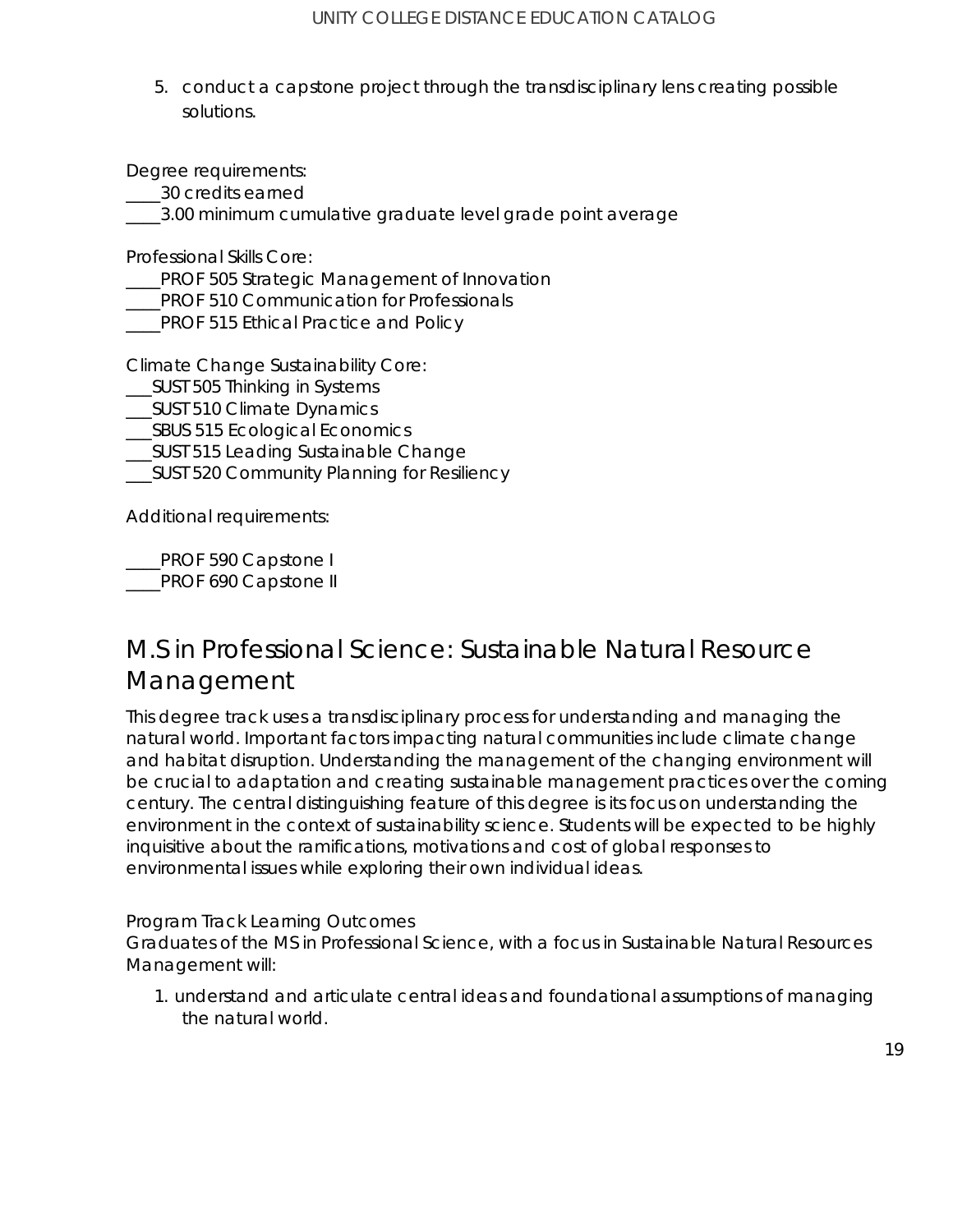- 2. understand and explain fundamental factors that impact natural communities, including climate change.
- 3. understand natural resource management in the context of sustainability science.
- 4. understand and integrate different communication styles for different audiences.
- 5. be able to apply management and leadership to a professional science context.
- 6. conduct a capstone project through the transdisciplinary lens creating possible solutions.

Degree requirements:

\_\_\_\_30 credits earned

\_\_\_\_3.00 minimum cumulative graduate level grade point average

Professional Skills Core:

**\_\_\_PROF 505 Strategic Management of Innovation** 

PROF 510 Communication for Professionals

\_\_\_\_PROF 515 Ethical Practice and Policy

Environmental Science and Sustainability Core:

Complete the following:

- \_\_\_SUST 510 Climate Dynamics
- \_\_\_SNRM 505 Human Dimensions of Natural Resource Management
- \_\_\_SNRM 510 Landscape Ecology
- \_\_\_SNRM 515 Conservation Ecology
- \_\_\_SNRM 520 Quantitative Methods

Additional requirements:

\_\_\_\_PROF 590 Capstone I

PROF 690 Capstone II

### <span id="page-19-0"></span>M.S in Professional Science: Environmental Geographic Information Science (GIScience)

Environmental scientists can analyze and interpret environmental data while Geographic Information Systems (GIS) scientists can manage and manipulate data. Unity College's Masters of Professional Science in Environmental GIScience program will prepare students to meld the two by integrating spatial technologies and environmental information. Students will collaborate with their peers, and current or potential employers to learn concepts and skills necessary to complete their work and research in the program. Hands-on experience through online projects and research will engage students in course activities and allow for increased comprehension of the science, concepts, and skills they need to become leaders in their chosen environmental fields. This multidisciplinary education program will also encourage students to report upon their research through scientific communication to both scientists and the general public upon graduation.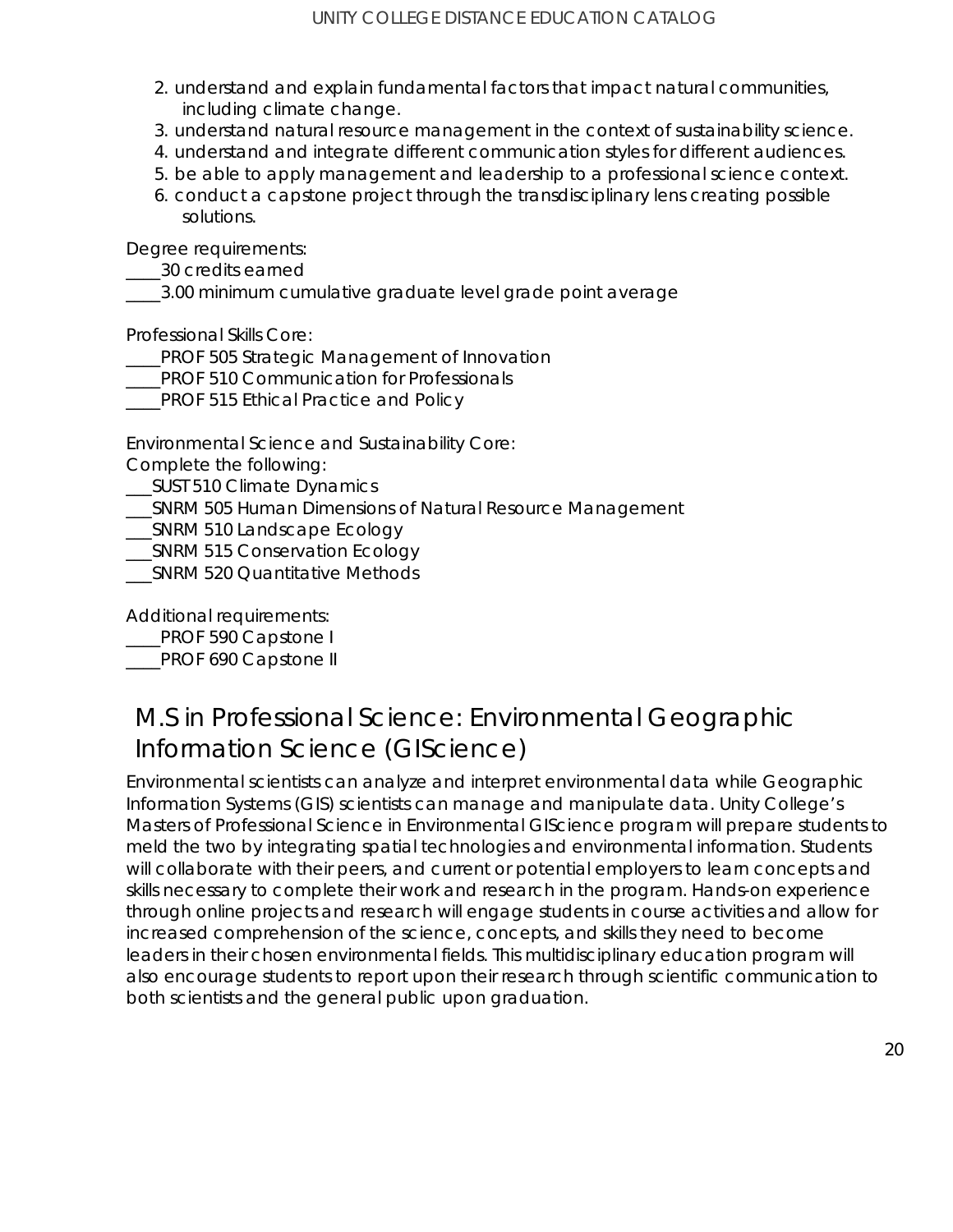#### Program-level Learning Outcomes

Graduates in the Master's in Professional Science: Environmental GIScience track will:

- 1. identify and gather many different types of environmental data produced by government agencies, industry, academia, and popular media
- 2. quality check, analyze, and process spatial data related to real-world environmental issues they may encounter in their careers
- 3. critically analyze course project and capstone research results
- 4. become knowledgeable and critical consumers of environmental GIS data and information produced by government agencies, industry, academia, and popular media
- 5. write a grant proposal and construct a budget to conduct research
- 6. learn to work in a team and communicate the results of a final research project to a variety of audiences via presentations, videos, and/or written work
- 7. identify and discuss the ethical dimensions and policy issues related to environmental research

Degree requirements:

\_\_\_\_30 credits earned

\_3.00 minimum cumulative graduate level grade point average

Professional Skills Core:

\_\_\_\_PROF 505 Strategic Management of Innovation

PROF 510 Communication for Professionals

PROF 515 Ethical Practice and Policy

Environmental GIScience Core: (These 5 needed for GIScience Certificate)

- \_\_\_\_GISC 505 GIS and Remote Sensing for Environmental Solutions
- \_\_\_\_GISC 510 Advanced GIS and Remote Sensing for Ecological Applications
- \_\_\_\_GISC 520 Creating Maps and Graphics of Ecosystem Change
- \_\_\_\_GISC 515 Environmental Research Methods
- \_\_\_\_GISC 605 Modeling Our Changing World

Additional Requirements:

- \_\_\_\_GISC 525 Project Development for Environmental Problem Solving
- \_\_\_\_GISC 690 Environmental GIScience Capstone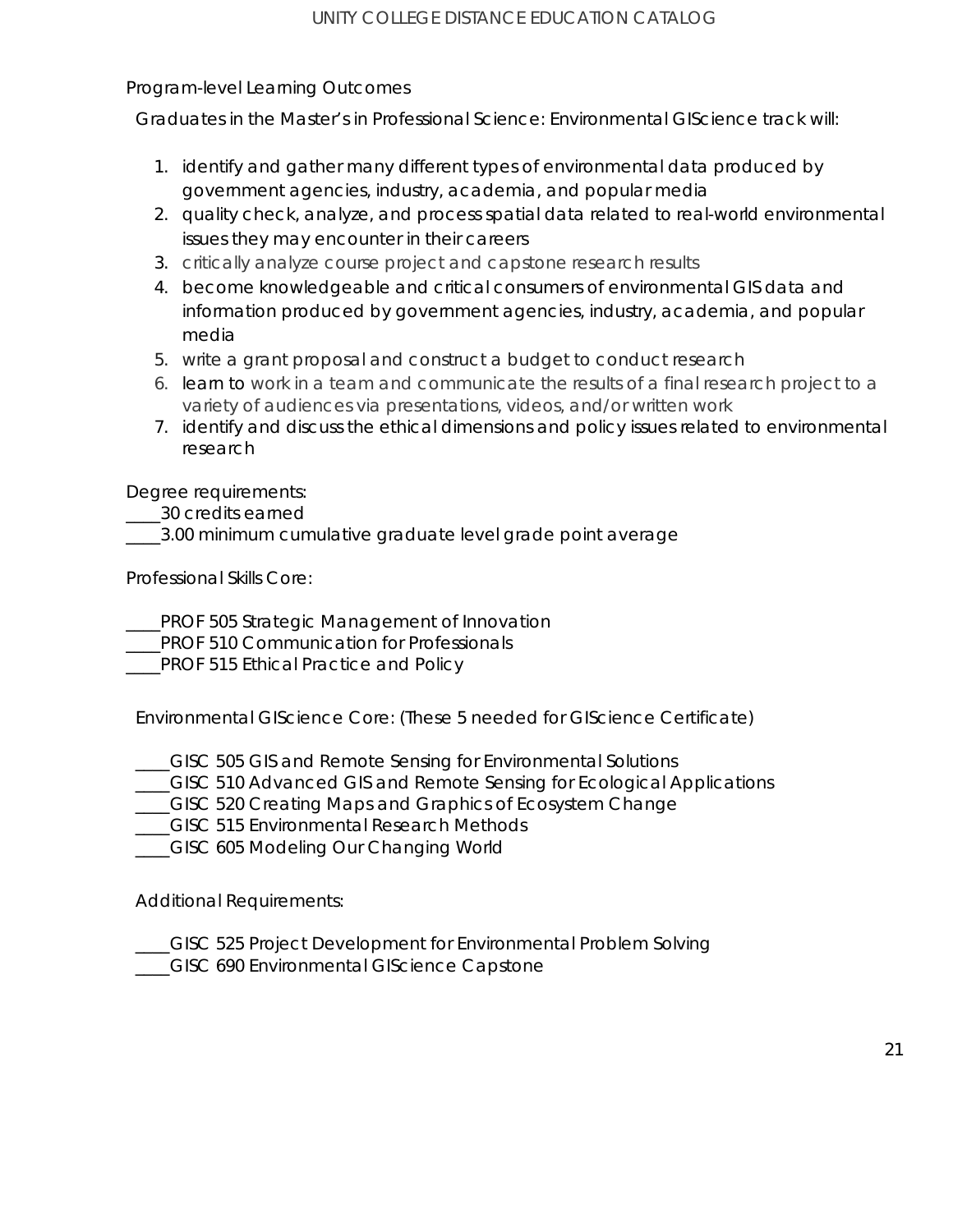### <span id="page-21-0"></span>M.S. in Professional Science: Conservation Law Enforcement

The role of conservation law enforcement officers in our country is very important and dates back over a century. For over 40 years Unity College has played a key role in developing and educating our conservation officers working all over the United States. Currently, many conservation law enforcement positions in the country require or encourage a 2-4 year degree. As these officers develop in their careers, or want to gain extra experience as they enter management positions, a Master's degree from Unity College will help them get the educational insight they need to be successful administrators. This graduate degree is developed for current officers hoping to advance their career, or early career officers hoping to gain extra management and communication skills. This degree will be able to support the continuing education of our Unity College alumni, as well as other conservation law graduates throughout the country. They will develop management and leadership skills, as well as diversity, ethics, public policy and advanced investigative skills.

The strength of a Unity College Professional Science Masters in Conservation Law Enforcement is in the program outcomes, and courses that support them. These outcomes were prepared by conservation law professionals and vetted against a sample of the key duties of law enforcement administrators from a selection of conservation agencies and core competencies for executive leaders in federal positions.

Program-level Learning Outcomes

Graduates in the Master's in Professional Science: Conservation Law track will:

- 1) Learn the interface between natural resource enforcement, and public policy
- 2) Obtain a global perspective of natural resource enforcement
- 3) Learn to organize and lead a natural resource enforcement agency, create operational policies and procedures
- 4) Understand human resource issues and diversity challenges in natural resource enforcement
- 5) Learn progressive strategies for solving complex wildlife crimes

Degree requirements:

\_\_\_\_30 credits earned

\_\_\_\_3.00 minimum cumulative graduate level grade point average

Professional Skills Core:

\_\_\_\_PROF 510 Communication for Environmental Professionals

- \_\_\_\_CONL 605 Leadership and Ethical Decision Making
- \_\_\_\_CONL 610 Diversity in Conservation Law Enforcement

Conservation Law Enforcement Management Core:

\_\_\_\_CONL 505 Conservation Enforcement Management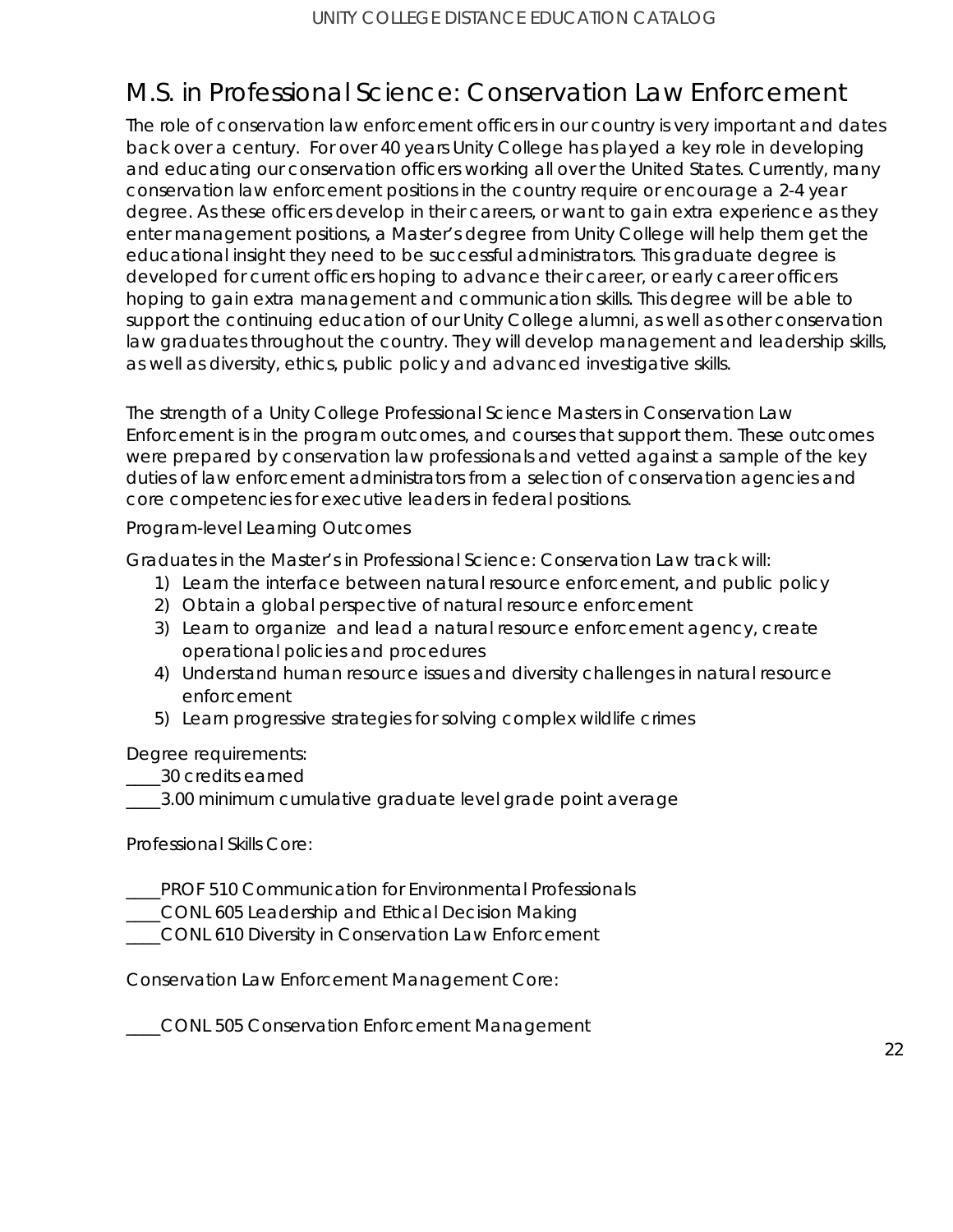\_\_\_\_CONL 510 Operational Human Resource Management

\_\_\_\_CONL 515 Advanced Wildlife Enforcement

\_\_\_\_CONL 520 Judicial Procedure and Evidence Management

\_\_\_\_CONL 525 Conservation Law Enforcement and Public Policy

Capstone Project:

\_\_\_\_CONL 530 Social Science Research Methods

\_\_\_\_CONL 690 Conservation Law Enforcement Graduate Capstone

### <span id="page-22-0"></span>Sustainable Master of Business Administration Program Goals

After completing the Unity College Sustainable MBA program, students will be knowledgeable in implementing sustainable innovation, working collaboratively in teams with diverse stakeholders, and viewing environmental issues critically to identify issues and business solutions. MBA candidates learn to examine how people, planet, and profit work collaboratively to implement sustainability initiatives. Students will gain an understanding of tools specific to environmental business practices, such as sustainability reporting, corporate social responsibility, life cycle analysis, cradle-to-cradle design, environmental accounting, and ecological footprint.

#### **Goal 1: Graduates of the Sustainable MBA will view environmental problems critically to identify business solutions.**

Students will demonstrate proficiency in sustainability science through investigating real sustainability issues in businesses. Students will achieve mastery through the completion of a capstone project, coursework, and networking with companies.

#### **Goal 2: Graduates of the Sustainable MBA will be knowledgeable in implementing sustainable innovation.**

Students will demonstrate management and workforce related skills. Program Faculty and Administrators will work closely with businesses, industries and agencies to ensure that the program curriculum aligns with the environmental job market. Courses and experiences will be informed by career expectations, industry needs, and skill expectations.

#### **Goal 3: Graduates of the Sustainable MBA will understand and value working in collaborative teams.**

Students will demonstrate the ability to work intensely in collaborative teams as necessary in business enterprises. Students will provide feedback to each other as to improvements to team communication, work, and develop skills for facilitating and creating positive work dynamics.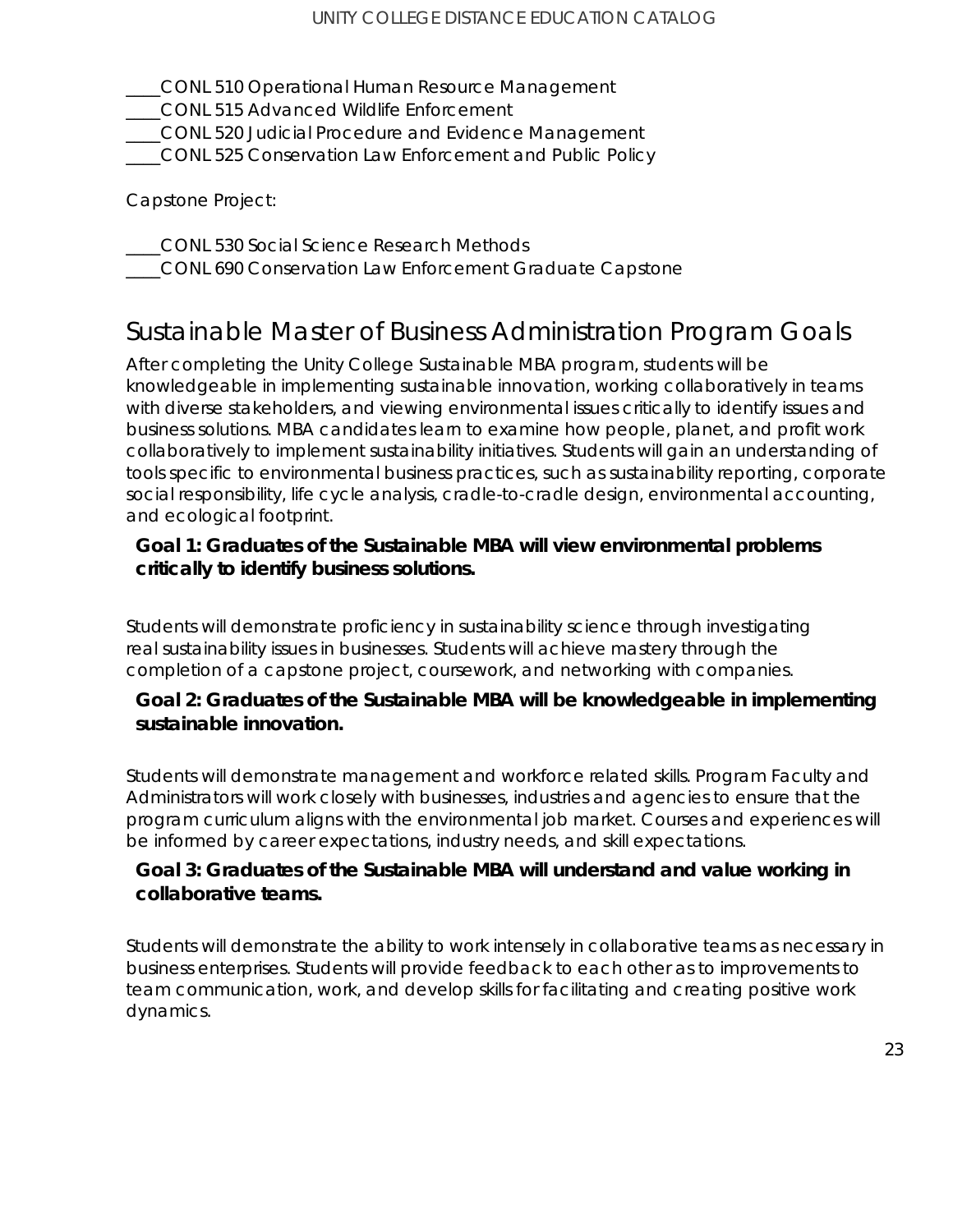#### **Goal 4: Graduates of the Sustainable MBA will work collaboratively with diverse stakeholders.**

Students will demonstrate proficiency in ethics and communication. Early introduction to both, including communication technology, will allow opportunities for feedback and review. Students will development skills in written and verbal communication, including the ability to communicate with the broader public.

#### **Goal 5: Graduates of the Sustainable MBA will understand and apply transdisciplinary business solutions involving humans, ecology, and the economy.**

Students will gain understanding of ethical dimensions and the cultural context where business, ecology, and society intersect and the ability to make sustainability-informed decisions.

#### **Goal 6: Graduates of the Sustainable MBA will understand tools specific to developing quality environmental business practices.**

Students will be able to apply considerable knowledge and skill gained from courses to develop a capstone project outlining an environmentally-focused business plan, innovation, or enterprise.

### <span id="page-23-0"></span>Sustainable Master of Business Administration (MBA)

The sustainable MBA program graduates will possess strategic planning, marketing, business development, and financial planning skills, combined with a strong knowledge of environmental stewardship.

Degree requirements:

- \_\_\_\_36 credits earned
- \_\_\_\_3.00 minimum cumulative graduate level grade point average

Sustainable Business Principles

- \_\_\_\_MG 5063 Accounting & Finance for Sustainable Business
- \_\_\_\_MG 5163 Global Impact of Capital Markets
- \_\_\_\_MG 5503 Sustainable MBA Capstone I: Planning Green Business Initiatives
- \_\_\_\_MG 6503 Sustainable MBA Capstone II: Implementing Green Business Initiatives

Human Dimensions

- \_\_\_\_MG 5263 Designing Successful Teams & Organizations
- **PC 5023 Strategic Management of Innovation**
- \_\_\_\_MG 5363 Business Ethics for 21st Century Leaders
- \_\_\_\_MG 5463 Marketing & Communicating Corporate Social Responsibility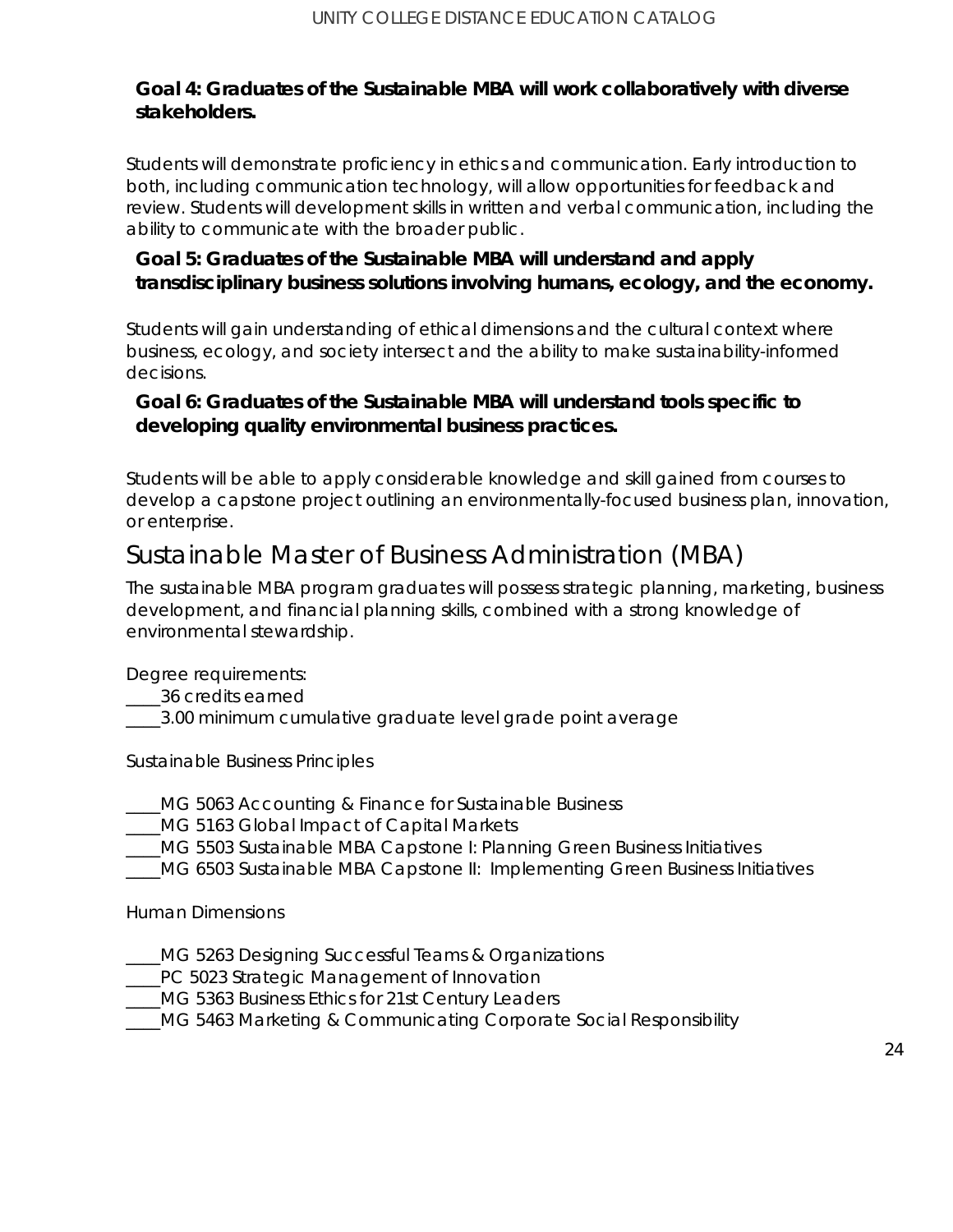Ecological Dynamics

MG 5133 Ecological Economics MG 5563 Quantitative Methods for Sustainable Solutions \_\_\_\_SS 6113 Leading Sustainable Change \_\_\_\_MG 5123 Humans, Climate & Business

### <span id="page-24-0"></span>Graduate Certificates

Unity College graduate certificate programs in Sustainability and GIScience are developed for working professionals, academics, or people hoping to develop their career. These do not equate to a graduate degree program, but rather they allow students to show that they've mastered a specific area of interest or topic. Graduate certificate programs are for students who already have an undergraduate Bachelor of Arts or Science.

#### **Certificate in Environmental GIScience**

Environmental scientists can analyze and interpret environmental data while Geographic Information Systems (GIS) scientists can manage and manipulate data. Unity College's Environmental GIScience Certificate will prepare students to meld the two by integrating spatial technologies and environmental information. Hands-on experience through online projects and research will engage students in course activities and allow for increased comprehension of the science, concepts, and skills they need to become leaders in their chosen environmental fields.

- GR 5043 GIS and Remote Sensing for Environmental Solutions
- \_\_\_\_GR 5143 Advanced GIS and Remote Sensing for Ecological Applications
- \_\_\_\_GR 6143 Modeling Our Changing World
- \_\_\_\_GR 5343 Environmental Research Methods
- \_\_\_\_GR 5443 Creating Maps and Graphics of Ecosystem Change

#### **Certificate in Sustainability**

**Sustainability is a problem-based, solution-oriented framework for creating a resilient civilization. Mitigation and adaptation to climate change is emphasized along with biodiversity conservation, resource conservation, and mitigation of pollution. Students within this certificate should expect to explore, debate, and research possible sustainability solutions from a variety of viewpoints.**

\_\_\_\_SS 5113 Thinking in Systems \_\_\_\_SS 5123 Climate Dynamics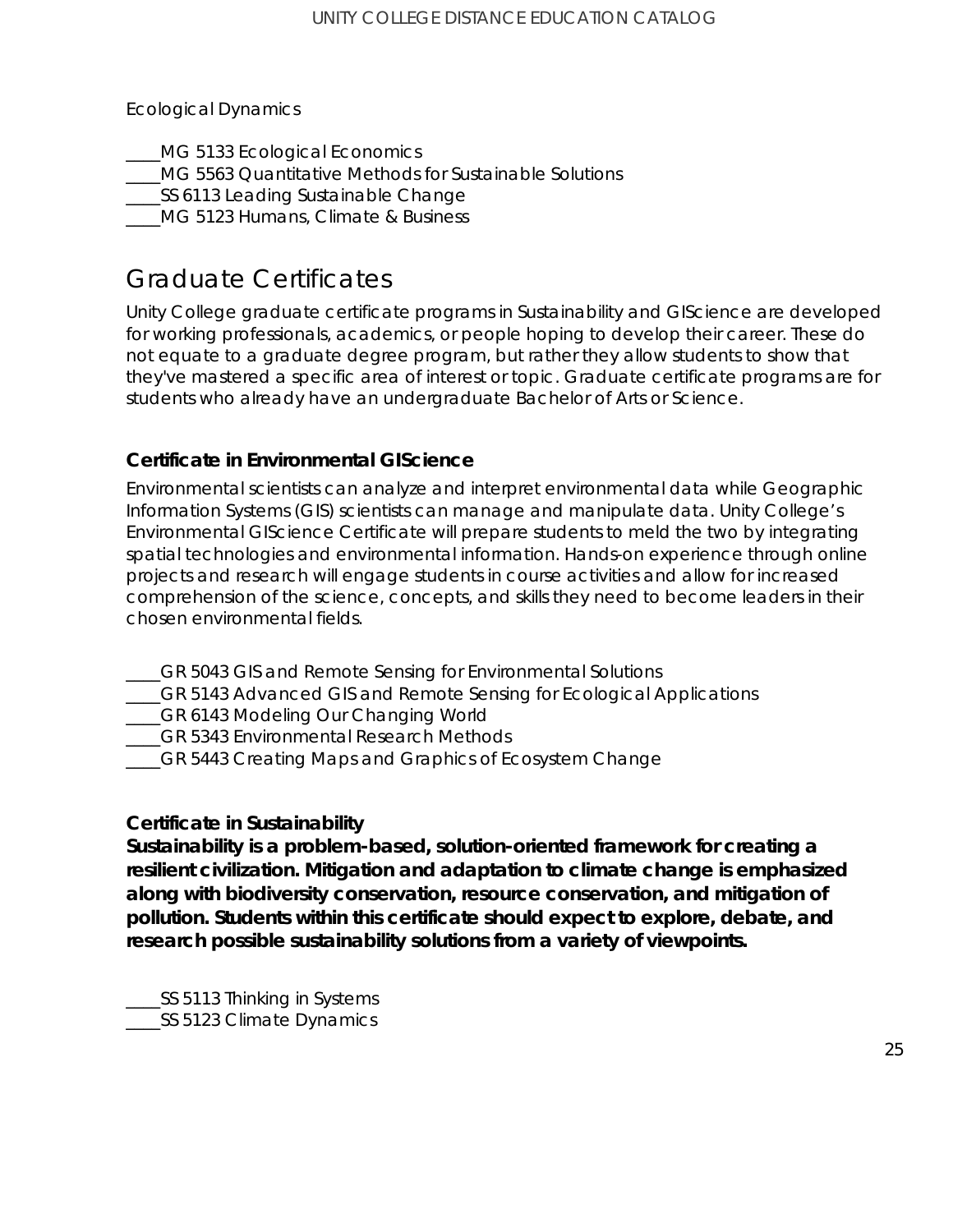\_\_\_\_SS 6113 Leading Sustainable Change \_\_\_\_SS 6123 Community Planning for Resiliency

## <span id="page-25-0"></span>SECTION 4: COURSE DESCRIPTIONS

### <span id="page-25-1"></span>Undergraduate Course Descriptions

### <span id="page-25-2"></span>BIOLOGY COURSES

<span id="page-25-3"></span>BIOL 201 Organisms that Sustain the Earth: Understanding Plants

Plants, as the most prominent primary producers in terrestrial systems due to photosynthesis, are the base source of energy in the most ecosystems. This course will introduce students to the factors that influence the growth, distribution and abundance of plants, the influence of plants on energy and nutrient flow, and key features of plant biology. Students will experience the diversity of plants and how major taxa differ in form and function. Case studies will illustrate the role of plants in ecosystem function, human culture, and animal ecology.

## Learning Outcomes

Students will:

- 1. Describe the role of plants in ecosystem functioning including water and nutrient cycling.
- 2. Describe key features of plant form and function including cell structures and tissues, photosynthesis, respiration, water and nutrient acquisition, reproduction, and genetics.
- 3. Identify key features of major plant Divisions and Classes.
- 4. Understand drivers of plant community composition and diversity including tolerance limits, impacts of soils, and species interactions.
- 5. Describe the influence of plants on climate

#### <span id="page-25-4"></span>BIOL 203 Ecological Principles: Applications to Conservation and **Wildlife**

In this course students will explore key concepts of ecology. The course emphasizes concepts applicable to understanding and mitigating impacts of climate change, human activities, and invasive species on ecological systems, as well as other concepts underlying conservation ecology and management of wildlife species. Through course activities focused around practical application of concepts, students will gain a basic understanding of evolution, autecology, population ecology, community ecology, and ecosystem ecology.

Learning Outcomes Students will:

1. Gain an appreciation, interest and general understanding of the science of ecology as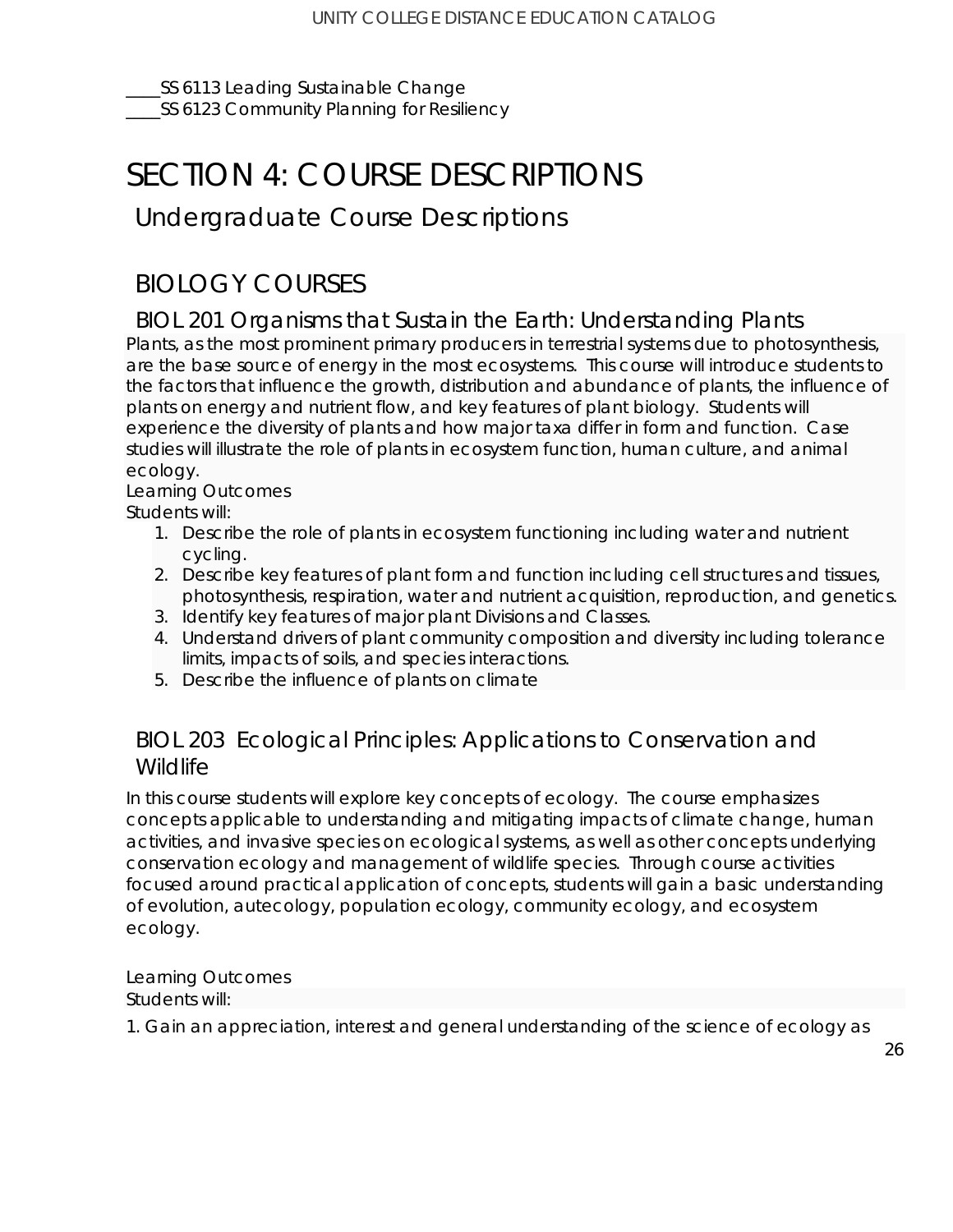applied to conservation and wildlife biology.

2. Improve ecological literacy and research skills.

3. Improve scientific literacy about how ecological knowledge is constructed using the scientific method.

 4. Improve ecological literacy through the application of data interpretation and analysis.

#### <span id="page-26-0"></span>BIOL 305 Conservation Biology

There's a popular axiom in science that "all biology is now conservation biology." This statement is telling in two ways: First, in the modern era it is hard to find a biological system that is untouched by humankind. Second, perhaps more than any other discipline conservation biology is highly integrative, bringing together such disparate fields as ecology, evolutionary biology, public policy, and sociology. In this course, we will lay the foundation for any field within the natural sciences or environmental studies. Specific topics that we will cover include the status of biodiversity, the threats facing biodiversity, the importance of ecosystem services, conservation policy, design and management of protected areas, and habitat restoration.

#### Learning Outcomes

Students will:

- 1. Discuss conservation biology in scholarly manner with knowledge and support from current conservation biology techniques, methods and practices.
- 2. Think in a scientific manner and conduct and interpret scientific research at a high level.
- 3. Identify their conservation ethic.
- 4. Demonstrate knowledge of current local and global conservation issues.

#### <span id="page-26-1"></span>BIOL 301 Animal Behavior: The Evolution, Ecology, and Social Behavior of Animals

Animal Behavior is an exciting and fascinating scientific discipline. In this course, students will study why animals behave as they do. Students will also have to discard many of your former ideas about animal behavior. Students will discover that most species do not see, hear, smell, or experience the world as we do. Animal behavior is the scientific study of everything animals do, whether the animals are single-celled organisms, invertebrates, fish, amphibians, reptiles, birds, or mammals. In this course, you will investigate the relationships between animals and their physical environment as well as between other organisms, and you will study how animals find and defend resources, avoid predators, choose mates and reproduce, and care for their young.

Learning Outcomes

Students will: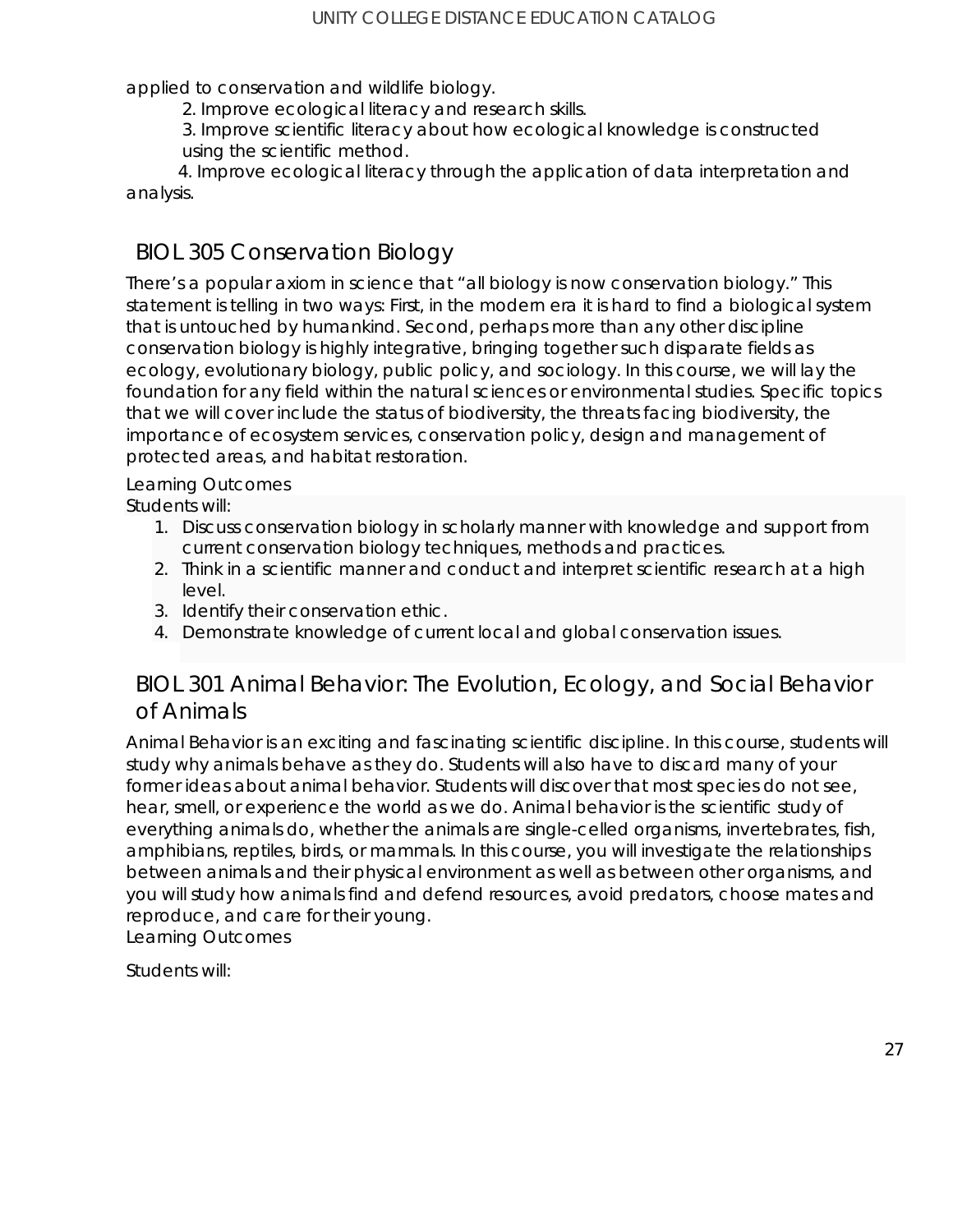- 1. Describe and understand how genetic factors influence animal behavior particularly regarding how genetic differences affect behavioral development and alternate phenotypes.
- 2. Describe and understand the role of the environment (learning and experience) on the development of animal behavior.
- 3. Describe and understand how genetic factors and the environment affect the development of animal behavior, particularly regarding the interactive theory of development.
- 4. Evaluate and critique published research in animal behavior.
- 5. Create an ethogram from direct observations of a species' behaviors by identifying and coherently describing the structural form of each behavior observed and classifying the behaviors into biologically relevant categories.
- 6. Use primary scientific literature, analyze the research on a selected topic to explore the relationships revealed by multiple studies regarding a specific area of animal behavior research.
- 7. Construct and present an oral presentation communicating the most important results and conclusions from the primary scientific literature regarding a selected topic in animal behavior.

### <span id="page-27-0"></span>COMMUNICATION COURSES

### <span id="page-27-1"></span>COMM 303 Communicating to Stakeholders

This course teaches students how to communicate real-world issues and problems for a just end. Students will learn how different modes of communication such as storytelling can be used as an effective way to communicate an organization's mission and builds empathy for its cause. Students will learn how to craft values-based communications to persuade stakeholders to support for social justice issues such as sustainability, environmental law, and wildlife conservation. Students will learn concepts and skills to build public support for their organization's mission, strategic initiatives, and fund-raising activities. This course will develop skills in written, visual, and oral communication.

Learning Outcomes

Students Will:

- 1. Demonstrate knowledge of how race, gender, and class intersect with environmental issues.
- 2. Communicate how environmental risks are distributed unequally, across racial, social, and class lines.
- 3. Demonstrate knowledge of how to communicate complex issues to diverse stakeholders.
- 4. Identify, analyze and prioritize stakeholder engagement.
- 5. Develop a stakeholder communication action plan that includes developing questions to ask key stakeholders to better manage and influence their engagement.

<span id="page-27-2"></span>COMM 401 Using Social Media in a Global World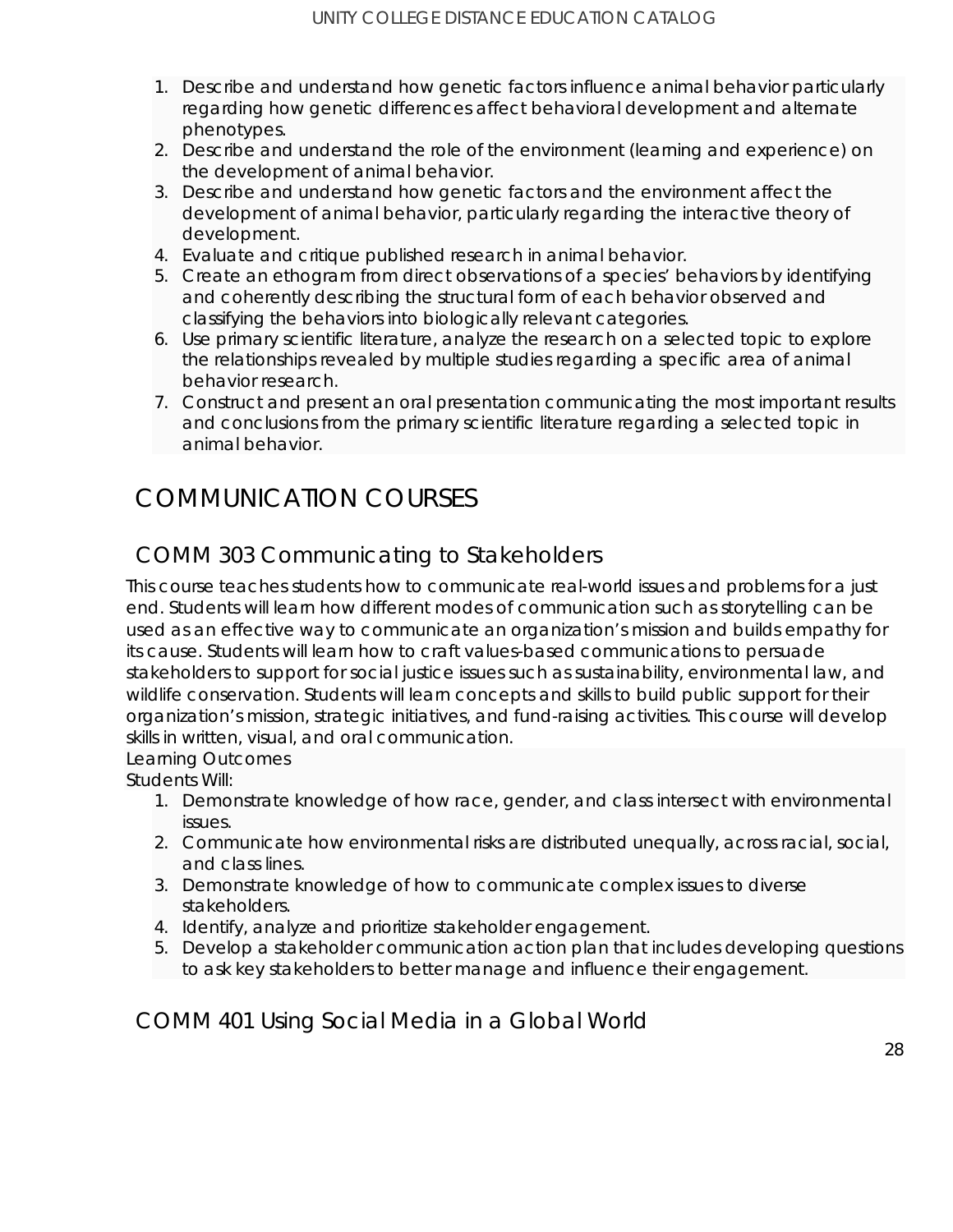Not only do marketers use social media to communicate with their customers but also as a way to better understand their customers. This course teaches students how to use social media as a global branding and marketing tool, exposes learners to the analytic methods that can be used to convert social media data to marketing insights, and shows learners how social media data can be used to provide insights into market structure and consumers' perceptions of the brand.

#### Learning Outcomes

Students Will:

- 1. Explain and apply current theories of usability and functionality to social media.
- 2. Describe how to effectively develop social media messaging campaigns.
- 3. Use social media tools to become effective designers of online messaging.
- 4. Design social media communication for global audiences and markets.
- 5. Use social media to address the world's pressing issues equitably.

### <span id="page-28-0"></span>ECONOMICS COURSES

#### <span id="page-28-1"></span>ECON 301 The Economics of Sustainable Development

This course introduces students to the economics of sustainable development, focusing on the policies and constraints to promoting economic growth and development. Students will learn to apply fundamental economic principles to development, environmental, and natural resource issues. Subjects could include benefit-cost analysis, policy design, ecological economics, market failure, externalities, non-market valuation techniques, and cost-effective policy instruments.

#### Learning Outcomes

Students will:

- 1. Gain an understanding of policies that deal with environmental challenges and their impacts on different actors in society.
- 2. Understand how economic growth is measured and how it relates to different measures of development.
- 3. Understand the leading economic models explaining development changes.
- 4. Demonstrate familiarity with competing views of how economic policy can promote sustainable economic growth and development.
- 5. Understand how the international economy can promote or hinder sustainable economic growth and development.

### <span id="page-28-2"></span>ENVIRONMENTAL CRIMINAL JUSTICE COURSES

#### <span id="page-28-3"></span>ENCJ 201 Criminal Justice in the Age of Globalization

This course introduces students to the United States criminal justice system in the age of globalization. Students will develop a general understanding of the criminal justice system's response to crime and how the processes of globalization is changing it. It is an introductory overview of local, state, and federal law enforcement, judicial and corrections agencies, and the criminal justice system processes. Special attention will be paid to the role criminal justice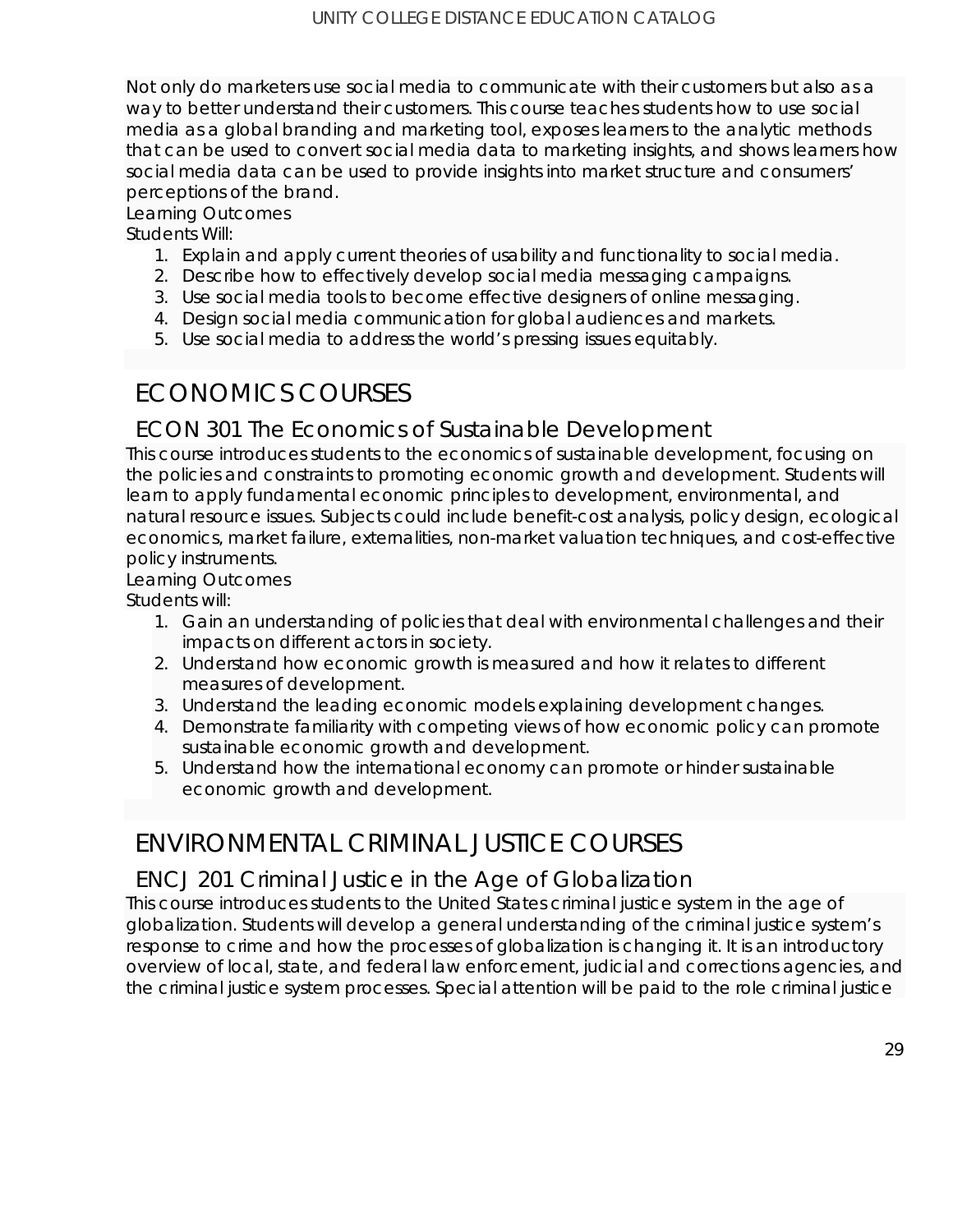agents play in environmental issues and problems. The course prepares students to take more advanced courses that address the specific components of environmental criminal justice. Learning Outcomes

Students will:

- 1. Demonstrate knowledge about the components of the criminal justice system and the criminal justice process.
- 2. Effectively communicate the role the criminal justice agents play in environmental issues and problems.
- 3. Identify the role globalization plays in the criminal justice system.
- 4. Describe governmental structure and its relationship to criminal justice
- 5. Define crime and its relationship to the law.

#### <span id="page-29-0"></span>ENCJ 203 Diversity and Law Enforcement

This course examines the dynamics of class, race, and gender as they intersect with the social realities of crime and justice in the United States. The impact of immigration and criminality will be introduced. The course explores the role that contemporary issues of diversity affect offenders, victims, society, and the criminal justice system. Topics will include domestic and international human rights, social justice, and environmental justice issues. Learning Outcomes

Students will:

- 1. Develop students' understanding of how crime affects the victim, offender, community, and society.
- 2. Learn to recognize, understand, and respect sociocultural and international diversity to better prepare them for diverse people and ideas within the criminal justice system and criminology.
- 3. Explain specific issues related to diversity that are confronting the criminal justice system today and identify potential solutions.
- 4. Identify where disparities or discrimination occurs within the criminal justice system and analyze and explain where they occur.
- 5. Identify and analyze how policies have shaped disparate treatment of groups.

#### <span id="page-29-1"></span>ENCJ 301 Crime Scene and Forensic Techniques

In this course, students will learn the techniques used in the criminal investigations, introducing students to theories and fundamental knowledge of the investigative process, including special and basic forensic techniques. The course will include some of the following topics: crime scene and incident processing, information gathering techniques, the collection and preservation of evidence, how to write appropriate reports, and other related techniques and topics. Students will then apply what they learn to case studies that involve environmental laws and policies.

Learning Outcomes

Students will:

1. Demonstrate competency in the collection, processing, analysis, and evaluation of evidence.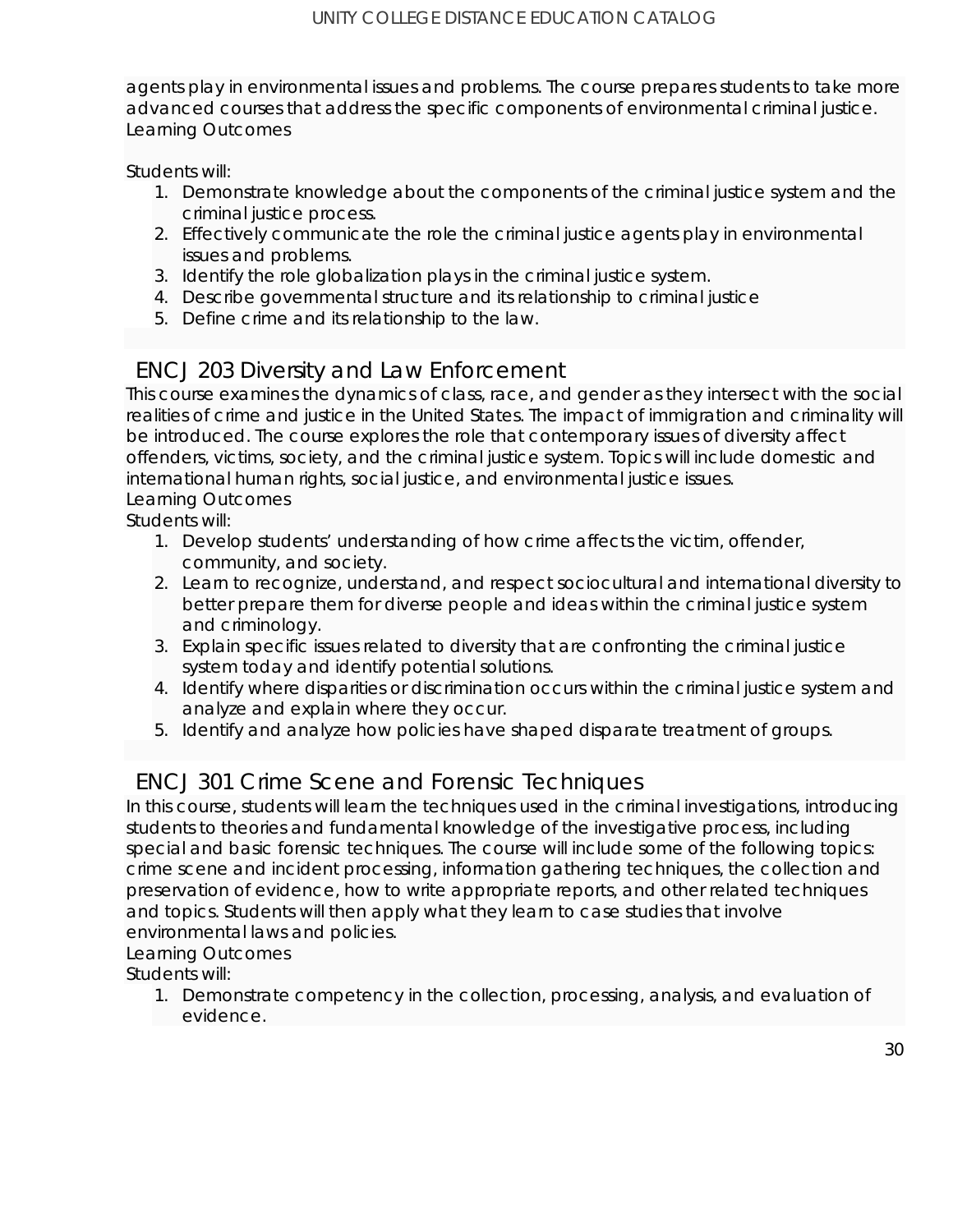- 2. Demonstrate basic knowledge in the principles of crime scene investigation, including the recognition, collection, identification, preservation, and documentation of physical evidence.
- 3. Demonstrate an understanding of scientific method and problem-solving within the field of forensic science.
- 4. Explain the role of the forensic scientist and physical evidence within the criminal justice system.
- 5. Effectively communicate and document crime scenes, physical evidence, and scientific processes.
- 6. Identify and examine current and emerging concepts, technologies, and practices within the forensic science field.

#### <span id="page-30-0"></span>ENCJ 303 Homeland Security and Emergency Management

In this course, students will learn critical concepts to emergency and disaster management, risk prevention and management, counterterrorism, and consequence management and mitigation. This class will also explore the history and evolution of the Department of Homeland Security. Topics will include crisis action planning, including the impact of global warming; relationships among local, state, and federal agencies during management operations; concepts of emergency management, including mitigation, hazard analysis, and terrorism; and homeland security functions, methodologies, and techniques. Learning Outcomes

Students will:

- 1. Demonstrate competency in crisis action planning and management.
- 2. Explain the history and evolution of the Department of Homeland Security.
- 3. Effectively communicate crisis plans and actions to diverse stakeholders.
- 4. Understand the impact of global warming on homeland security.
- 5. Develop a crisis action plan based on a case study.

#### <span id="page-30-1"></span>ENCJ 305 Natural Resource Law and Policy

This survey course addresses not only the creation and management of our natural and wildlife resources on federal public lands, with a focus on the National Parks, National Forests, and the National Resource Lands (Bureau of Land Management (BLM) regulated lands), but also including the National Wildlife Refuge System and the National Wilderness Preservation System. Students will learn how interest groups, citizens, and the courts influence the management of natural resources on these lands. After taking the class, students should be familiar with the major public land legislation such as the National Forest and National Park "Organic Acts" and the Wilderness Act; as well as laws that affect our public lands, but apply more broadly, including the Endangered Species Act and the National Environmental Policy Act. Through class work and their papers, students will also be familiar with different perspectives on some of the most important current issues facing our public lands. Learning Outcomes

Students will:

1. Develop an understanding of the legal context for natural resource use and management.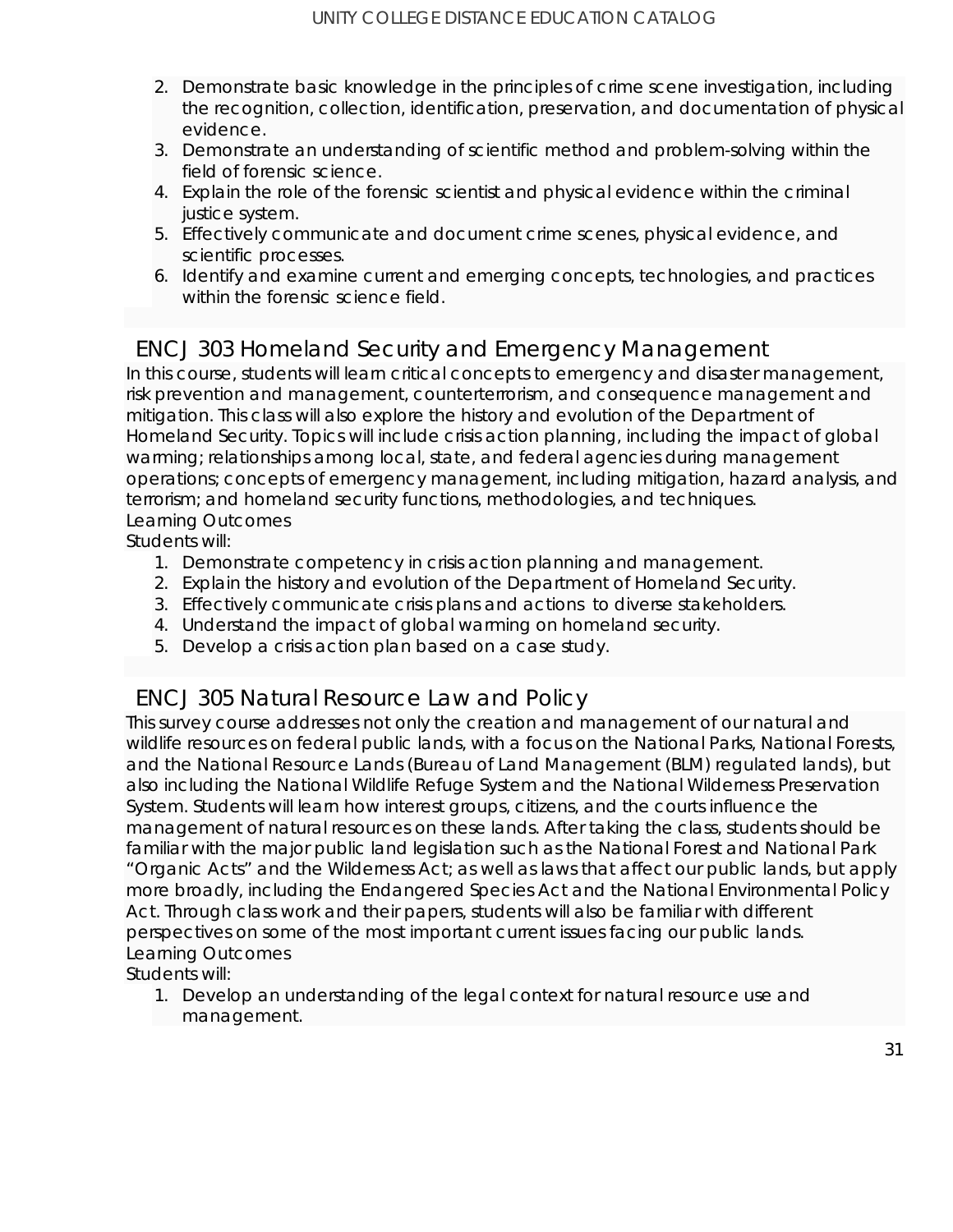- 2. Develop an understanding of the historical development and contemporary challenges of natural resource law and management in the United States.
- 3. Develop an understanding of the federal, state, and local legal processes that inform natural resource policy, law, and management.
- 4. Practice basic skills in legal research, analysis, and writing through using primary sources, including statutes, regulations, and court decisions.

#### <span id="page-31-0"></span>ENCJ 401 Environmental Compliance and Regulation

Organizations that produce, import, process, handle, or release chemical substances are required by Federal law to comply with many regulatory programs that are implemented by the EPA. This course introduces students to the Federal laws and regulations that apply to environmental compliance and regulation. Upon completion of this course, students develop an understanding of the regulatory process, how specific materials and activities are regulated, and develop skills necessary for applying EPA's standards to operations.

#### Learning Outcomes

Students will:

- 1. Demonstrate understanding of the regulatory process.
- 2. Understand basic regulatory concepts and definitions.
- 3. Learn the differences between laws and regulations.
- 4. Demonstrate understanding of the structure of Environmental Regulations.
- 5. Learn about the EPA's Regulatory Programs.
- 6. Determine which rules apply to personnel and to facilities.

#### <span id="page-31-1"></span>ENCJ 403 Administrative Structure and Criminal Justice

In this course, students learn about the organization, management, and administration of local, state, federal criminal justice agencies with an emphasis on how the structure and functions of these agencies affect the administration of justice.

#### Learning Outcomes

Students will:

- 1. Demonstrate advanced knowledge of the purpose and the function of contemporary criminal justice systems.
- 2. Demonstrate knowledge of history, theory, and legal environment of law enforcement and police organizations.
- 3. Demonstrate knowledge of criminal law, criminal procedures, prosecution, defense, court procedures, and decision-making.
- 4. Explain and demonstrate professional behavior in administrative settings.

#### <span id="page-31-2"></span>ENCJ 405 Environmental Criminology

This course explores environmental criminology and law by examining the strengths and weaknesses of federal and state laws that apply to water, air, land, and biodiversity. Specifically, the course explores specific issues that pertain to the nature and responses to environmental law, including crimes against nature, transgressions against humans,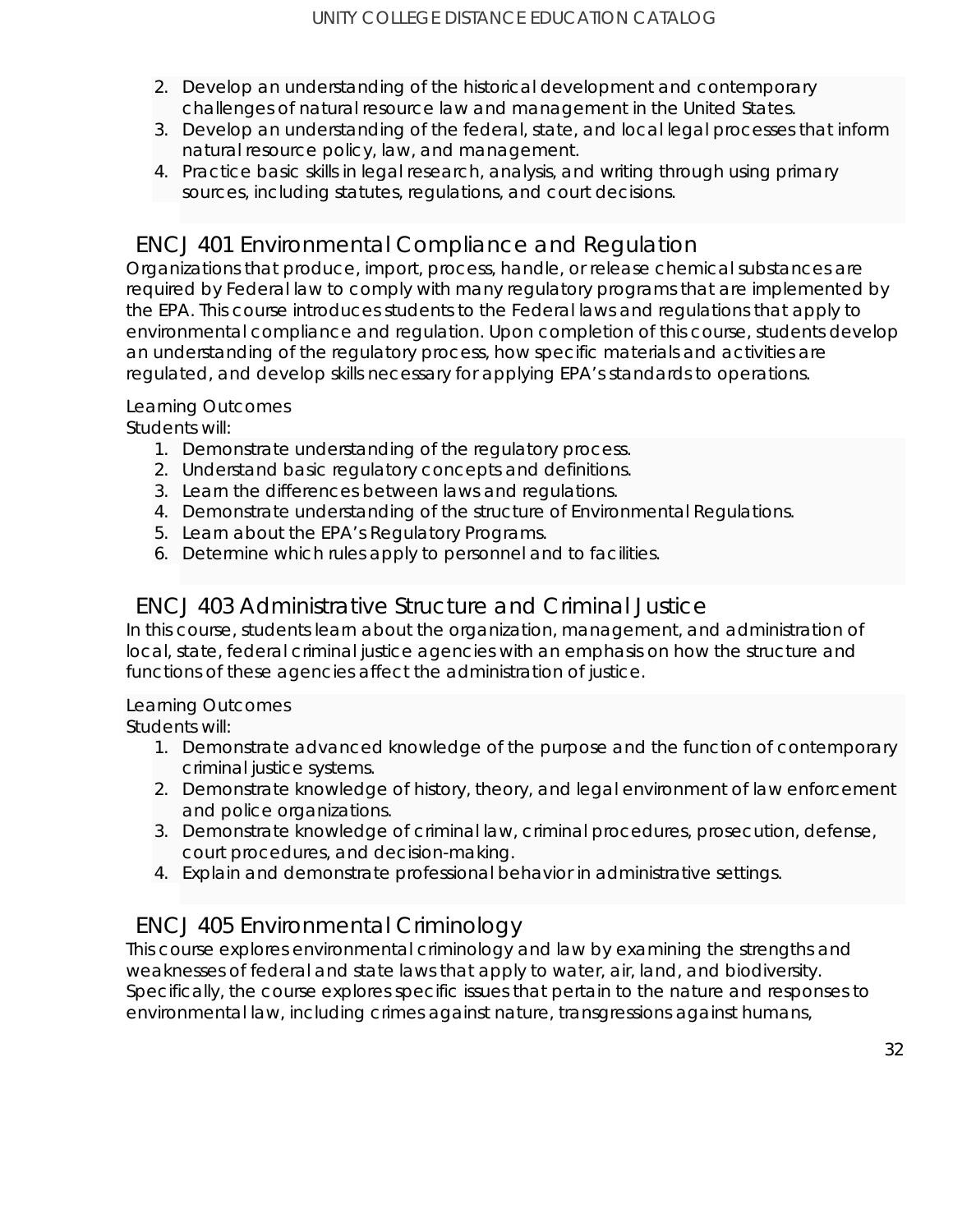environments, and nonhuman animals. Students will also learn broad conceptual knowledge about law enforcement and regulation relevant for a criminological approach to environmental issues.

Learning Outcomes

Students will:

- 1. Develop an understanding of environmental criminology.
- 2. Understand dimensions of environmental and transnational environmental crime and harm.
- 3. Effectively communicate environmental harm to diverse stakeholders.
- 4. Understand and explain environmental regulation and policies.
- 5. Understand how the media, governments, corporations, and nonprofits socially construct environmental harm and crime.

### <span id="page-32-0"></span>ENVIRONMENTAL PROFESSIONAL CORE COURSES

#### <span id="page-32-1"></span>EVPC 201 Environmental Issues: Deforestation, Biodiversity Loss, and Overpopulation

This course is part of a two course sequence that provides students with an understanding of the interconnectedness of the looming environmental issues that the world faces. This class will provide students with a basic scientific understanding of deforestation, biodiversity, and overpopulation and address what societies can do that they aren't currently doing. Upon completion, students will be able to critically assess these issues and provide models for making more sustainable choices.

Learning Outcomes

Students will:

- 1. Demonstrate basic understanding of deforestation, biodiversity loss, and overpopulation.
- 2. Recognize that environmental issues are complex and are global.
- 3. Understand basic scientific concepts behind environmental issues addressed in education, media, policy, legislation, and business decisions.
- 4. Develop a plan for the public to make more sustainable choices.

#### <span id="page-32-2"></span>EVPC 202 Environmental Issues: Energy, Water Scarcity, and Waste

This course is part of a two course sequence that provides students with an understanding of the interconnectedness of looming environmental issues that the world faces. This class will provide students with a basic scientific understanding of energy, water scarcity, and waste, and overpopulation and address what societies can do that they aren't currently doing. Upon completion, students will be able to critically assess these issues and provide models for making more sustainable choices.

#### Learning Outcomes

Students will:

- 1. Demonstrate basic understanding of energy, water scarcity, and waste.
- 2. Recognize that environmental issues are complex and are global.
- 3. Understand basic scientific concepts behind environmental issues addressed in education, media, policy, legislation, and business decisions.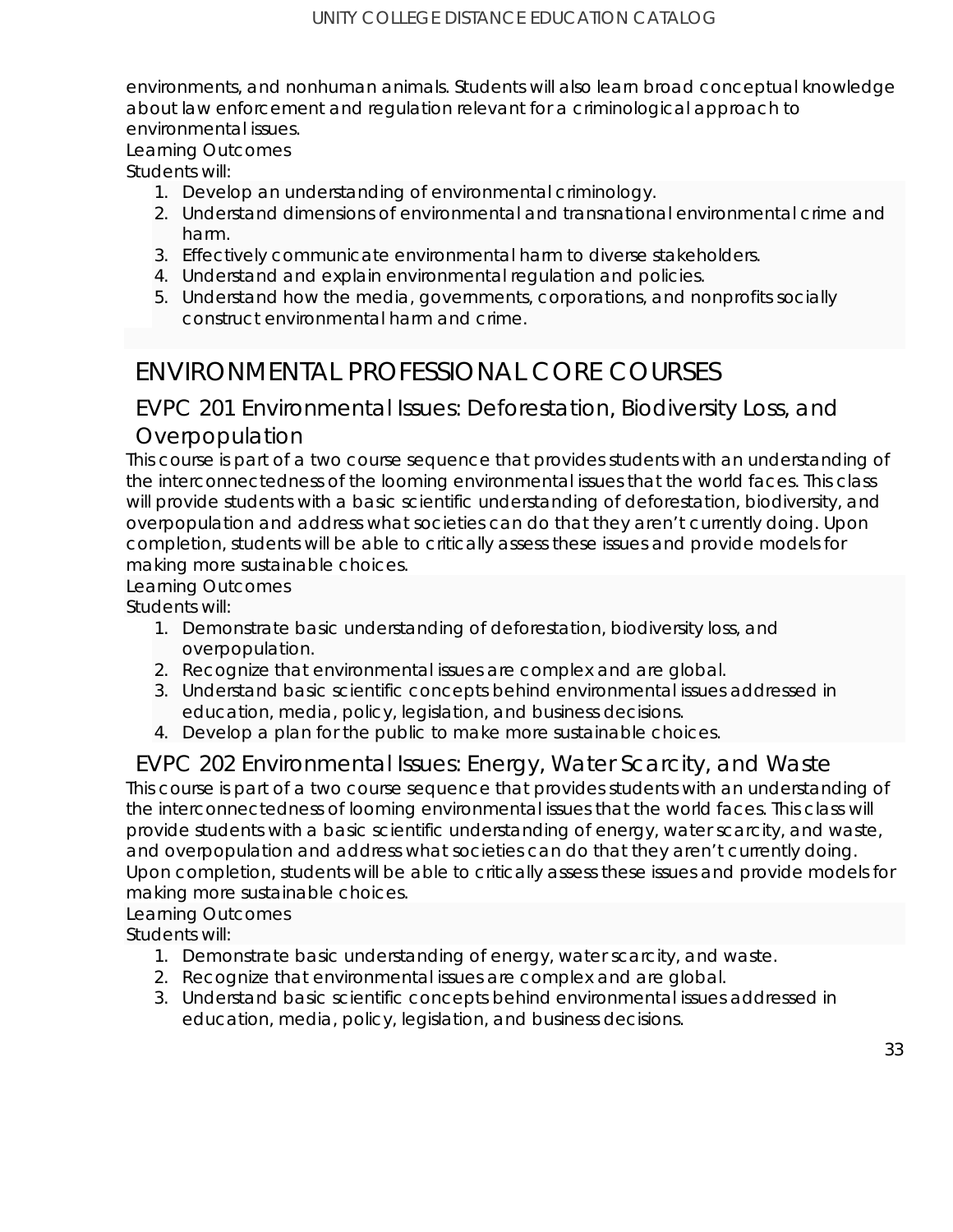4. Develop a plan for the public to make more sustainable choices.

### <span id="page-33-0"></span>EVPC 301 Environmental Justice

This course examines issues of environmental quality and social justice. The course begins by examining the philosophical foundations and history of the environmental justice movement and foundational concepts such as justice, race, gender, and class. Students will explore these concepts through a series of case studies of urban and rural environmental (in)justice in the United States and move on to environmental justice's role on globalization. Learning Outcomes

Students Will:

- 1. Understand the definitions, theories, and histories of environmental justice.
- 2. Review case studies of environmental injustice and their intersections with class, race, gender, and health.
- 3. Explain particular contributions of racial groups and other organized communities in remedying environmental and health disparities.
- 4. Analyze and critique broader political economy issues involved with environmental health, environmentalism and contamination problems in marginalized communities.

#### <span id="page-33-1"></span>EVPC 305 Building a Better World: Ethical Decision-Making

Ethical decision making is essential for leadership, and since most decisions leaders make have an ethical dimension, the ability to discern the ethical implications requires a set of skills that are informed by ethical philosophy. This course provides students with strategies, tools, and techniques to make ethical decisions by considering the ethical issue and the people involved, develop a strategy, and implement the most ethical action possible. Through the use of case studies, students will develop their ethical awareness, learn to distinguish difficult decisions from real ethical dilemmas, and practice deliberating effectively about a variety of ethical issues drawn from social and professional contexts.

Learning Outcomes

Students will:

- 1. Understand and be able to use a process for ethical decision making.
- 2. Recognize organizational challenges to ethical behavior.
- 3. Demonstrate knowledge of established methodologies of solving ethical problems.
- 4. Develop strategies for identifying and dealing with typical ethical issues, both personal and organizational.
- 5. Evaluate common beliefs about ethics in different organizational settings.

#### <span id="page-33-2"></span>EVPC 401 Transformational Leadership

In this course, students explore strategies needed to become effective instruments of change. Students will examine themselves as leaders, learn how to create meaningful relationships as a leader, and understand the role of leadership within complex systems. By using case studies from a variety of organizational contexts such as business, government, non-profit, community, and education, students explore concepts of organization behavior and culture, consensus building, and project management to lead effective change towards environmental sustainability. This course is designed to empower and prepare students to become leaders in any profession.

Learning Outcomes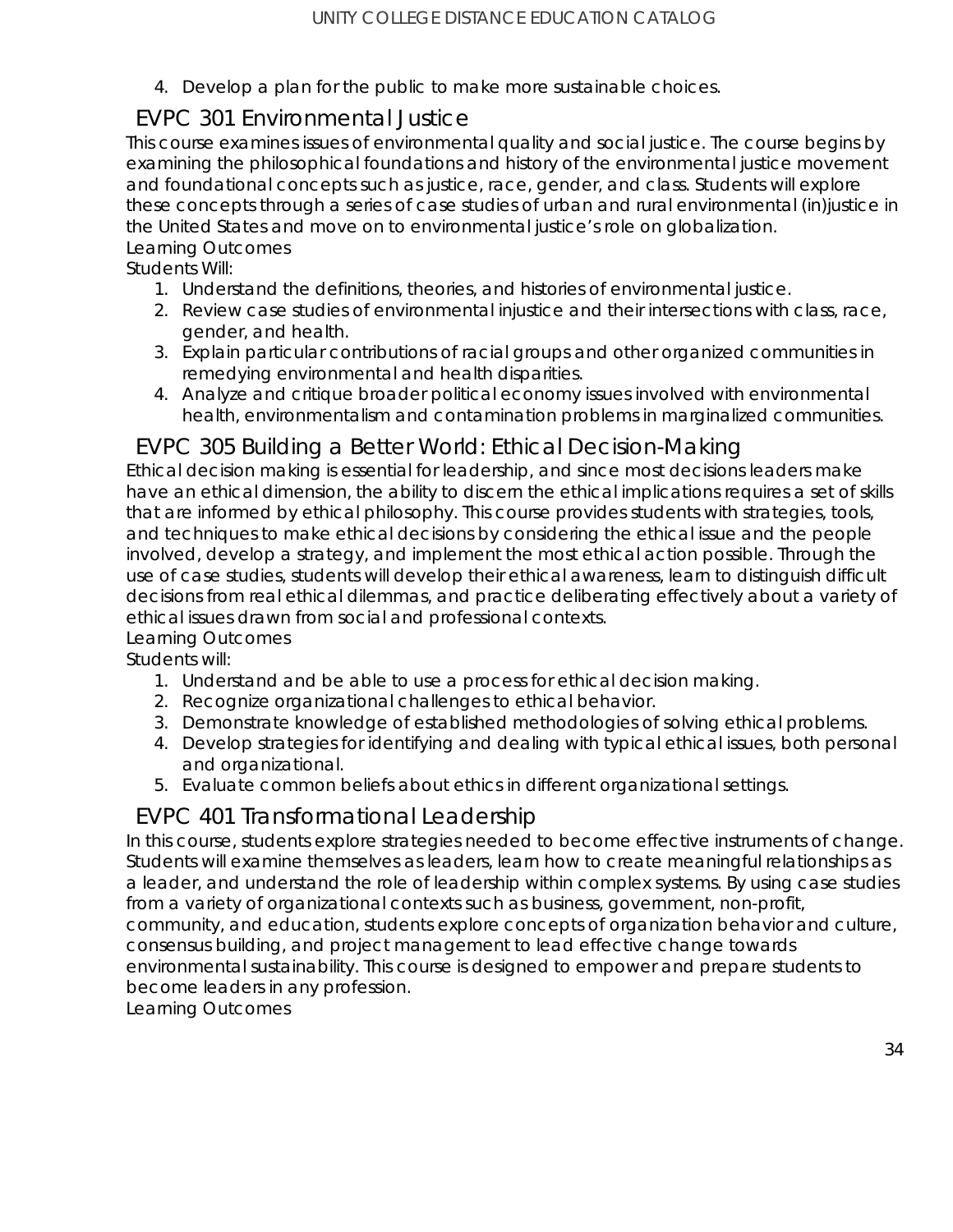Students will:

- 1. Demonstrate an understanding of the history of leadership, current leadership theories, and how leadership models are put into practice personally, locally, and globally.
- 2. Develop an understanding of change processes and critically think about obstacles to change.
- 3. Examine and explain their core leadership competencies and areas of improvement.
- 4. Communicate effectively to develop relationships, manage conflicts, and work across differences
- 5. Develop practical leadership skills such as time management, meeting management and agenda setting, group dynamics, and team building.

#### <span id="page-34-0"></span>EVPC 490 Transdisciplinary Capstone

The Capstone course is the culminating course for students in Unity College bachelor's degrees. In this course, students will develop a project that deals with a real issue and produce a final artifact reporting the project's findings. During this process, students will demonstrate and apply learning from their degree program and their ability to communicate to a broad audience. The course will also cover other important topics that support a student's career development and goals. All projects will be workforce-related products that students can use for their current or pitch to a future employer.

Learning Outcomes

- Students will:
	- 1. Apply knowledge from courses taken in the program to a professional context.
	- 2. Effectively conduct research on a topic in their profession or future profession.
	- 3. Develop a capstone project proposal with significant depth, detail, research, and professionalism.
	- 4. Identify, network, and become involved in a professional organization that represents their area of focus.
	- 5. Effectively communicate their project proposal to instructor, external constituents if appropriate, and classmates.

### <span id="page-34-1"></span>ENVIRONMENTAL STUDIES COURSES

#### <span id="page-34-2"></span>ENVS 101 Sustainable Solutions to Globalization

This course is designed to enhance literacy skills needed to understand major environmental issues facing the world in the 21st century. This and other core courses at Unity are designed to address prominent issues during your education at Unity Online. These are issues that will affect your chosen career, your future lifestyle, and the lives of your family and future generations. What are the most pressing environmental issues of our time? What do we need to know to address them? The course tackles these questions from variety of disciplines to provide the bigger picture and put our environmental challenges in a global context. Learning Outcomes

Students will:

- 1. Understand sustainability challenges and identify how they can drive innovation, research, and sustainable planning.
- 2. Identify current sustainability challenges facing the national and global population.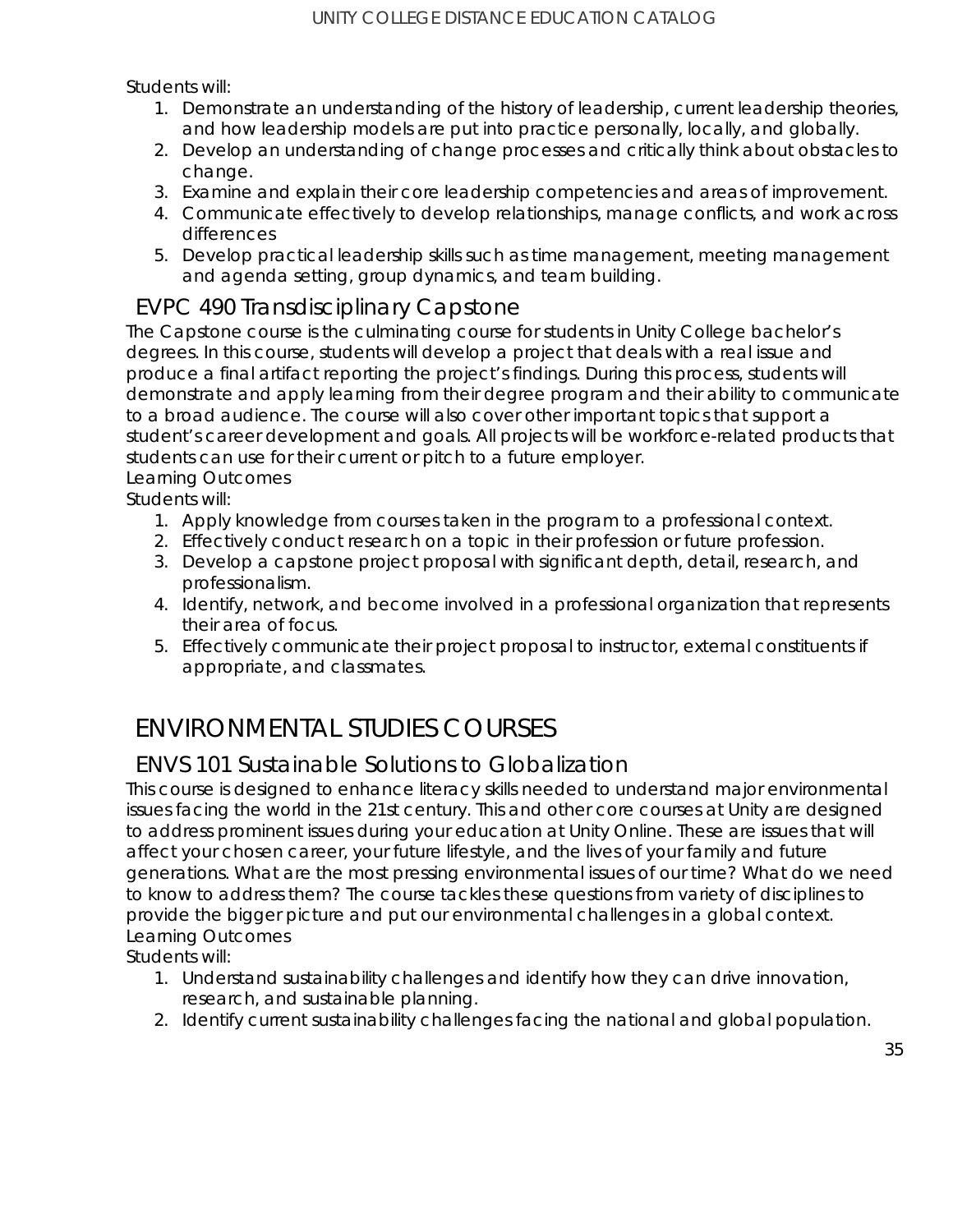- 3. Address and problem-solve complex sustainability challenges through team-based assignments.
- 4. Develop skills for finding and using reliable information that support sustainability understanding.
- 5. Practice communication skills through discussion, written responses, and presentations.

### <span id="page-35-0"></span>ENVS 201 The Warming Planet: Understanding Climate Change

Climate change is one of the most urgent and complicated issues we face today. This course explores the science of climate change by teaching students how the climate system works, what factors cause climate to change, how climate has changed in the past, how scientists use models, observations, technology, and theory to make predictions about future climate; and the possible consequences of climate change for our planet. Finally, students will explore the connection between human activity and the current warming trend and consider some of the potential social, economic, political, and environmental consequences of climate change.

#### Learning Outcomes

Students will:

- 1. Identify and understand the current evidence for global warming and know its impact on the environment.
- 2. Understand the relationships between climate and other forms of environmental change.
- 3. Model and apply techniques of measuring the Earth's temperature.
- 4. Explain factors forcing climate change to a diverse audience.
- 5. Understand the current warming in relation to climate changes throughout the Earth's history.

#### <span id="page-35-1"></span>ENVS 301 Building Sustainable Communities

This course explores the range of planning and development processes associated with creating sustainable communities including issues around land use, transportation, ecological planning, green design in the built environment, resource utilization in the critical areas of water and energy consumption, climatic factors that influence sustainable community planning, and how sustainable community planning contributes to livability and economic resilience.

#### Learning Outcomes

Students will:

- 1. Apply theoretical frameworks to real world sustainable issues.
- 2. Explore individual, local, and global dimensions of social, environmental, and economic responsibility.
- 3. Develop a sense of civic responsibility and reflect on student's role in developing and nurturing sustainable communities.
- 4. Practice community engagement through writing, speaking, and other modes of communication.
- 5. Evaluate sustainable issues and solutions with a focus on the connections between human and natural systems.

<span id="page-35-2"></span>ENVS 303 Social Science for Environmental Professionals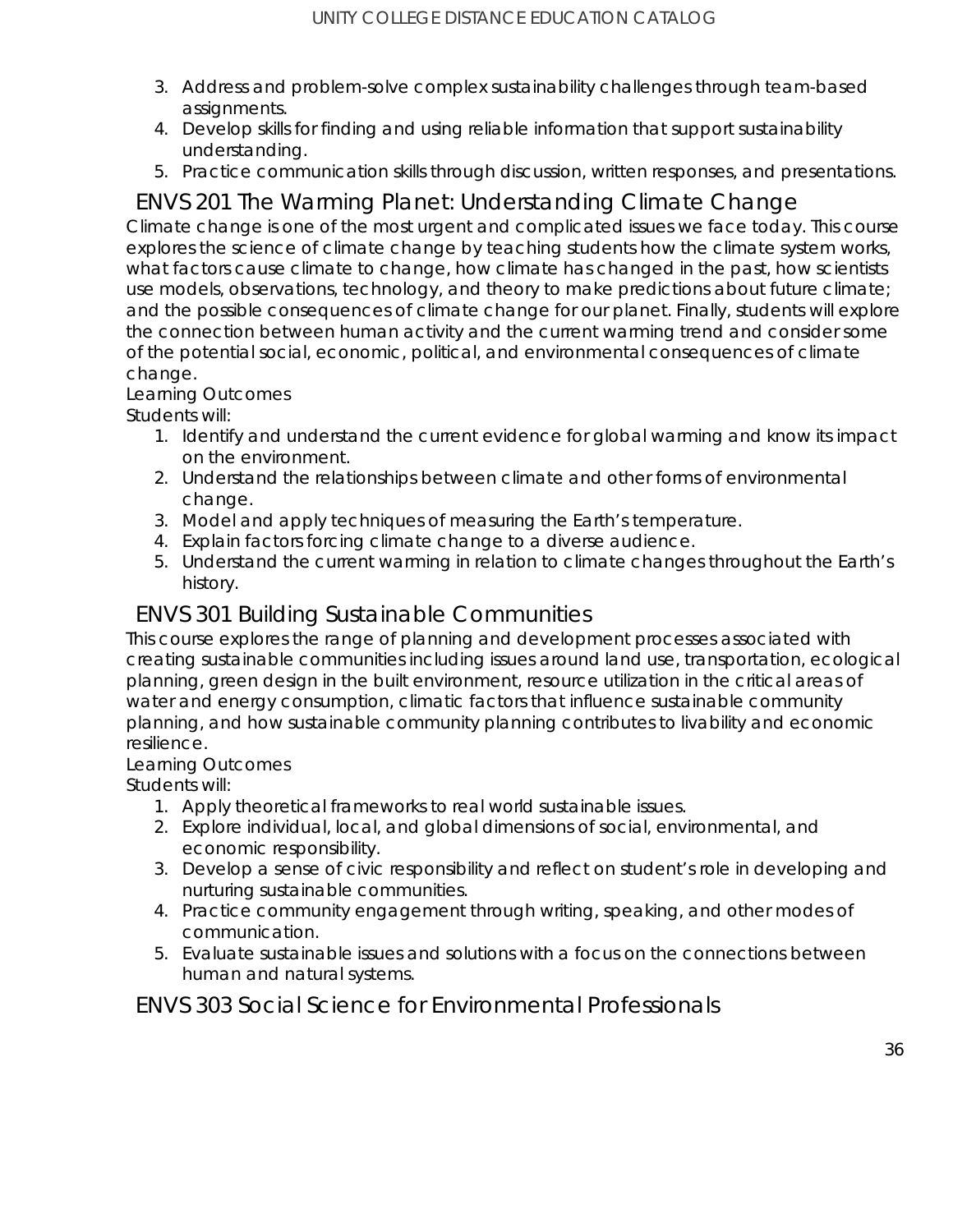Every environmental professional needs to understand how to interpret and use research data because they use data to procure stakeholder buy-in and inform the public about important environmental issues. In this course, students will learn an overview of social science research methodology and how to apply those concepts and tools to current environmental issues. Upon completion, students will gain skills in research, data analysis, data implementation, and communication.

#### Learning Outcomes

Students will:

- 1. Read, interpret, and evaluate social research.
- 2. Identify and explain the difference among quantitative, qualitative, mixed methods research and how types of questions can be answered with each method.
- 3. Use a variety of research methods through hands-on experience.
- 4. Identify ethical issues involved in conducting social science research.
- 5. Identify, explain, and apply fundamental research concepts.

# FINANCE COURSES

#### FINC 301 Environmental Accounting

Environmental accounting is increasingly being used in business and government to support the development of sustainable global solutions and government policy. Students in this course will learn how environmental accounting can show how different sectors of the economy affect the environment and how environmental policy affects the economy. The course will cover what environmental accounting is and why is it useful to business, how can environmental accounting help decision-making, what are key policy questions in relation to accounting, and what are the practical considerations professionals need to address to make environmental accounting an enduring reality for business and governments around the world.

#### Learning Outcomes

Students will:

- 1. Explain the main features of environmental accounting.
- 2. Understand the range of sources needed to compile accounts.
- 3. Identify the appropriate issues where environmental accounting is applicable.
- 4. Know where to find information on the concepts, data sources, and methods for environmental accounting.

#### FINC 401 Financing a Sustainable World

Since business plays an important role in developing environmental financial solutions for future generations, this course considers how the tools of finance can address environmental challenges and how market processes can be used to ensure long-term sustainability. Students will learn an overview of business financial management, with an emphasis on financial statement analysis, management of cash flow, risk and return, and sources of finance. Upon completion, students will be able to interpret and apply principles of financial management to develop sustainable business solutions. Learning Outcomes:

Students will: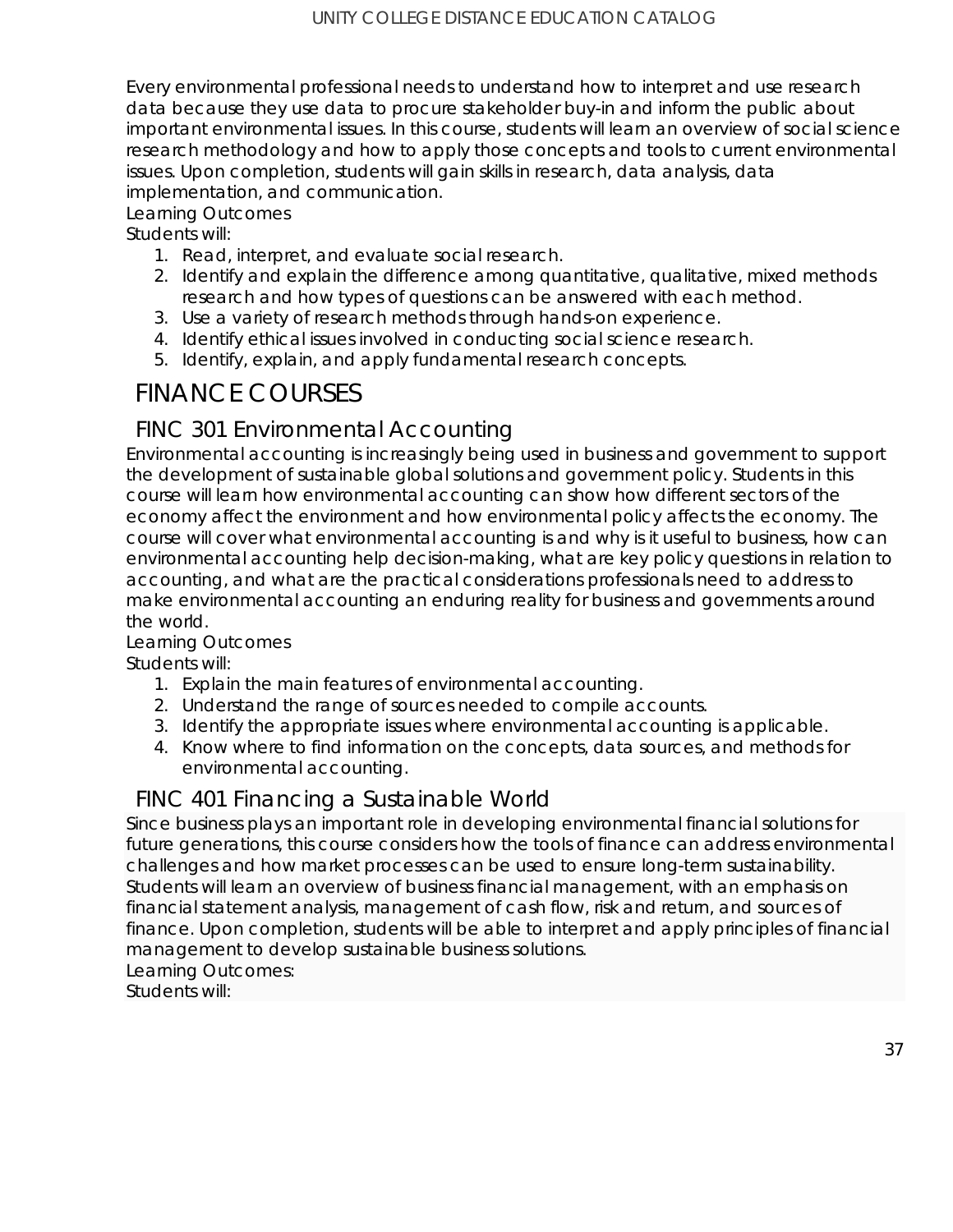- 1. Understand how tools of finance can be applied to sustainability and environmental issues.
- 2. Recognize opportunities in investment markets to achieve sustainable outcomes.
- 3. Critically examine proposed investment blueprints to achieve desired outcomes.
- 4. Propose ways financial solutions may be used to improve environmental risks and deliver financial and environmental returns.

# GIS COURSES

#### GISC 101 Introduction to GIS for Environmental Solutions

This course is designed for students from any discipline who are interested in applying GIS as a tool to help answer important and timely questions about our environment. This course presents the concepts upon which Geographic Information System technology is based including the fundamentals of cartography, geodesy, coordinate systems, and projections. Conceptual overview and hands-on experience of vector data analyses and table queries are introduced. Students will use ArcGIS to classify data, query tables and maps, analyze spatial relationships, set map projections, build spatial databases, edit data, and create map layouts.

#### Learning Outcomes

Students will:

- 1. Learn the fundamentals of cartography, geodesy, coordinate systems, and projections.
- 2. Learn to use ArcGIS to classify data, query tables, analyze spatial relationships and create map layouts.
- 3. Set up map projections and build spatial databases.
- 4. Describe the fundamental concepts of Geographic Information Science and Technology.
- 5. Create a database and demonstrate database management skills.
- 6. List the different types of GIS data and identify the differences between them.

# MANAGEMENT COURSES

#### MGMT 201 Understanding the Sustainable Business Landscape

This course introduces students to business with a focus on an organization's environmental and social impact. Students will learn about the basics in corporate social responsibility, supply-change management, finance, and non-financial reporting and accounting. Students will obtain knowledge about how small businesses and corporations integrate corporate social responsibility models in order to identify new markets and opportunities, communicate with their stakeholders, compete in a global marketplace, and address social and environmental sustainability expectations and requirements.

Learning Outcomes

Students will:

- 1. Identify sustainable opportunities and markets.
- 2. Demonstrate an ability to apply key course concepts and theories to sustainable business.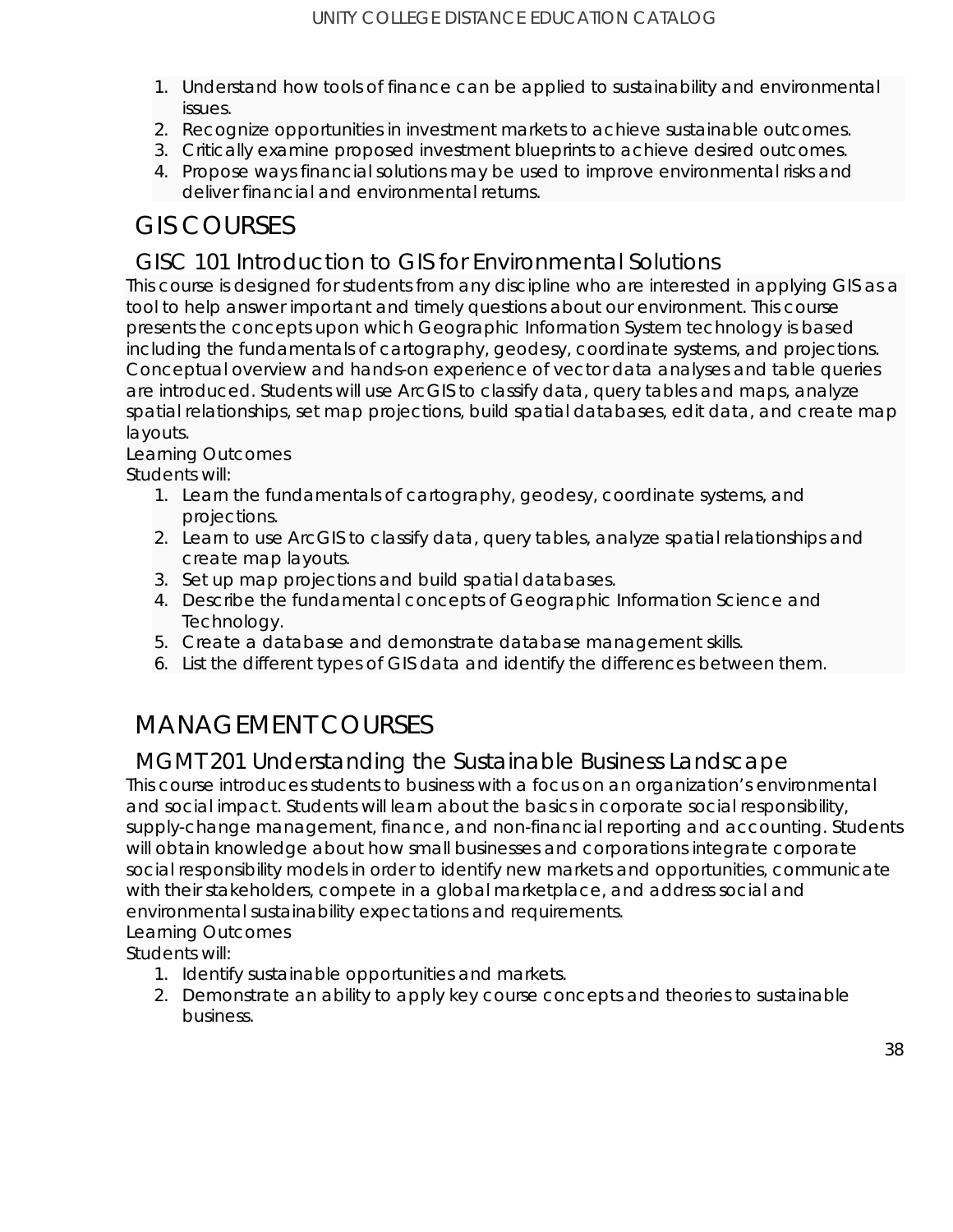- 3. Communicate effectively with diverse audiences.
- 4. Critically analyze case studies and identify solutions.

### MGMT 301 Starting Your Small Non-Profit

The course covers the processes of starting a small business from ideation to implementation, with an emphasis on designing a sustainable business model, writing a business plan, learning forms of ownership, and exploring funding opportunities. Students learn how to meet high standards for social and environmental impacts for small businesses. Upon completion, students will be able to bring all the tools and lessons discussed to launch their own business. Learning Outcomes

Students will:

- 1. Identify and apply the principles of viability of sustainable businesses, new business proposals, and opportunities within existing businesses.
- 2. Identify principles for preparing a start-up business plan emphasizing financing, marketing, and organizing.
- 3. Define and explain principles of sustainable small business and sustainable entrepreneurship.
- 4. Apply principles of developing financial statements for small businesses.

### MGMT 303 Strategic Management for Social Change

This course introduces students to strategic management through case analyses and provides students with the tools to consider the basic direction and goals of an organization, the environment (social, political, technological, economic, and global factors), industry and market structure, and organizational strengths and weaknesses. The course emphasizes the development and successful implementation of strategy in different types of organizations across industries. With a focus on non-profit, students will put themselves in the shoes of top management and make important, "Big Picture," decisions. Students will learn skills to analyze complex business situations and present findings both orally and in writing. Finally, students will learn how to develop strategies to promote social change and the sustainability movement. Learning Outcomes

Students will:

- 1. Learn strategic management concepts and tools and apply them to case studies.
- 2. Understand the business models that can drive change.
- 3. Develop and implement a success strategy in different types of industries.
- 4. Design a strategic plan for a real-world sustainable business issue.
- 5. Learn about social justice issues in business.
- 6. Develop strategic management written and oral skills.

MGMT 403 Global Supply Chain Operations: Greening Your Business In this course, students will learn how to integrate global logistic, purchasing, operations and market channel strategies. The course covers the fundamentals and logistics of network management, consisting of network suppliers, manufacturers, warehouses, distribution centers, wholesalers, and retailers. This course develops the student's understanding of the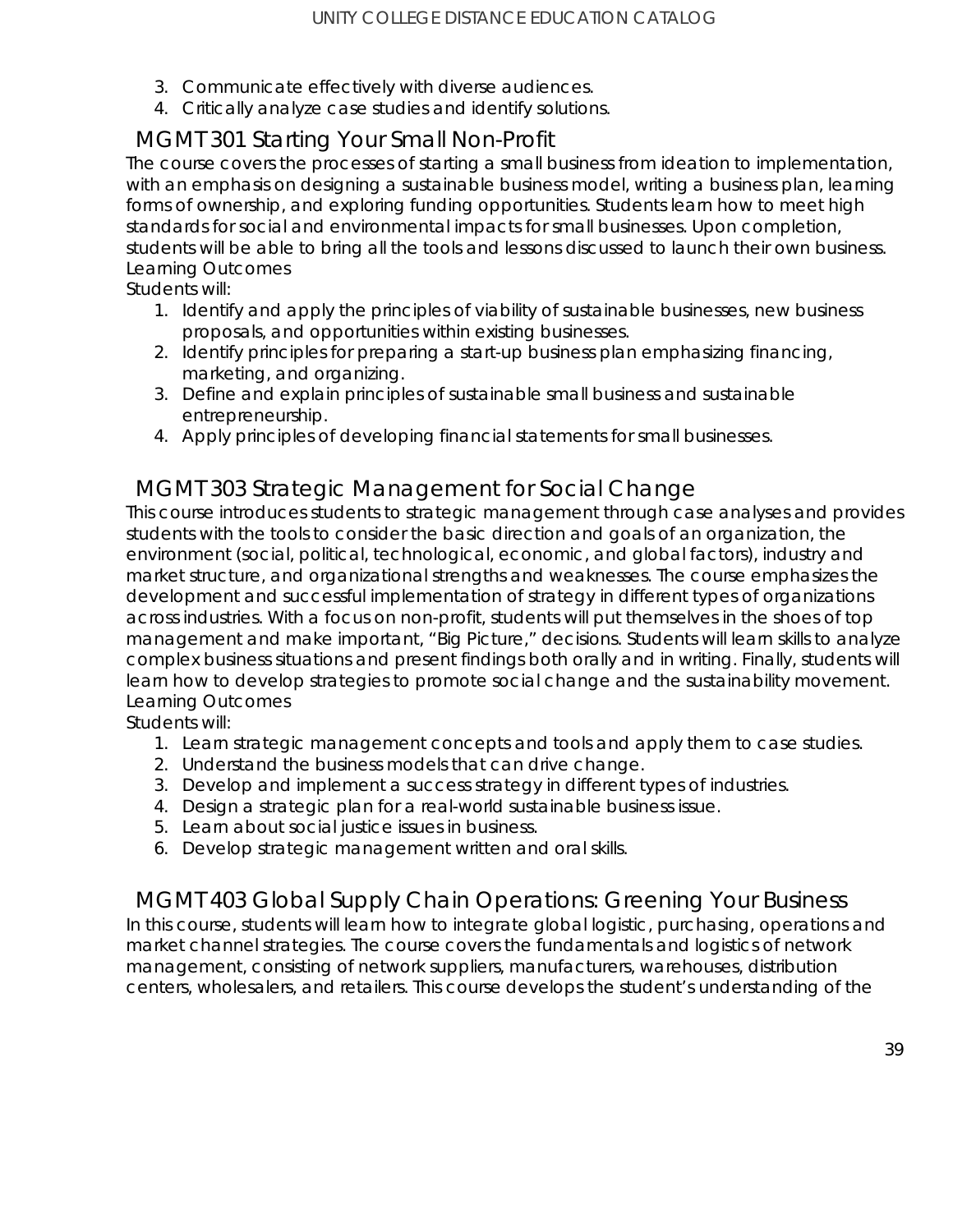design, control, and operation of supply chains through the lens of sustainability management.

#### Learning Outcomes

Students will:

- 1. Analyze and evaluate ethical sourcing and concern for the environment.
- 2. Understand global perspectives in relation to management of operations in a culturally and demographically diverse environment.
- 3. Effectively communicate global chain operations to a diverse audience.
- 4. Understand fundamental concepts in supply chain management.

### MGMT 405 Using Data for Sustainable Business Decisions

This course introduces students of sustainability management to the data analysis techniques and statistical methods that are indispensable to sustainable business management. Students learn how to use statistical information in the context of evaluating environmental issues. Possible topics will include environmental monitoring, impact assessment, environmental valuation techniques and analyses of sustainable development. Learning Outcomes:

Students will:

- 1. Use data-driven metrics to make sustainable business decisions.
- 2. Read, interpret, evaluate data for meaningful sustainability business practices.
- 3. Use data to develop strategic sustainable business plan.
- 4. Effectively communicate results to diverse stakeholders.

# MARKETING COURSES

### MKTG 301 Environmental Marketing and Branding

As businesses become more aware of the need to be sustainable, being green will be the future, and professionals need to help companies with marketing sustainable business practices. This course covers an overview of concepts and techniques related to marketing opportunities, strategies, communication, and effective marketing campaigns within the context of sustainability. Through case studies, students will analyze marketing strategies, plans, and decisions. Students will also explore why environmental marketing is a key aspect in business today.

#### Learning Outcomes

Students will:

- 1. Understand how environmental marketing can be used to increase potential business profits by leveraging insights into sustainable consumers.
- 2. Effectively communicate to diverse stakeholders the need to adopt environmental marketing practices.
- 3. Develop environmental marketing strategies based on real-world actions taken by an organization.
- 4. Understand the opportunities, challenges, and issues in creating and implementing environmental marketing strategies.
- 5. Discuss ethical issues involved in managing environmental marketing practices.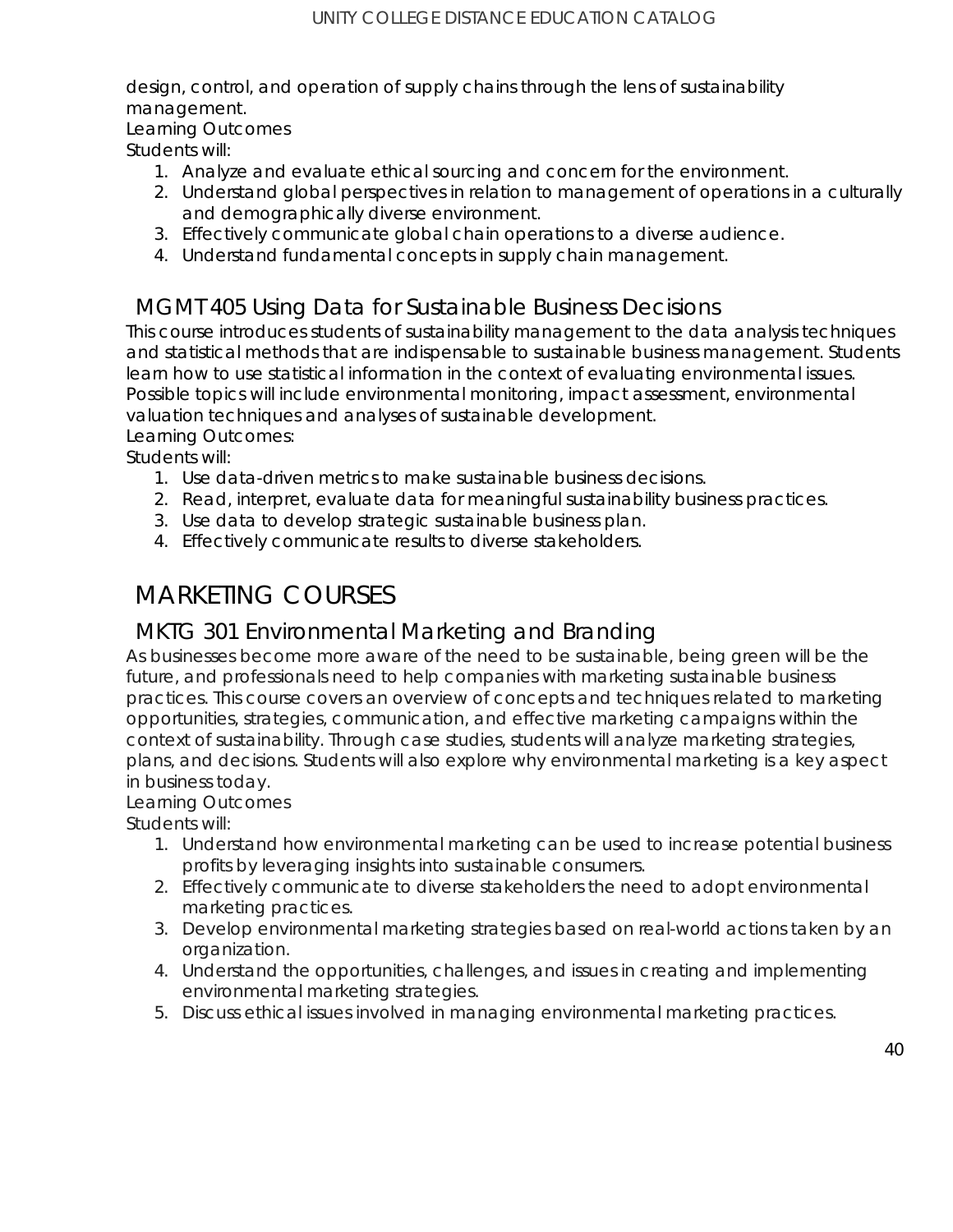# MATH COURSES

### MATH 401 Statistics for Wildlife Professionals

Data collected by wildlife biologists often requires forms of analysis not covered in entry-level statistics courses. This advanced statistics course introduces students to techniques currently used by ecologists, and covers the components of experimental design that create effective research and monitoring programs. Students learn components that influence both the design-based and model-based inference of their work. Experimental design focused on impact assessment and monitoring will be emphasized. The course also emphasizes regression-based approaches to data analysis. Students learn to conduct and interpret results from regression analysis, as well as model selection approaches based on informationtheoretic and Bayesian approaches.

Learning Outcomes

Students will:

- 1. Evaluate experimental designs for strength of inference.
- 2. Describe effective approaches to impact assessment and monitoring.
- 3. Discuss the components that contribute to strong model-based inference.
- 4. Demonstrate basic understanding of the process and interpretation of regression analysis including linear, logistic, Poisson, and other forms.
- 5. Discuss the use of Information-theoretic and Bayesian approaches to inference.

### PSYCHOLOGY COURSES

#### PSYC 101 Introduction to Psychology

This course is a survey of psychology as the science of human behavior. Topics include basic principles underlying behavior and experience, learning, human development, motivation, personality, and psychotherapies.

Learning Outcomes

Students will:

- 1. Define the study of psychology, its breadth of coverage and typical research methodologies.
- 2. Express an understanding of themselves in relation to their biological makeup, their developmental/life span experiences, their sensation and perception of the world, their social role, and their cognitive and emotional skills and deficits.
- 3. Apply this great understanding of themselves in the context of appreciating individual differences and diversity of others in society.
- 4. Cite ways in which the study of psychology may have an impact on their career, their interactions with others, and their dedication to lifelong learning and personal growth.

### PSYC 301 Environmental Psychology

This course explores critical issues in environmental psychology. Starting with foundational theories on place attachment and place identity, students will learn about the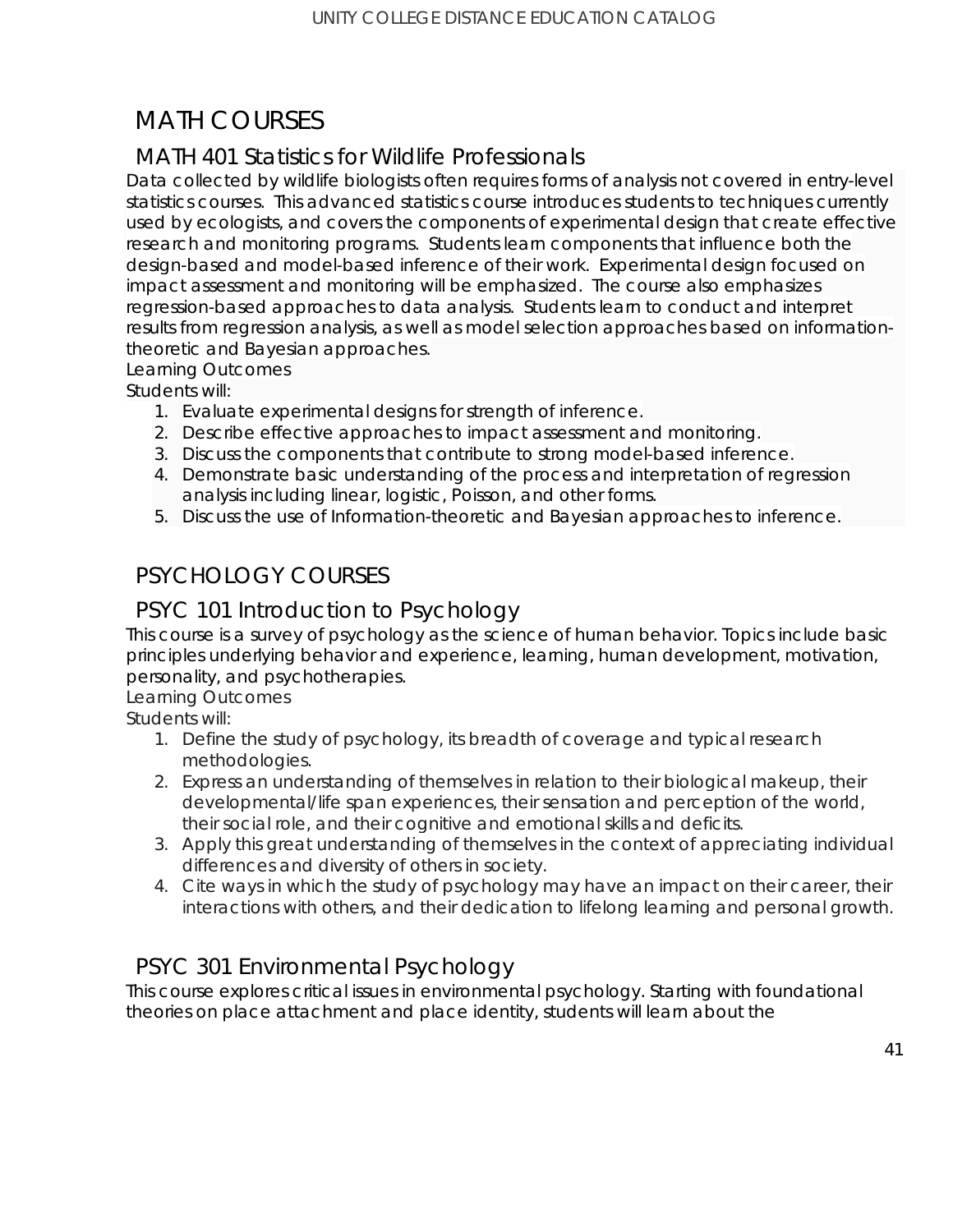interrelationships between ourselves and the environment. Students will develop the ability to analyze environment-and-behavior issues, think more critically about the world around you, and understand the ways that we wield influence on the environment. Some topics the course will address include the history of environmental psychology, theories of environment and human behavior, environmental stress, natural environments, built environments, and changes in behavior as a result of global environmental shifts and sustainability. Learning Outcomes

Students will:

- 1. Demonstrate understanding of the key theories in environmental psychology.
- 2. Apply environmental psychological theories to human behavior and the environment.
- 3. Understand and analyze human dimensions of environmental sustainability from psychological perspectives.
- 4. Apply psychological concepts and methodologies to analyze and understand interactions between social and environmental processes.
- 5. Effectively communicate environmental psychological research to diverse stakeholders.

# WILDLIFE CONSERVATION COURSES

WCON 201 Wildlife Plant Identification: Wildlands and Wildlife Habitat This course centers around the identification and life history of groups of plants important as habitat components of wildlife species. Students will learn major plant groups and species in forest, rangeland, grassland, agricultural, and desert environments that influence wildlife species. Students will explore life history of these plants with the goal of understanding how habitat management activities, human land use, and other activities influence populations of wildlife through changes in food and cover.

Learning Outcomes:

Students will:

- 1. Identify plant families that are important forage or cover components for prominent wildlife species.
- 2. Exhibit familiarity with, and ability to identify, key plant groups and species in major ecoregions.
- 3. Demonstrate ability to identify common plant species in the region they reside.
- 4. Describe significant life history traits of plant families that influence wildlife habitat management such as successional strategy, photosynthetic pathway, climatic limitations, and response to biotic, mechanical, or chemical manipulation.
- 5. Discuss case studies of the influence of vegetative changes on wildlife use.

### WCON 301 Human Dimensions of Wildlife Conservation

Wildlife managers influence wildlife species using three 'levers': habitat, populations, or humans. This course addresses the human dimension of wildlife management. During the course students explore social, political, and economic concepts that are involved in effective wildlife management. Students will learn common forms of wildlife governance, the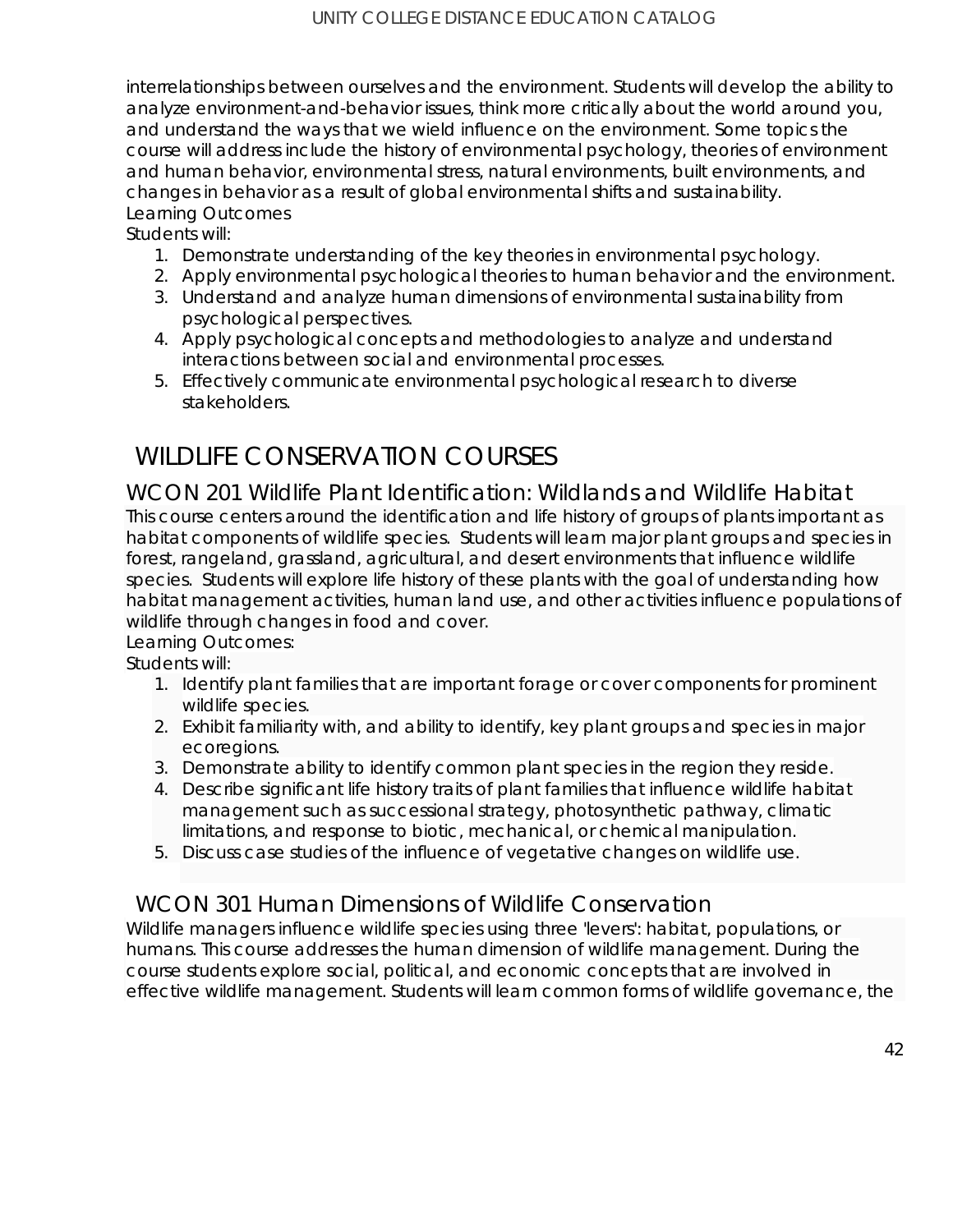role of stakeholders, concepts from sociology, ethics, economics, management and decision-making as they relate to wildlife management. Learning Outcomes

Students will:

- 1. Describe the forms of governance found in wildlife management organizations, considering historical, current, and global forms.
- 2. Define forms of stakeholders and explain the mechanisms of stakeholder engagement in wildlife management.
- 3. Understand how social psychology and sociology influence values, attitudes, and norms that affect strategies for management of wildlife.
- 4. Demonstrate awareness of the influence of economics on wildlife management including forms of market and non-market valuation of wildlife, means of assessing economic value, and economic impacts of wildlife management.
- 5. Describe modern concepts on the systems-oriented models of the management process including structured approaches to decision-making.
- 6. Discuss current case studies of wildlife management issues that have large human dimensions components.

#### WCON 303 Life History and Identification of Birds & Mammals

During this course students will learn to identify avian and mammalian species with a focus on species at which management is often directed. These species include game bird and mammals, common agricultural or urban 'pest' species, and threatened or endangered species. Students will also learn basic life history of these species with a focus on characteristics useful for management. Students will be expected to conduct field activities directed at learning the species prominent in their region.

#### Learning Outcomes

Students will:

- 1. Be able to identify major species of game birds and mammals.
- 2. Be able to identify prominent non-game species in their region.
- 3. Be knowledgeable of prominent threatened or endangered species.
- 4. Discuss key life history characteristics of species they identify including: Distribution, Habitat associations, Social structure, Breeding system, and Temporal (diurnal and seasonal) patterns of behavior.

#### WCON 305 Wildlife Conservation Genetics

Genetics form a key component of modern wildlife management, providing tools aiding our understanding of taxonomy, conservation of small populations, and hybridization, as well as enabling non-invasive population monitoring and enhancing wildlife forensics. During this course, students will encounter the basic concepts of genetics, with an emphasis on population genetics and genetic techniques useful in wildlife management. Prominent topics covered include genetic variation, the role of gene flow and genetic drift on population viability, and key genetic markers used by wildlife biologists. Students will explore case studies illustrating the applicability of concepts in genetics to wildlife management. Learning Outcomes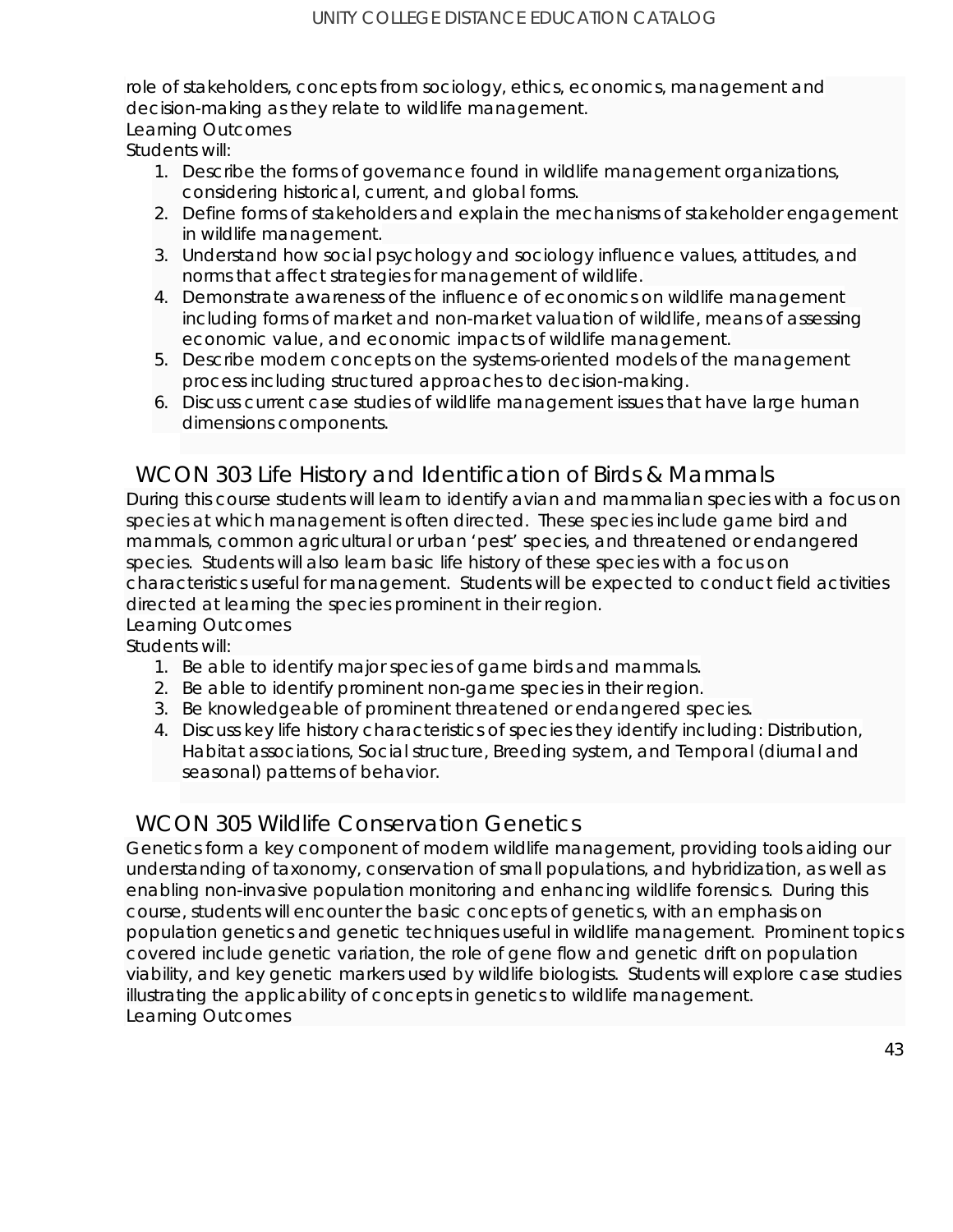Students will:

- 1. Understand and define key genetic terminology
- 2. Explain genetic variation in individuals and populations
- 3. Understand the role of gene flow (or lack of) on genetic variation in populations
- 4. Discuss wildlife management case studies involving inbreeding and outbreeding depression, genetic rescue, population connectivity, and genetic drift on population conservation.
- 5. Identify common genetic markers used in wildlife and discuss examples of how each is used.

#### WCON 307 Humans, Parasites, and Wildlife: Understanding the Impact of Insects on Wildlife

Insects, as the largest class of animals, have an extraordinarily large influence on ecosystem function. For humans they as vectors for important zoonotic diseases and pollinators of key food crops. For wildlife species they pollinate and feed on key plant species, vector prominent diseases, create large scale habitat change through plant disease outbreaks, and provide the primary source of animal matter for predators. During this class students will learn basic taxonomy and life history of insects, as well as explore case studies involving the role of insects in plant and animal disease, pollination, biological control, and other influences on ecosystem functioning.

#### Learning Outcomes

Students will:

- 1. Understand and identify key parasites and insects that impact wildlife populations
- 2. Study current trends in wildlife diseases
- 3. Understand the role humans in spreading diseases
- 4. Discuss wildlife management case studies involving parasites and insect vectors

#### WCON 403 Habitat Management for Wildlife and Fisheries

Wildlife managers influence wildlife species using three 'levers': habitat, populations, or humans. This course addresses the habitat dimension of wildlife management. Students will engage in discussions and activities to create understanding of the basic concept of habitat and its components, how various species identify, select, and interact with their habitat, and how this process influences how managers manipulate the environment to influence wildlife populations. Students will also gain familiarity with common habitat management tools and funding programs.

#### Learning Outcomes

Students will:

- 1. Clearly define and articulate key ecological concepts underlying habitat management including the 'habitat concept', habitat quality, and spatial and temporal considerations.
- 2. Explain and describe the process of habitat selection and its impact on management decisions
- 3. Be able to interpret results of basic use/availability analyses and resource selection functions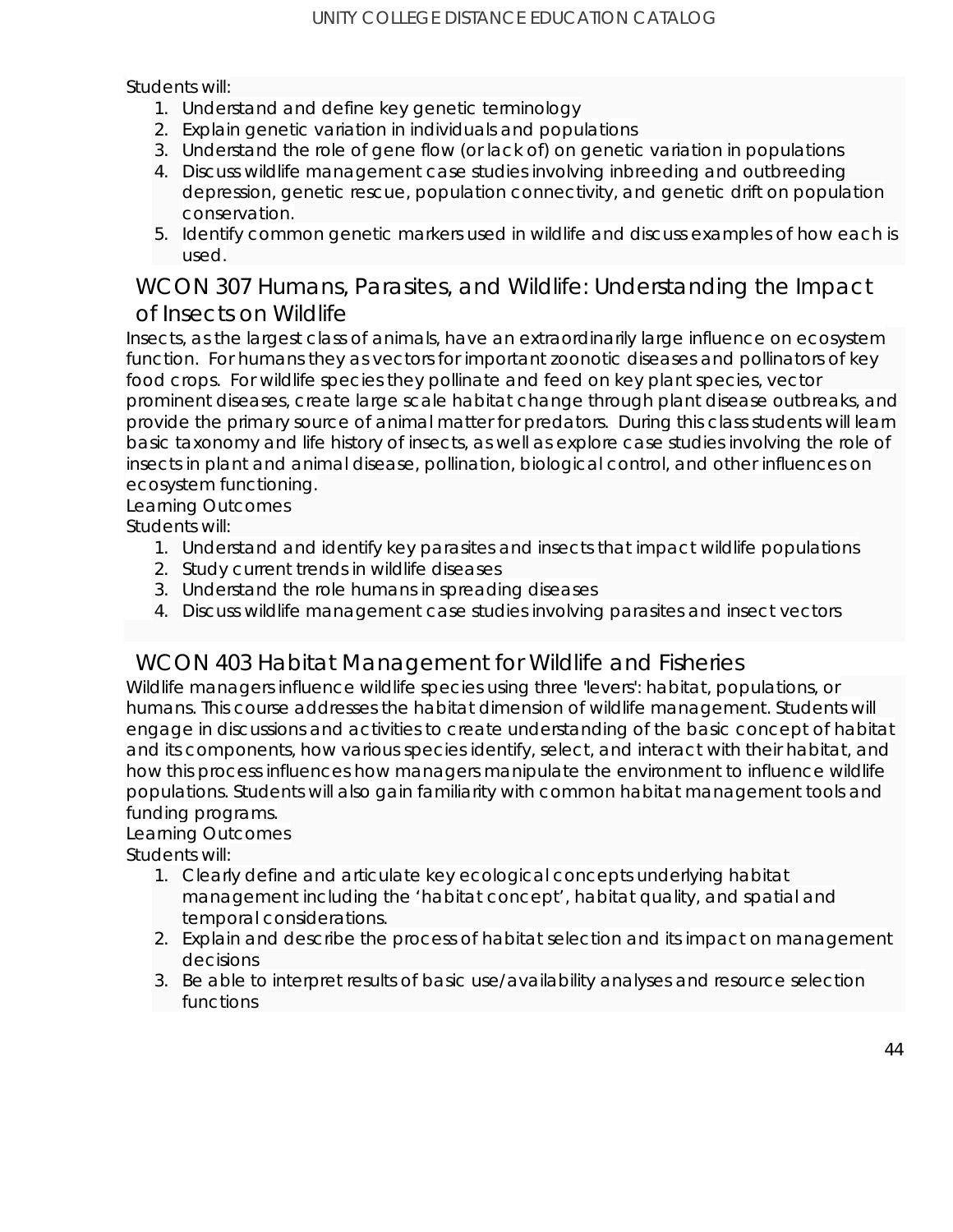- 4. Choose and describe appropriate methods for habitat assessment in a variety of environments.
- 5. Explain basic habitat management principles for various environments including forests, rangelands, wetlands, agricultural lands, and urban areas.
- 6. Discuss current challenges in habitat management.

#### WCON 405 Population Management for Wildlife and Fisheries

Wildlife managers influence wildlife species using three 'levers': habitat, populations, or humans. This course addresses the population dimension of wildlife management. Students will explore how wildlife biologists measure and monitor demographic parameters of populations, including field techniques and analysis methods, with a focus on understanding strengths, weaknesses, and appropriate use of each technique. Students will consider ecological concepts and management techniques used to manipulate wildlife populations including sustainable harvest, management of threatened and endangered species, and control of overabundant species.

#### Learning Outcomes

Students will:

- 1. Describe the population parameters that influence abundance,
- 2. Define and list the assumptions inherent in models of population growth including density-independent, density-dependent, age or stage-structuring, and spatiallystructured growth.
- 3. Discuss how populations respond to demographic and environmental stochasticity.
- 4. Explain/interpret the use of population modeling in determining harvest strategies and evaluating conservation approaches.
- 5. Demonstrate basic understanding of uses and limitations of common techniques of estimating population parameters including closed and open-population estimators, removal or change-in-ratio estimators, distance sampling, and occupancy modeling.

# Graduate Course Descriptions

### CONL 505 Conservation Law Enforcement Management

This course examines the structure of a conservation enforcement agency to achieve maximum effectiveness toward the mission of an organization. Beginning with a statutory foundation at the federal or state level, this course will look at a variety of factors such as size of workforce, budget, contracts, work rules; and public policy, to shape a cost efficient organization. This course will also look at structure of supervision, span of control, career advancement, use of special teams and support operations. Students will examine operational policies and procedures and learn the value of providing consistent direction to throughout the chain of command.

### CONL 510 Operational Human Resources Management

Civil service laws and rules control the work practices of public service enforcement agencies. This course will take a hands on look at how such laws and rules direct the day to day operations of a conservation enforcement agency. Topics such as job specifications,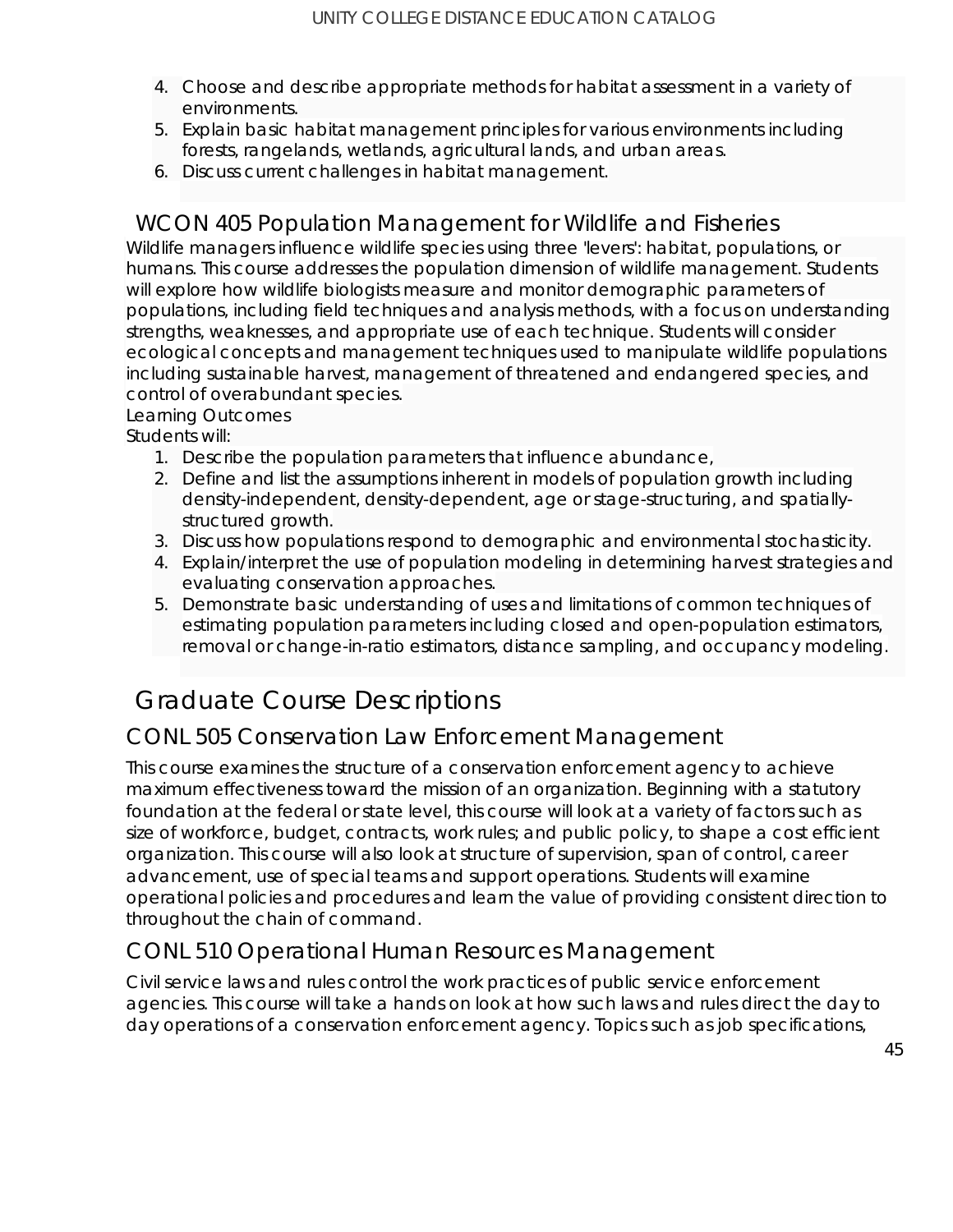position reclassification, performance management, personnel investigations; grievances, and arbitration will be examined. Students will review labor contracts and understand the principles of collective bargaining for conservation enforcement agencies.

# CONL 515 Advanced Wildlife Enforcement

Enforcers of wildlife laws around the globe face a multitude of challenges. Technology has created an interface of humans and wildlife that has changed the face of conservation enforcement. From a local to global perspective this course analyzes how technology and other enforcement practices can be used to combat the illegal taking of wildlife. Topics such as human dimensions, overt vs. covert operations, surveillance practices will be examined.

### CONL 520 Judicial Procedure and Evidence Management

This course will examine the judicial system focusing on the appellate court process at the state and federal level. Students will analyze court decisions and how they control enforcement practices within their jurisdiction. The course will examine evidence management issues including but not limited to electronic evidence, requirements for expert witnesses, and the use of DNA evidence.

### CONL 525 Conservation Law Enforcement and Public Policy

This course examines natural resource policy globally, and at the federal and state level demonstrating regional and societal differences. Enforcement administrators learn to understand the impacts of natural resource based policy and how it directs the focus of agency. From a global perspective various treaties and conventions will be discussed. At the state and federal level topics such as the Endangered Species Act, Lacey Act will be reviewed.

### CONL 530 Social Science Research Methods

Conservation enforcement administrators need the ability to assess the effectiveness of their programs and day to day enforcement responsibilities. This course will introduce administrators to varied research methods used to obtain quantitative and qualitative data and understand how to use research to support staffing and budget decisions to meet the demands of the public.

### CONL 605 Leadership and Ethical Decision-Making

This course will analyze leadership styles in law enforcement and prepare a student to understand leadership at various administrative levels. Students will explore situational leadership and learn to apply a range of leadership principles to varied circumstances. Students will learn critical thinking skills and understand the basis of ethical decision making.

### CONL 610 Diversity in Conservation Law Enforcement

This course will explore the demographics of the United States and look at diversity from a broad perspective, including but not limited to ethnicity, gender, and economics. Students will understand how diversity affects agency enforcement policies and procedures. The course will also identify management level considerations for creating a diverse natural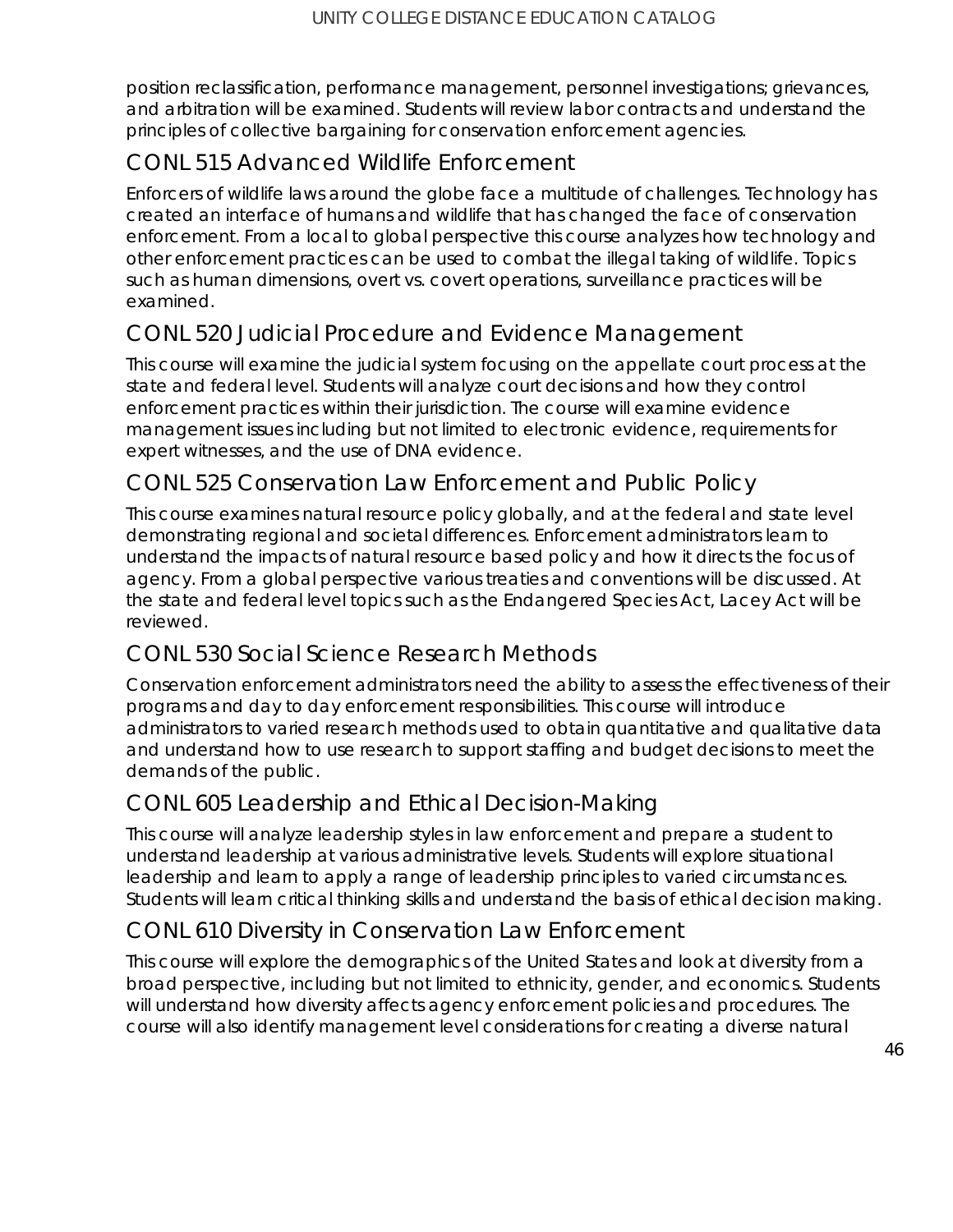resource enforcement agency, considering federal and state laws, and policies.

#### CONL 690 Conservation Law Enforcement Graduate Capstone

Students will take on the role of an administrator and analyze a real life conservation enforcement issue in an enforcement agency and/or program. By applying research, legal principles, public policy, human resource, and financial concerns, students will prepare recommendations to solve the problem.

#### GISC 505 GIS and Remote Sensing for Environmental Solutions

This course is intended to introduce students to GIS and remote sensing software and tools used to solve real-world environmental problems. Students will learn concepts and data sources and formats used in environmental research they may encounter in careers in environmental science. This course introduces the fundamentals of cartography, photogrammetry, geographic information science, and remote sensing through maps and spatial analysis used to answer various environmental and ecological issues. This course will also introduce students to use map and data outputs in the decision-making process that can impact environmental assessments and determinations.

### GISC 510 Advanced GIS and Remote Sensing for Ecological Applications

This course is intended to build upon introductory course knowledge. This course will teach students to understand and apply more advanced methodologies using GIS and remote sensing technologies. They will apply knowledge gained in this course to environmental concepts they may be exposed to in their careers. Types of data used will include vector and raster spatial data, imagery, maps, and topographic data to examine environmental problems. Data assessed will include spatial information regarding human and natural hazards and disasters, land use and land cover, surface temperature, climate change, wetland delineation, wildlife corridor mapping, coastal erosion, human impacts on the environment, and more. Students can use this data to gain insights and make problem solving decisions regarding real-world environmental issues they may encounter during their careers.

### GISC 515 Environmental Research Methods

This course will expand upon GIS and remote sensing concepts, techniques, and tools used in environmental research. Students will gather, process, and analyze data from a variety of sources. Data sources will include GIS and remotely sensed data from online repositories like USGS Earth Explorer, Google Earth, state GIS repositories, the National Atlas Viewer, the NPS IRMA Data Portal, the NRCS Soil Data Viewer, and the USDA Geospatial Data Gateway. Types of data examined will include vector and raster spatial data, imagery, maps, and topographic data. Students will also learn to gather, process, and analyze basic geographic data using tools they have access to including GPS devices including watches, smartphones, cameras, and trackers.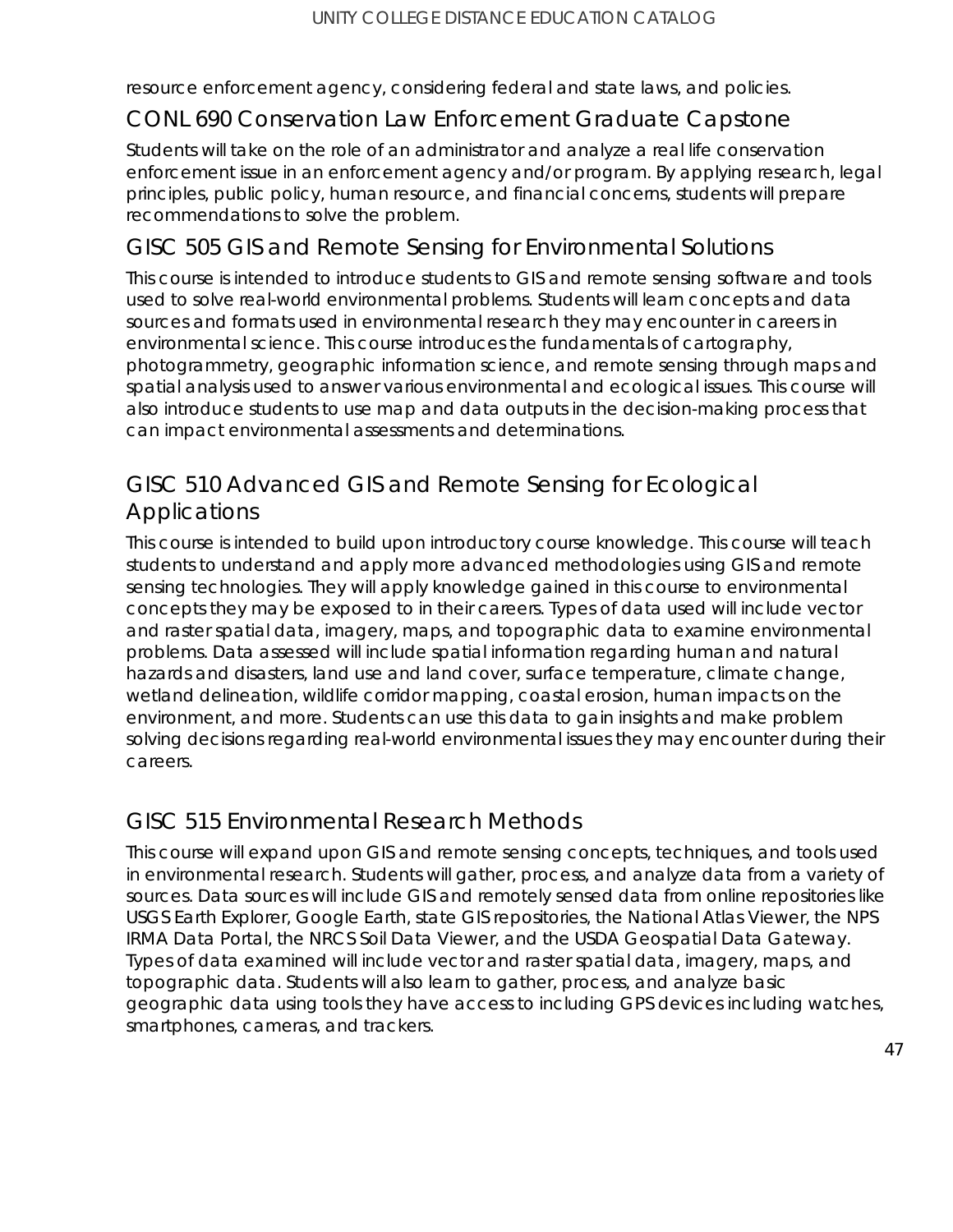### GISC 520 Creating Maps and Graphics of Ecosystem Change

This course is intended to introduce students to theory and practice of cartography and visualization. This course will teach students to learn, to think, and to communicate visually using a variety of environmental GIS data. Activities and a final project will teach students to visually display and examine environmental problems. Students will learn symbology, coordinate systems, map projections, topographic representations, interpolation, classification schemes, and more to effectively visually communicate real-world environmental problems and solutions to scientific and general public audiences.

### GISC 525 Project Development for Environmental Problem Solving

This course will apply all the knowledge and skills students have learned in the Professional Skills and Environmental GIScience core courses. Students will work with faculty or a government or private institution to solve a real-world environmental problem. Faculty will work with each student to identify an area of interest or need and begin to put together a portfolio of professional work for student's intended or current careers. Note: Must be scheduled by an advisor in accordance with academic plan.

### GISC 605 Modeling Our Changing World

This course is intended to continue to build on the concepts and techniques learned in previous GIS and remote sensing courses. Students will learn to model and analyze realworld environmental science problems (e.g. past and future impacts of climate change on the Earth). A model is a simulation of the real-world. Students will model raster and vector data using algorithms and basic programming language. Students will use various proprietary and/or open source software to model and analyze environmental data including ArcGIS, R and QGIS.

### GISC 690 Environmental GIScience Capstone

The Capstone course project will be the culmination of the knowledge and skills learned throughout the Environmental GIScience program. Students will complete processing, analysis, and interpretation GIS and remotely sensed data to solve the real-world environmental problem of interest identified in the Project Development course. Students will present their final projects in oral, visual, or written form to a public audience. This can include conferences, industry professionals, community town hall meetings, and more. Examples of final projects formats can include factsheets, peer-reviewed articles, project reports, interactive graphics or animations, poster presentations, YouTube videos, PowerPoint presentations, websites, and more. Note: Must be scheduled by an advisor in accordance with academic plan.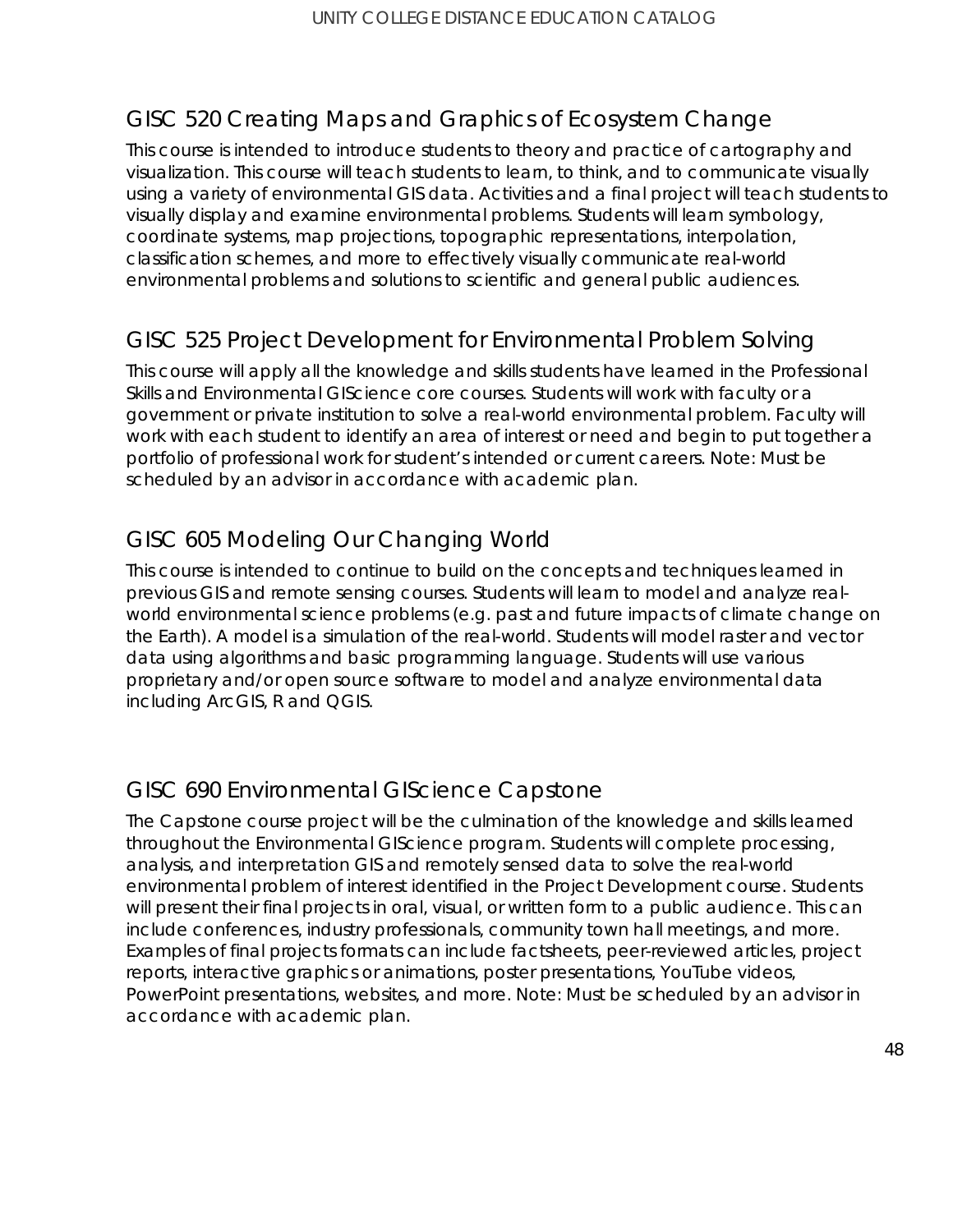### PROF 505 Strategic Management of Innovation

The course is designed to help students understand the strategic, organizational and human issues that can either help or hinder you (and the organizations, both private and public, you work for) in efforts to develop and implement science-based solutions to environmental and natural resource challenges. It combines the study of those principles needed to manage scientific innovation with an emphasis on how environmental innovation fits within an organization's strategy and business model, and why they matter, and how one creates an innovative learning organization, drives change within an organization, and drives the adoption of the innovations the organization creates.

### PROF 510 Communication for Environmental Professionals

This course will provide students the opportunity to develop vital professional skills in oral and written communication while preparing them to communicate clearly about science, policy, and technology issues with demographically diverse and geographically dispersed audiences. Content will address mass media and public understanding of science; organizational communication issues such as structure and communication networks; rhetoric, advocacy, and strategic message development; the role of public opinion and public policy; innovation and decision making; crisis communication and conflict management; emerging communication technologies; and inter-organizational and crossdisciplinary communication.

### PROF 515 Ethical Practice and Policy

This course will investigate some of the ethical dimensions of a life in professional science, examining dimensions of environmental and natural resource science and policy in the context of globalization, global change, and climate change. The course builds on the communications skill set of the science communication course by including a module on the role of science in society. Students critically evaluate the ethical dimensions of common scientific practice and policy issues related to sustainability and natural resources.

### PROF 590 Capstone I

This course guides students through the creation of a capstone project. Students from all degree tracks solve real-world problems through application of the variety of skills and knowledge acquired during their master's experience. Students work to develop projects that demonstrate transdisciplinary thinking, analyze complex systems, and develop and communicate solutions to posed problems. Note: Must be scheduled by an advisor in accordance with academic plan.

### PROF 690 Capstone II

This course is the culminating experience of obtaining the M.S. of Professional Science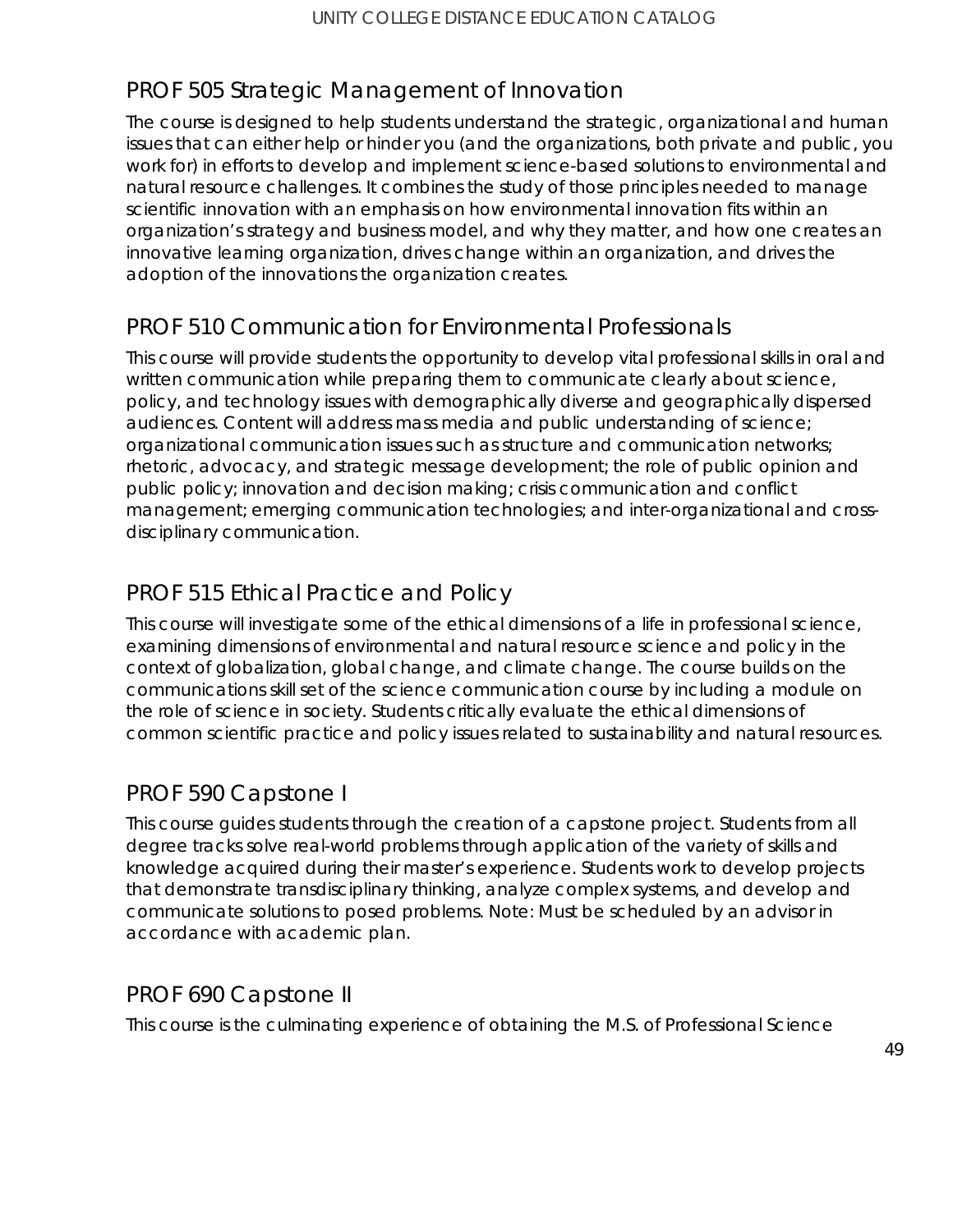degree at Unity College. Students will work to solve real-world problems through application of the variety of skills and knowledge acquired during their master's experience. Collaborators work to demonstrate transdisciplinary thinking, analyze complex systems, and develop and communicate solutions to posed problems. Students will complete their capstone projects in their fields of interest. Note: Must be scheduled by an advisor in accordance with academic plan.

### SBUS 505 Accounting and Finance for Sustainable Business

This course examines the principles of financial and managerial accounting for strategic decision-making and assessment of the financial strength of sustainably-minded organizations. Discussions will include the essentials of cost accounting, minimizing the costs and risks posed by operations and environmental liabilities, developing effective operational planning and capital budgeting processes, and effectively managing a firm's investments.

### SBUS 510 Humans, Climate, and Business

Climate change is the defining environmental issue of the 21st century. Environmental managers should be able to follow the emerging science and communicate it to a wide variety of audiences. This course begins with the science of climate and climate change and the anthropogenic contributions to that change. The course then examines the technical and economic challenges society faces with regard to climate change mitigation and adaptation, and strategies to increase the resilience of natural and human communities. Throughout the course, we will examine the historical and emerging responses to aspects of climate change mitigation and adaptation and how it relates to business.

### SBUS 515 Ecological Economics

Economic systems influence how society understands its relationship to the environment. From the neo-classical synthesis to socialism, none of our contemporary economic systems seems to provide the social and environmental resilience that sustainability theory demands. The interdisciplinary field of ecological economics attempts to overcome the deficiencies in traditional economic theory, first by recognizing the physical limits in which any economic system operates and then by including normative values into a holistic economic system. Students will learn the basic principles of ecological economics, evaluate the framework, and learn to apply its principles to sustainability work.

# SBUS 520 Global Impact of Capital Markets

This course explores the foundations of financial markets, how they operation, and how to assess performance. Students explore market behavior from a global perspective and how financial institutions operate. Key concepts include economic instability, government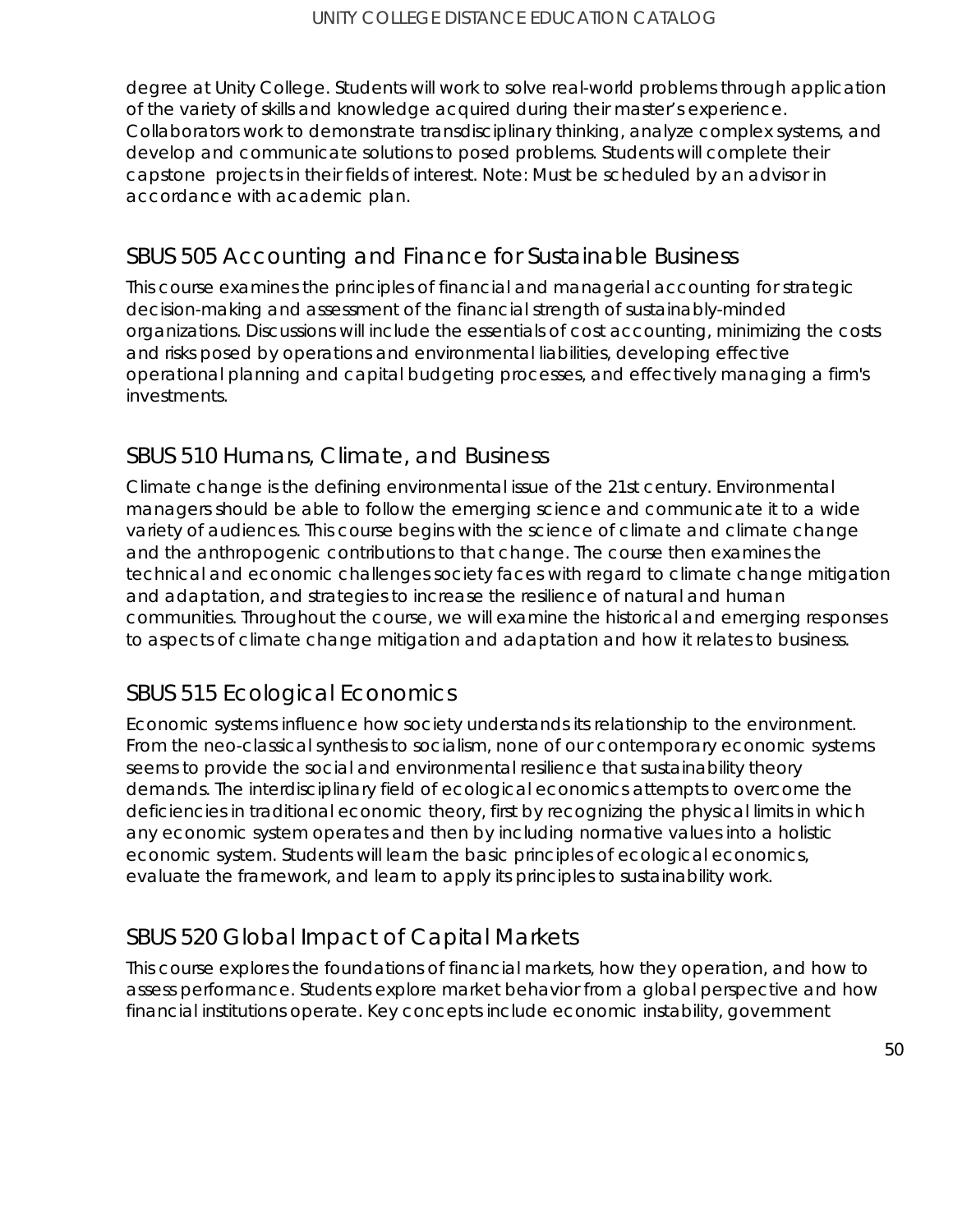intervention, and how to value sustainability.

# SBUS 525 Designing Successful Teams & Organizations

This course covers some of the skills that help organizations to thrive in a multicultural business environment, such as effective teamwork, the ability to set and reaching goals, and effective human resource strategies. Students will learn about leadership and communications skills for business leaders, group collaboration, and engaging employees and stakeholders to reach their full potential.

### SBUS 530 Business Ethics for 21st Century Leaders

Course Description: Recent events have demonstrated that ethical failures by business leaders can have major consequences across the globe. It is important for businesses to identify when ethical issues emerge and how to address them. Organizations can create a strategic advantage by taking a triple bottom line approach to business by considering social, environmental and economic factors.

### SBUS 535 Marketing & Communicating Corporate Social Responsibility

Effective marketing is essential for overall business success. This course explores marketing in a sustainable organization and creating beneficial relationships with stakeholders. Students learn how to brand an organization, determine consumer demand, identify target markets, create brand positioning, and develop pricing strategies.

### SBUS 540 Quantitative Methods for Sustainable Solutions

This course enables students to applying business data to solve organizational issues. Organizing and interpreting relevant information allows organizations to make informed business decisions and make sound forecasts.

### SBUS 590 Sustainable MBA Capstone I: Planning Green Business Initiatives

This course involves applying knowledge from other courses and integrates finance, communications, marketing, sustainability, and strategic management skills to develop an applied project that will be implemented in the following section of the class. Students work with an organization and possibly other Unity MBA candidates to design a plan that is guided and approved by a faculty member and an expert in the field. A project proposal must include the needs of an organization, the goal of the project, and relevant research findings. Note: Must be scheduled by an advisor in accordance with academic plan.

SBUS 690 Sustainable MBA Capstone II: Implementing Green Business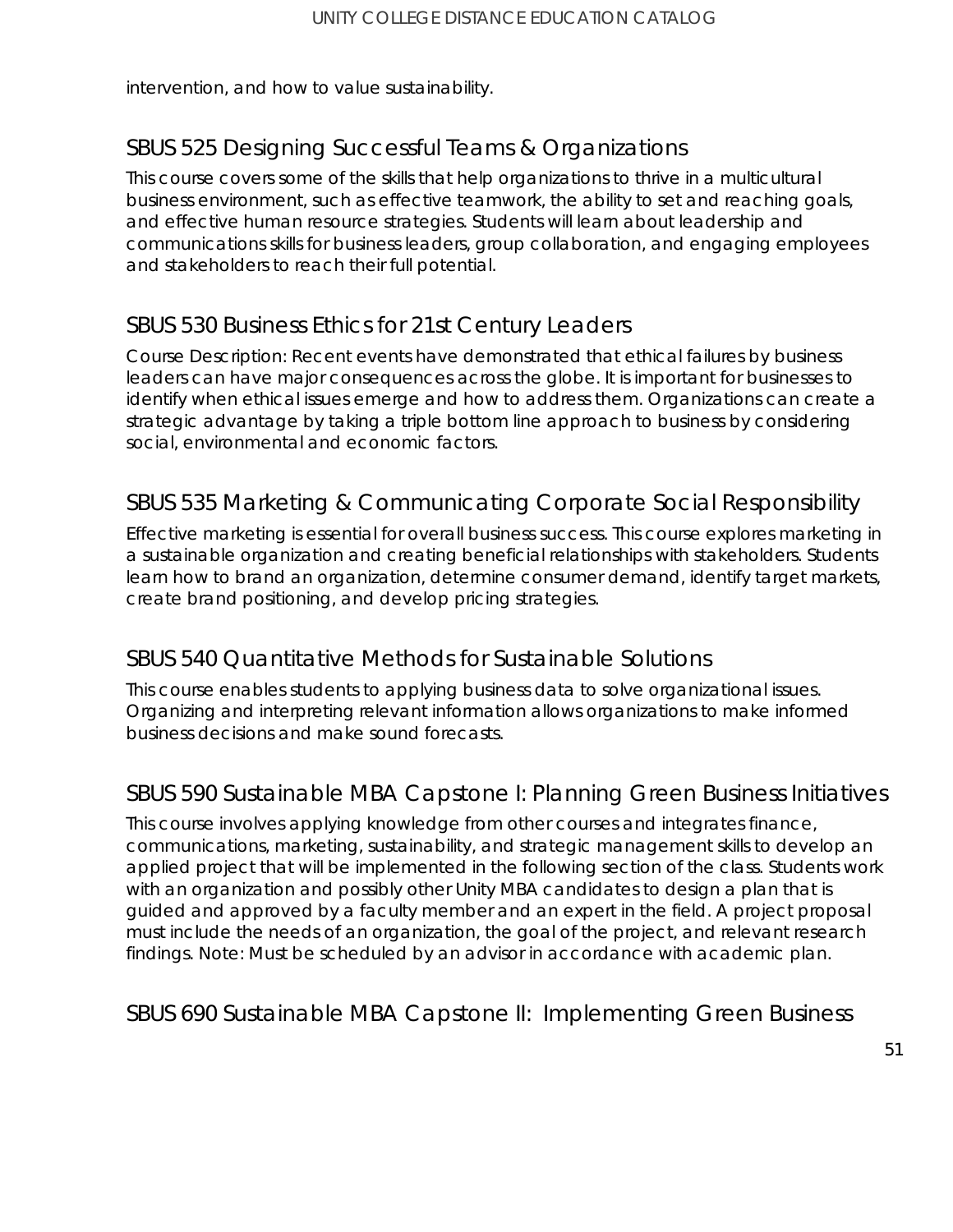#### Initiatives

Building upon the work completed in the Planning Sustainable Business Initiatives course, students work with an organization to implement a business project. Students work with their academic advisor as a mentor and present the project to the organization and produce a written report. Note: Must be scheduled by an advisor in accordance with academic plan.

#### SNRM 505 Human Dimensions of Natural Resource Management

This course considers the human dimensions aspects of natural resource management. Topics include approaches to stakeholder involvement in management, conflict resolution, and decision-making approaches through case studies and human-dimensions research. Students learn principles that are needed to find science-based and socially acceptable solutions to natural resource management problems.

#### SNRM 510 Landscape Ecology

Landscape ecology focuses on the relationships between scale, spatial pattern, and ecological processes. Emphasis will be placed on landscape perspectives and practices as they relate to the management and conservation of populations and communities. This course will explore the importance of scale in assessing pattern and process and how landscape structure is characterized. We will examine the abiotic and biotic drivers of landscape patterns including land- use legacies and disturbance regimes. Other topics to be addressed include how populations and communities are structured across the landscape and respond to landscape change.

### SNRM 515 Conservation Ecology

This course presents concepts from multiple biological disciplines, including population ecology, evolutionary biology, genetics, behavioral ecology, sociology, as well as sociology and policy. Discussion illustrates the value of transdisciplinary thinking in solving conservation challenges. Students practice management and conservation problem solving by integration and application of course concepts to real-world case studies with an ecological focus.

### SNRM 520 Quantitative Methods

This course provides managers with a basic quantitative literacy to enhance their ability to evaluate and interpret current ecological literature, and to implement management procedures that help advance understanding of the systems they manage. Topics include ecological study design, use of models in ecology, and advanced statistical approaches such as information-theoretic and Bayesian methods.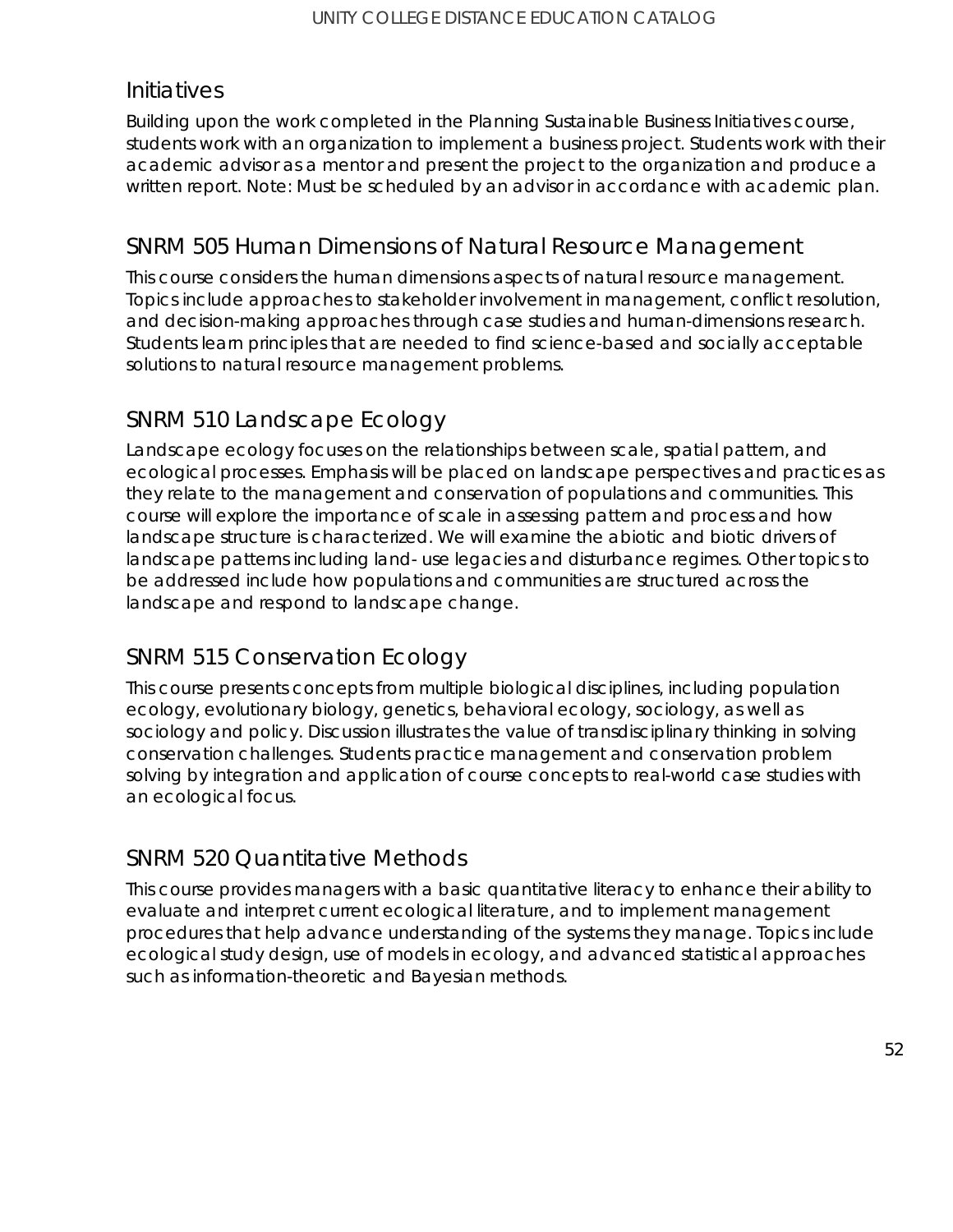### SUST 505 Thinking in Systems

Ecological, economic, and social systems have complex interactions which can make management inherently difficult. Students will examine examples of these systems from both a top-down and bottom-up perspective. From a top-down perspective, students will use statistical tools to mine information about systems, as understanding system patterns and measures can help managers anticipate how systems will change under natural or artificially applied modifications. In some cases, modifying these interactions (due to variation in environment or natural or applied pressures) can produce unexpected results. Therefore, students will also examine systems from a bottom-up perspective, using quantitative tools to model systems and examine their responses under changing conditions.

### SUST 510 Climate Dynamics

Climate change is the defining environmental issue of the 21st century. Sustainability scientists and natural resource managers should be able to follow the emerging science and communicate it to a wide variety of audiences. This course begins with the science of climate and climate change and the anthropogenic contributions to that change. The course then examines the technical and economic challenges society faces with regard to climate change mitigation and adaptation, and strategies to increase the resilience of natural and human communities. Throughout the course, we will examine the historical and emerging responses to aspects of climate change mitigation and adaptation.

### SUST 515 Leading Sustainable Change

The community dimension of sustainability science sets it apart from historical scientific problem solving. Truly sustainable solutions need to meet economic and cultural acceptability to be implemented politically, and the process of seeking solutions can change community perceptions. Through techniques for understanding the nature of stakeholders and the use of social marketing, sustainability professionals can strongly influence perceptions and behavior. In this course, students will practice research-based stakeholder analysis and social marketing.

# SUST 520 Community Planning for Resiliency

It is increasingly essential that we couple our greenhouse gas reduction actions with preparations for climate extremes and other changes, both expected and unexpected. As the footprint of human society continues to grow, managing the built environment for resilience becomes one of the primary leverage points for mitigation of sustainability problems, and an important focus of adaptation. From buildings to transportation networks to the relationship between urban communities and their rural resource bases, a strategically developed built environment dramatically reduces the carbon footprint, protects open space, and fosters social cohesion. We will enlist successful frameworks used in community design and green building as we explore ways in which communities can anticipate and adapt to the consequences of climate change while contributing to global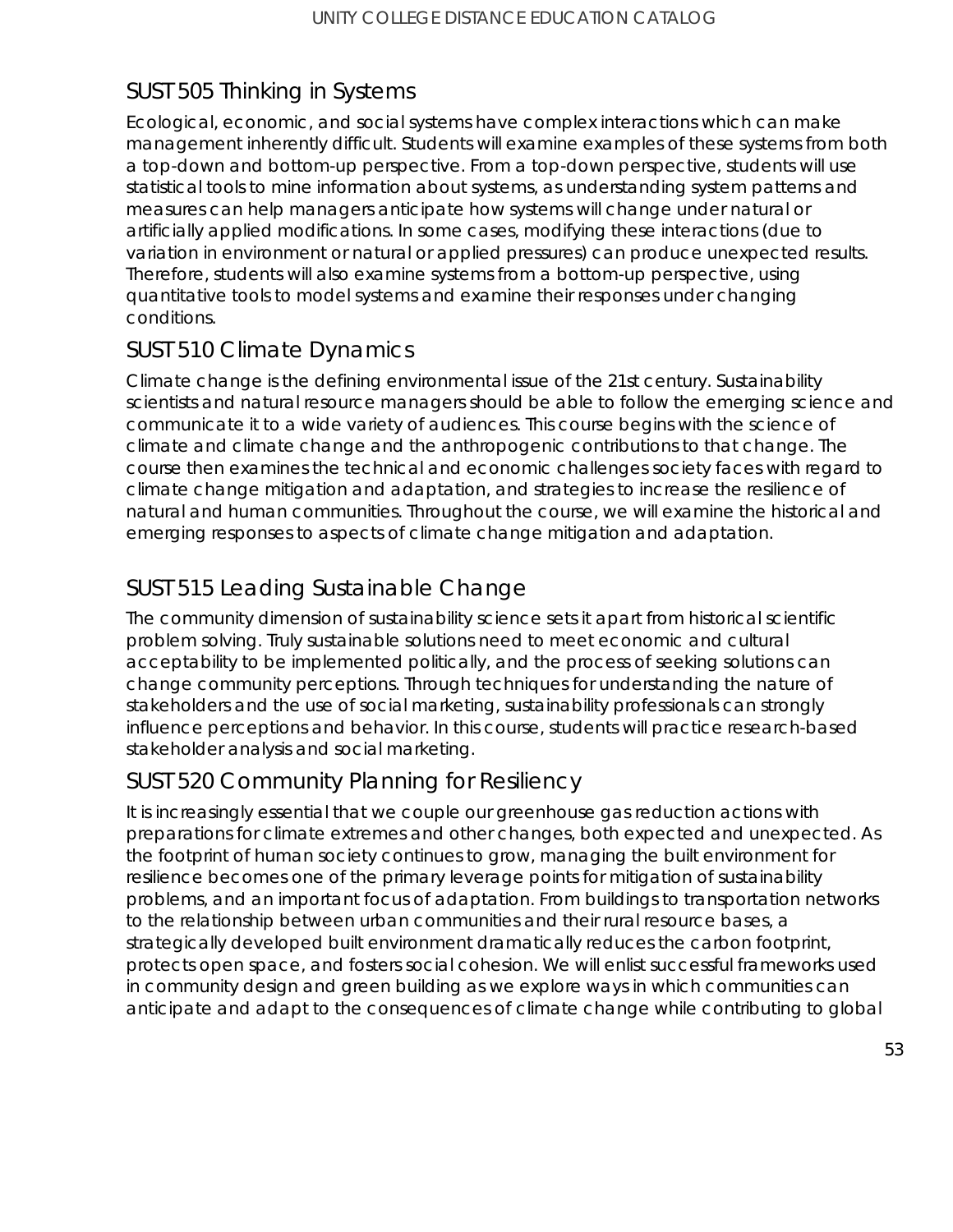mitigation efforts.

# SECTION 5: UNDERGRADUATE ACADEMIC **GUIDELINES**

#### Definition of a DE Undergraduate Credit:

Unity College policy defines one undergraduate credit hour as a semester hour, the standard measure of progress toward a degree at most institutions. For most standard lecture courses, it represents 50 minutes of class time each week of the term and 2 hours of out of class work each week (i.e., one 3 credit undergraduate class is approximately 135 hours of student work). While online courses do not have specified time in a physical class, they require an analogous amount of work to a semester credit hour.

# SECTION 6: GRADUATE ACADEMIC GUIDELINES

### Definition of a DE Graduate Credit:

Graduate students are expected to perform not only additional work beyond undergraduate expectations, but work that is more in-depth and of higher quality as befits a graduate-level course. Graduate students are therefore expected to perform roughly a third more work than their undergraduate counterparts. Thus, one Unity College graduate credit hour in an eight-week term is equal to at least 60 hours of student work.

### Capstone Experience

The Unity College Graduate Programs require a capstone experience. The capstone experience is a key component of professional master's degree programs, and is centered around a capstone project that demonstrated the student's ability to apply skills learned during their master's program through the production of useful workforce-related product for an external partner or the student's current employer. These programs are non-thesis degrees and the capstone projects are not traditional academic theses. Capstone projects should be able to be completed within the timeframe of the capstone course(s), approximately 16 weeks depending on the student's degree completion schedule. The instructor(s) of the capstone courses work with the student as they develop their project proposal and produce the deliverable product for the external partner or employer. A final project report based on this deliverable is presented during the capstone course and contributes to the grade of that course. Capstone projects do not have faculty advisors or graduate committees apart from the capstone course instructor(s). Students will work with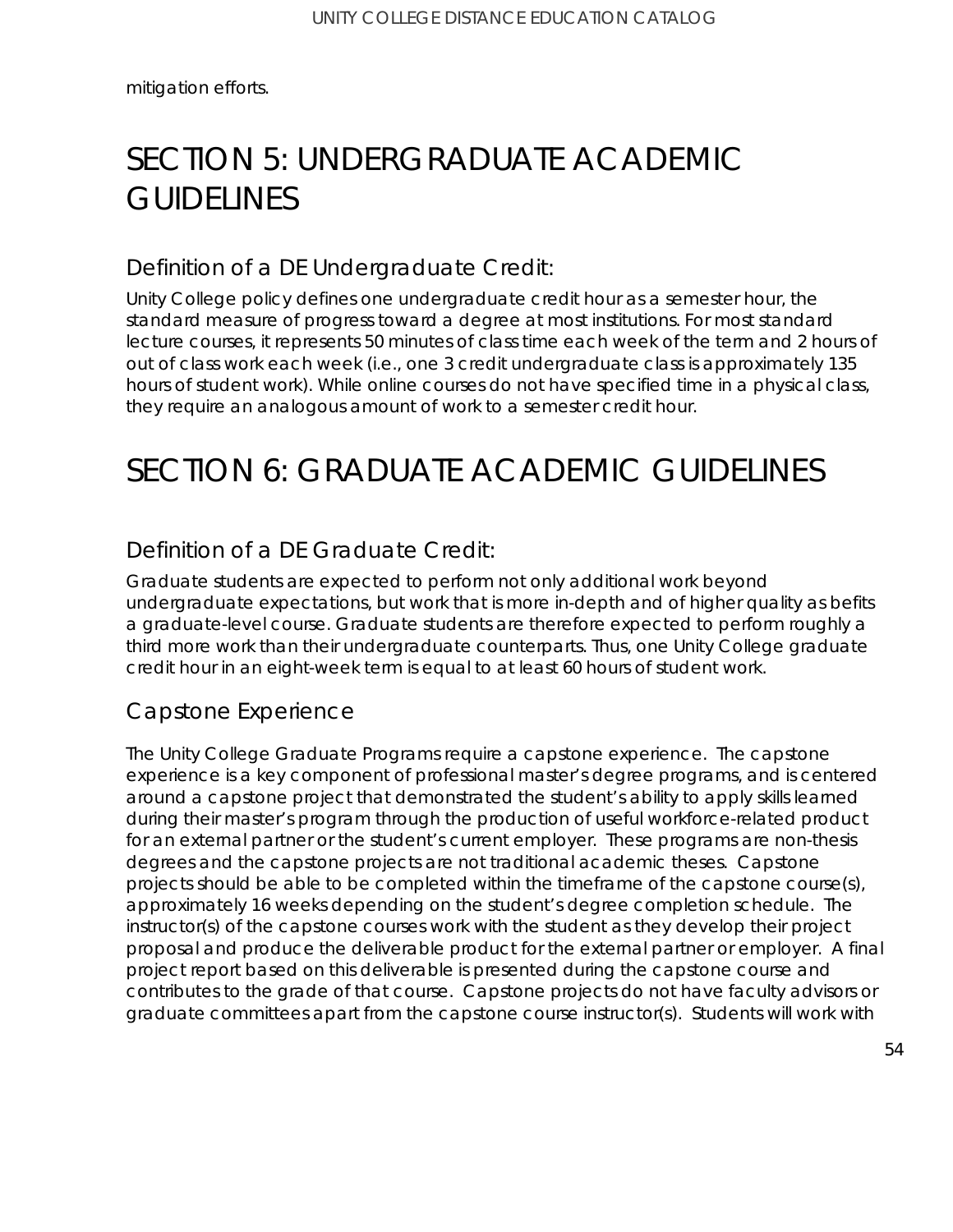external partners or employers as part of their capstone projects.

The capstone experience varies somewhat among programs. The following describes the project for each program.

#### **M.S. in Professional Science: Sustainability Science and Sustainable Natural Resource Management programs**

In the Sustainability Science and Sustainable Natural Resource Management programs, capstone projects are developed and completed during two courses, PC 5503 Capstone I and PC 6503 Capstone II. The projects are expected to demonstrate transdisciplinary thinking while developing products that address real-world problems for the external partner or employer. During PC 5503, the student will work with the instructor to develop a proposal for their project as an outcome for this course. During PC 6503, the student will compile and analyze information, complete the deliverable product, and prepare and present a report on their project as a course outcome.

#### **M.S. in Professional Science: Environmental Geographic Information Science program**

In the Environmental Geographic Information Science program, capstone projects are developed and completed during two courses, GR 5503 Project Development for Environmental Problem Solving and GR 6503 Environmental GIScience Capstone. Students will use their GIS skills to work with a external partner or employer to solve a real-world environmental problem. During GR 5503 students will work with their instructor to identify the external partner and develop their project proposal. During GR 6503 the student will complete the analysis and present their final projects to a public audience.

#### **Sustainable Master of Business Administration**

In the Sustainable Master of Business Administration program, capstone projects are developed and completed during two courses, MG 5503 Capstone I and MG 6503 Capstone II. Students will integrate knowledge from their coursework to develop and implement a green business initiative. During MG 5503, students work with their instructor and an expert in the field to develop a proposal for a green business initiative. During MG 6503 students will work with their instructor and the external organization to implement the initiative, and produce a written report on the project.

# SECTION 7: ACADEMIC POLICIES

# Honor Code

The Unity College Honor Code requires that students be honest in all academic work. By joining the Unity College Community, students express willingness to accept the responsibilities and privileges of the academic community. Academic dishonesty threatens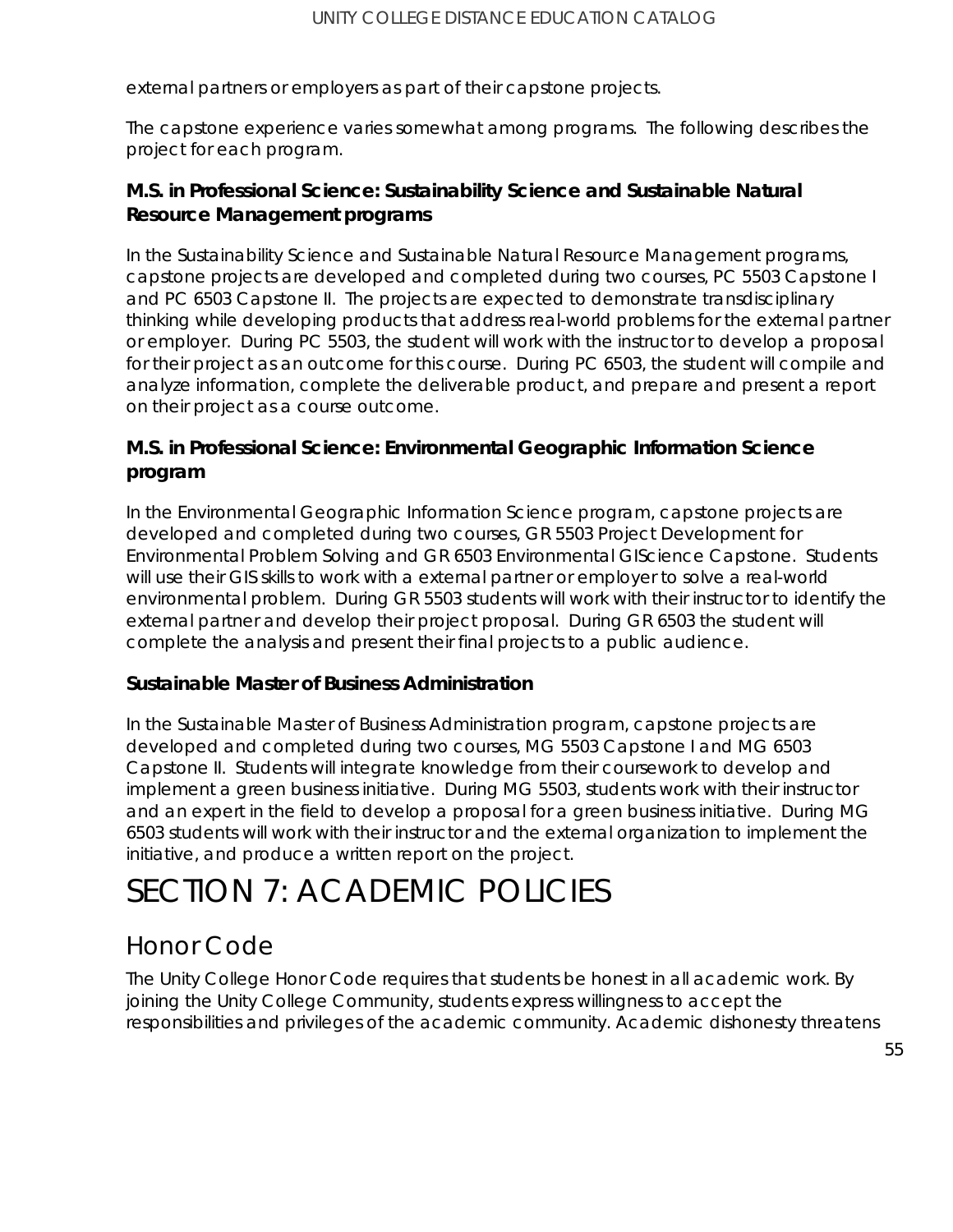the mission of Unity College and potentially jeopardizes the success and integrity of its students and programs. Every Unity College student is responsible for upholding the principles of academic honesty. Personal ethics and integrity should govern all actions.

#### **Academic Dishonesty**

Cases of dishonesty in Distance Education academic matters are referred to the Chief Distance Education Officer (CDEO). The actions of the CDEO may include any combination of the following:

- Investigate alleged violations of the Honor Code
- Arbitrate instances of academic dishonesty not settled to the student's or the faculty member's satisfaction
- Determine whether the Honor Code has been violated and specify consequences
- Maintain a record of alleged infractions and subsequent findings

If a Distance Education faculty member suspects a violation of the Honor Code, he or she will notify the CDEO and discuss the matter with the alleged violator. If the matter is not resolved to the satisfaction of both parties, either party may appeal to the proper administrative channels which is first, the Chief Distance Education Officer, and then if the parties feel that the Chief Distance Education Officer did not follow due process, the President. The President's decision is final.

Academic dishonesty includes, but is not limited to, the following:

#### **Plagiarism**

We acknowledge the difference between citation errors, in which a writer incorrectly cites a source, and plagiarism, in which a writer engages in any of the following:

- Quoting, summarizing, or paraphrasing any part or all of a source without acknowledging the source in the text of any work.
- Incorporating any information—data, statistics, examples, etc. that is not common knowledge without attributing the source of that information.
- Using another's images, sounds, opinions, research, or arguments without attribution.
- Failing to follow fair-use policies, which dictate informal acknowledgement or formal citation depending upon the context and assignment.
- Submitting work that someone else completed.
- Submitting an assignment for one class in another class without approval of both instructors.

#### **Cheating**

- Submitting an assignment for one class in another class without approval.
- Claiming credit for work not done independently (excluding College support services such as the Collaborative Learning Center) without giving credit for aid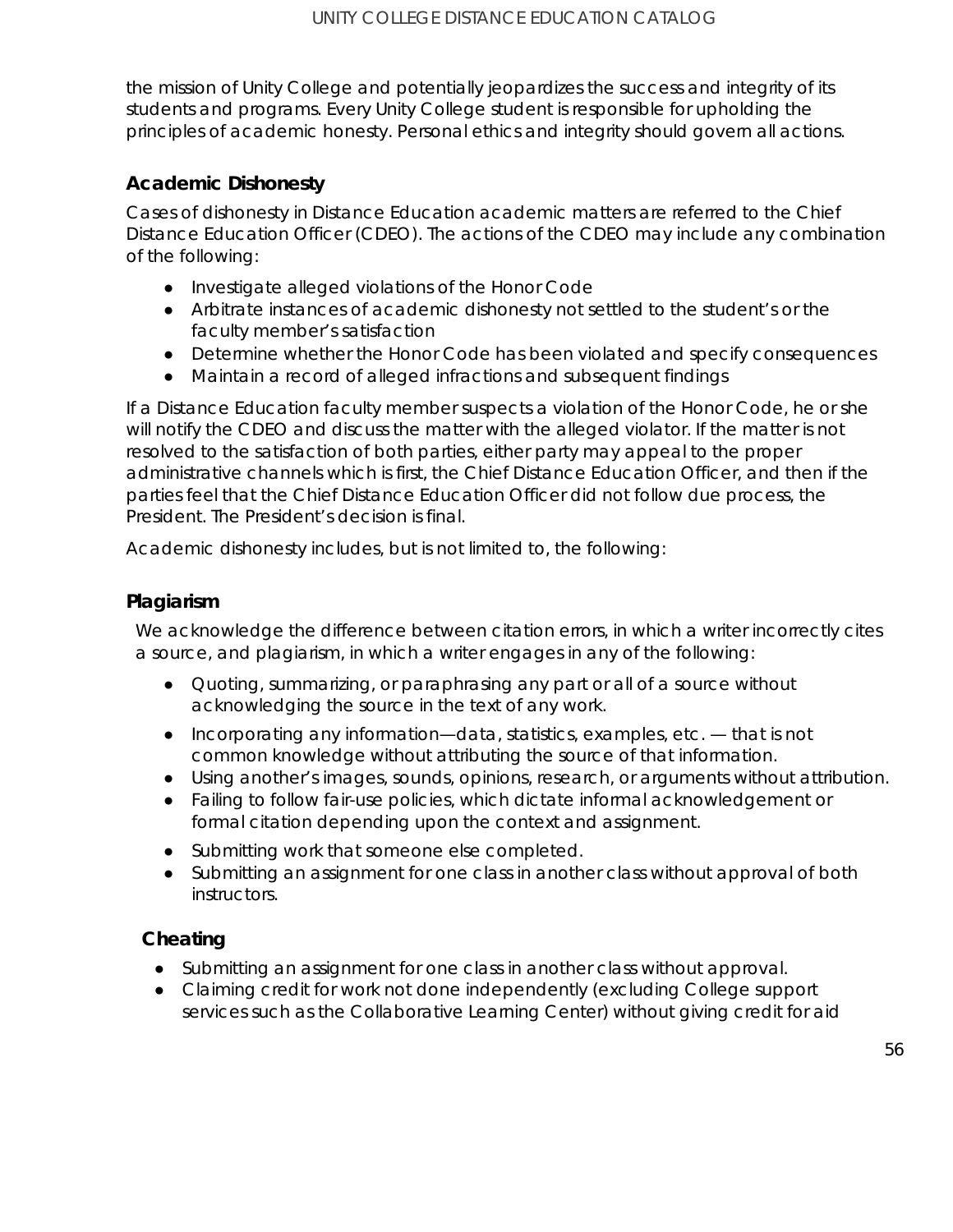received.

● Seeking out, accepting, or actively aiding in any unauthorized collaboration or communication during examinations. This includes but is not limited to sharing answers and using technology without prior permission.

#### **Misrepresentation**

When someone other than the student enrolled in the course completes any part of the coursework.

#### **Falsification**

Falsifying or deliberately misrepresenting data and/or submission of work.

# The Family Educational Rights and Privacy Act of 1974

The Family Educational Rights and Privacy Act (FERPA) affords students certain rights with respect to their educational records. These rights include:

#### Inspection of Records

A student has the right to inspect and review his or her education records within 45 days of the day the College receives a request for access. If a student wishes to inspect his or her education records, he or she should contact the Registrar to make arrangements.

#### Amendment of Records

A student has the right to request the amendment of his or her education records that the student believes are inaccurate, misleading, or otherwise in violation of the student's privacy rights under FERPA.A student who wishes to ask the College to amend a record should write to the [Registrar,](mailto:registrarsoffice@unity.edu) clearly identify the part of the record the student wants changed, and specify why it is inaccurate or misleading.

If the College decides not to amend the record as requested, the College will notify the student in writing of the decision and the student's right to a hearing regarding the request for amendment. Additional information regarding the hearing procedures will be provided to the student when notified of the right to a hearing.

#### Disclosure of Records

Unity College must obtain a student's written consent prior to disclosure of personally identifiable information contained in educational records except in circumstances permitted by law or regulations, some of which are summarized below.

#### Directory Information

Unity College designates the following student information as directory information that may be made public at its discretion: name, address, telephone listing, email address,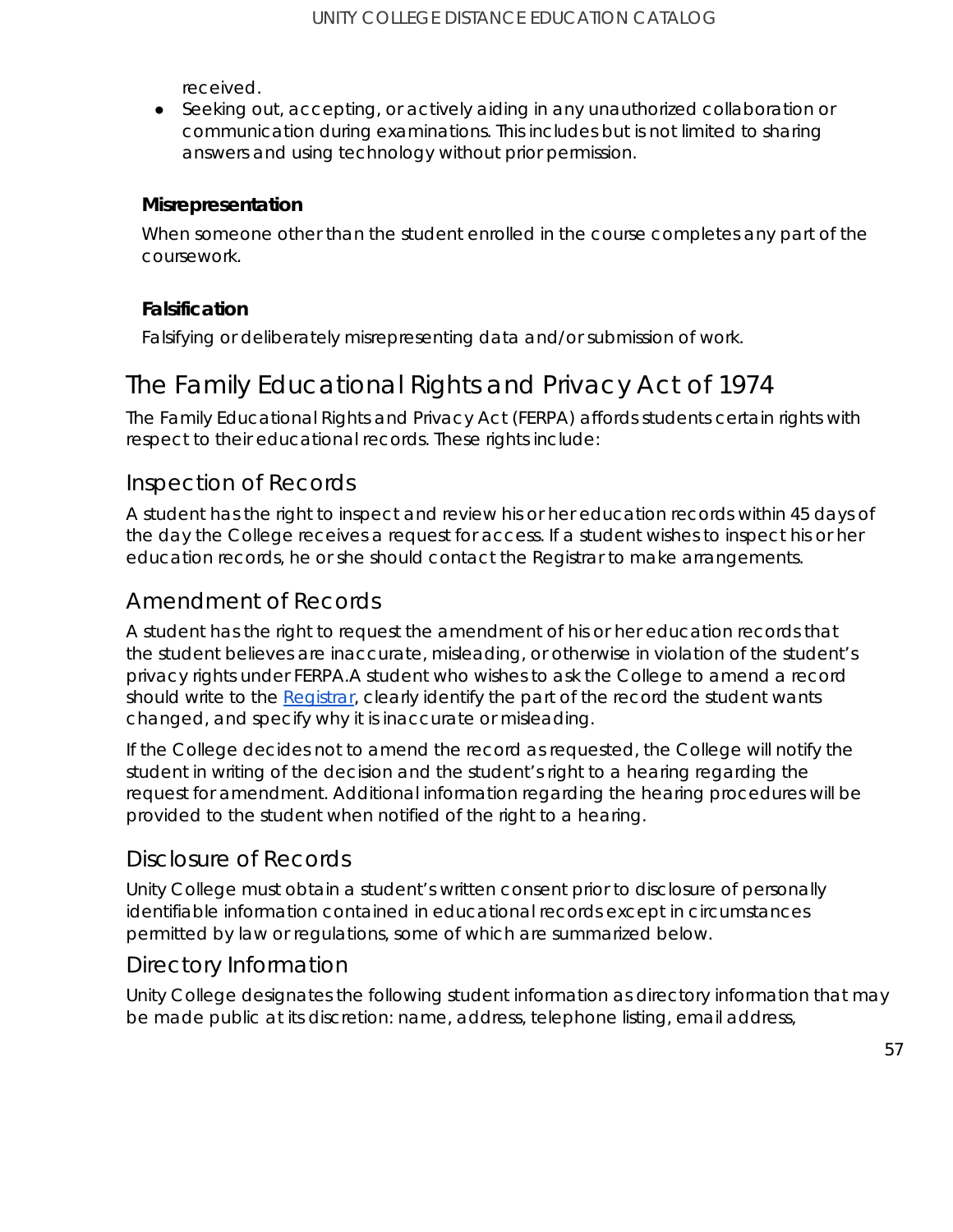photograph, date and place of birth, major field of study, grade level, enrollment status, most recent educational agency or institution attended, and student ID number or other identifier other than a Social Security number (but only if the identifiers cannot be used to gain access directly to education records without one or more other factors such as a password), participation and level of students in officially recognized activities, dates of attendance in the College, degrees, honors and awards received, and photographs and videos relating to student participation in campus activities open to the public.

Students who do not want the College to disclose directory information must notify the Registrar's Office in writing within thirty (30) days of enrollment. This opt-out request will remain in effect unless and until it is rescinded.

### School Officials with Legitimate Educational Interests

Education records may be disclosed to school officials with a legitimate educational interest. A school official has a legitimate educational interest if he/she needs to review an education record in order to fulfill his/her professional responsibility. School officials include persons employed by the College as an administrator, supervisor, academic or research faculty or staff, or support staff member (including health or medical staff and law enforcement unit personnel); persons or companies with whom the College has contracted to provide specific services (such as attorneys, auditors, medical consultants, field placement supervisors and other related personnel, collection agencies, evaluators or therapists); Board of Trustee members; students serving on official committees or assisting other school officials in performing their tasks; and volunteers who are under the direct control of the College with regard to education records.

# Grading

### Undergraduate Grading Scale

The grading system used in Unity College Distance Education Undergraduate courses is as follows:

- A (94-100%) Excellent
- A- (90-93.9%)
- B+ (87-89.9%)
- B (84-86.9%) Good
- B- (80-83.9%)
- C+ (77-79.9%)
- C (74-76.9%) Satisfactory
- C- (70-73.9%)
- D (60-69.9%) Poor, but Passing
- F (0-59.9%) Failing

Graduate Grading Scale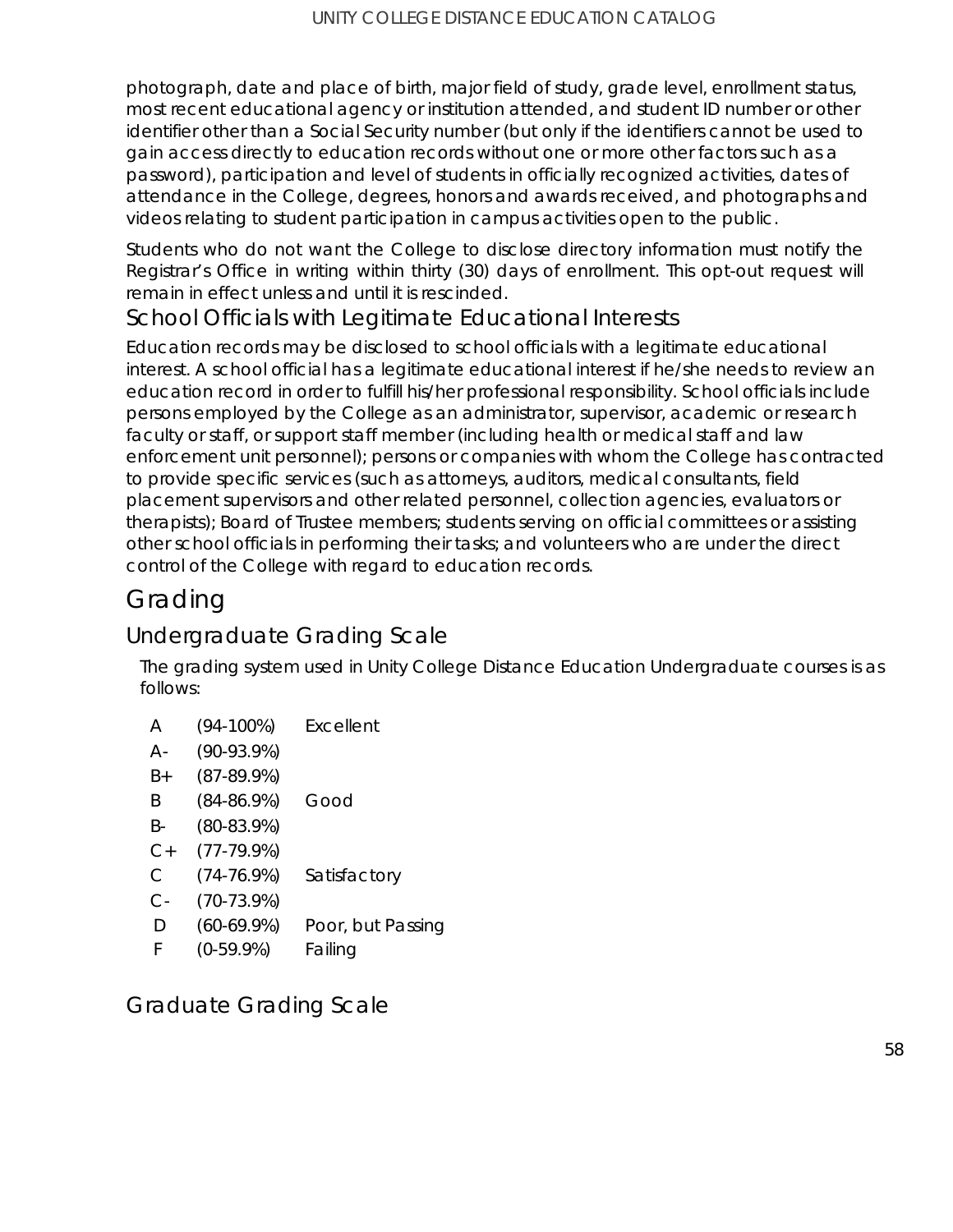The grading system used in Unity College Distance Education Graduate courses is as follows:

| A     | $(94-100\%)$    | Excellent                           |
|-------|-----------------|-------------------------------------|
| Α-    | $(90-93.9%)$    | Very Good                           |
| $B+$  | $(87-89.9%)$    | Good                                |
| B     | $(84 - 86.9\%)$ | Satisfactory                        |
| B-    | $(80-83.9%)$    | Satisfactory, but needs improvement |
| $C+$  | $(77-79.9%)$    | Needs improvement                   |
| C     | $(74-76.9%)$    | Unsatisfactory                      |
| $C -$ | $(70-73.9%)$    | Poor                                |
| F     | $(0-69.9\%)$    | Failing                             |

### W – Withdrawal (No credit)

Recorded but not calculated as part of the GPA. Distance Education Faculty may not give a grade of "W." That grade designation is applied by the [Registrar's office.](https://www.unity.edu/academics/academic-resources/registrar/)

#### I – Incomplete (No credit)

Coursework not completed because of circumstances beyond the student's control. All work must be completed no later than one calendar year of the final day of the term in which the Incomplete was received, but instructors may specify a timeframe shorter than one year. Work not completed within one year will automatically be changed to a course grade of F. Distance Education Faculty considering granting a final grade of "I" should work closely with the Chief Distance Education Officer. A grade of "I" is not factored into a student's GPA.

### Calculating Grade Point Average (GPA)

To determine a graduate student's grade point average (GPA), Unity College uses the following system of quality points:

| Letter Grade   4.0 Scale |     |
|--------------------------|-----|
| A                        | 4.0 |
|                          | 3.7 |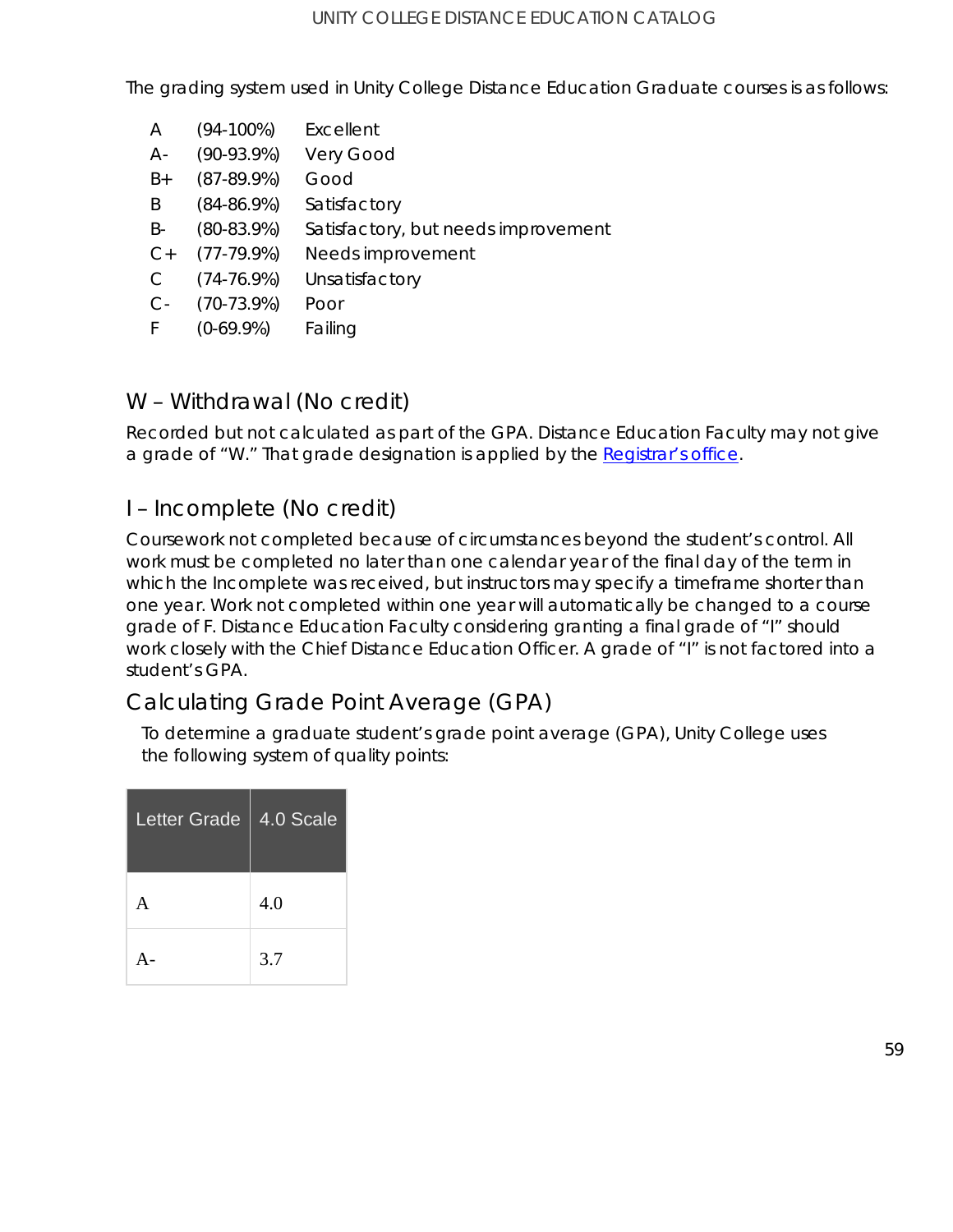#### UNITY COLLEGE DISTANCE EDUCATION CATALOG

| Letter Grade   | 4.0 Scale |
|----------------|-----------|
| $B+$           | 3.3       |
| B              | 3.0       |
| $B -$          | 2.7       |
| $C+$           | 2.3       |
| $\overline{C}$ | 2.0       |
| $C-$           | 1.7       |
| D              | 1.0       |
| $\mathbf F$    | 0.0       |

### Change of Final Grade

With the exception of the grade of "Incomplete," final course grades are not changed after submission to the Registrar except as provided for in this section. Any grade changes provided for in this section may only occur during the term immediately following the term in which the grade was originally submitted.

### Change of Final Course Grade - Process for Instructors

If an error has been made in the calculation or transcription of the original grade, the instructor will notify the Chief Distance Education Officer (CDEO) or the Dean of Distance Education Undergraduate Programs of the error, and the warranted correction will be made. Under no circumstances will a change in grade be allowed because of the submission of additional work after the grade has been submitted. Should an instructor wish to change a grade for any other reason, the request, with justification, should be submitted to the CDEO or Dean for consideration. The CDEO or Dean will review the evidence, seek additional information as appropriate, and make a determination.

### Appeal of Final Course Grade - Process for Students

If a student disagrees with his or her final grade for a course, she or he may initiate a conversation about it with the instructor. After this conversation, should a student wish to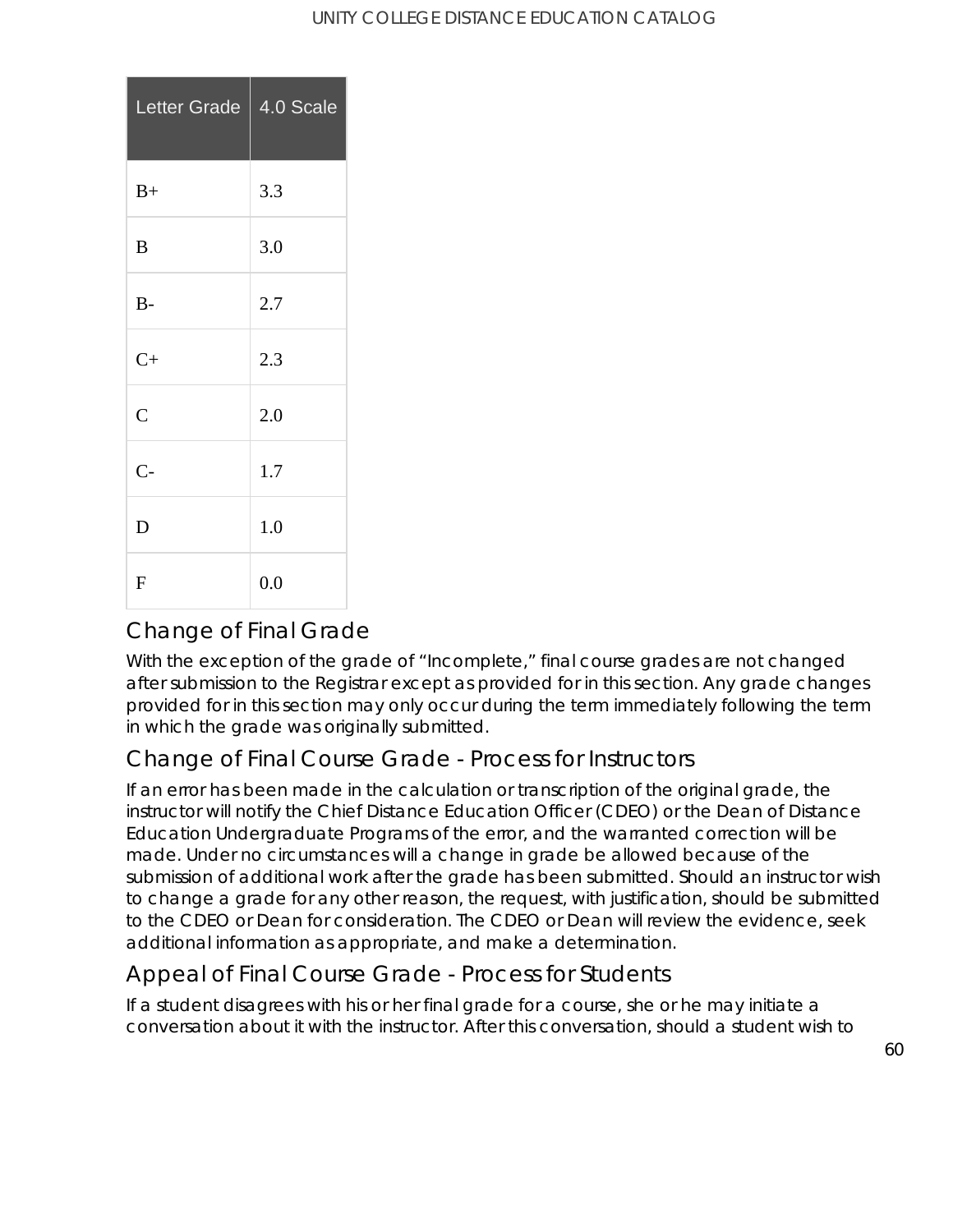appeal the final course grade, she or he may appeal the grade to the Chief Distance Education Officer (CDEO). The appeal must be submitted in writing no later than the end of the second (2nd) week of the term immediately following the term in which the grade was originally submitted. The CDEO will consider grade change appeals as they arrive. The CDEO will review the appeal along with any other supporting documentation and information provided by the student and the instructor.

If the student believes that she or he did not receive proper due process in the appeal to the Chief Distance Education Officer, she or he may appeal to the Chief Academic Officer (CAO). The appeal must be submitted no later than ten (10) working days after the date of notification of the decision of the CDEO. It must document how the appeal process was procedurally inappropriate in light of the timeline criteria, and method of review published in the catalog.

The CAO may seek additional information or documentation from the student, or other parties as appropriate, and upon review of the record will make a determination on whether satisfactory due process was provided to the student. The student will be notified of the decision no later than ten (10) working days after the CAO received the appeal. The decision will be final.

# Enrollment Policies

#### Course Registration

Students will register for courses by working with their Distance Education Concierge to select courses that are appropriate for their degree completion. Once the student and Concierge determine which courses are appropriate, the student will work with the Concierge to register for courses through their portal.

### Course Cancellation

The college may cancel courses due to low enrollment and other circumstances. If this occurs, the college will immediately notify the students to discuss options. Students can transfer to another available course if appropriate. Any payments made for cancelled courses will be refunded or applied to a different course within the college.

### Course Load and Status

The maximum load for all **DE undergraduate** students is limited to 9 credit hours per 8-week term. To be eligible for financial aid, undergraduate students must be enrolled in at least one 3-credit course per 8-week term for two consecutive terms, or 6 credits in one 8 week term. Any increases to the recommended maximum load are contingent upon course availability and must be approved by the Chief Distance Education Officer or Dean of Distance Education Undergraduate Programs.

The maximum load for all **DE graduate** students is limited to 6 credit hours per 8-week term.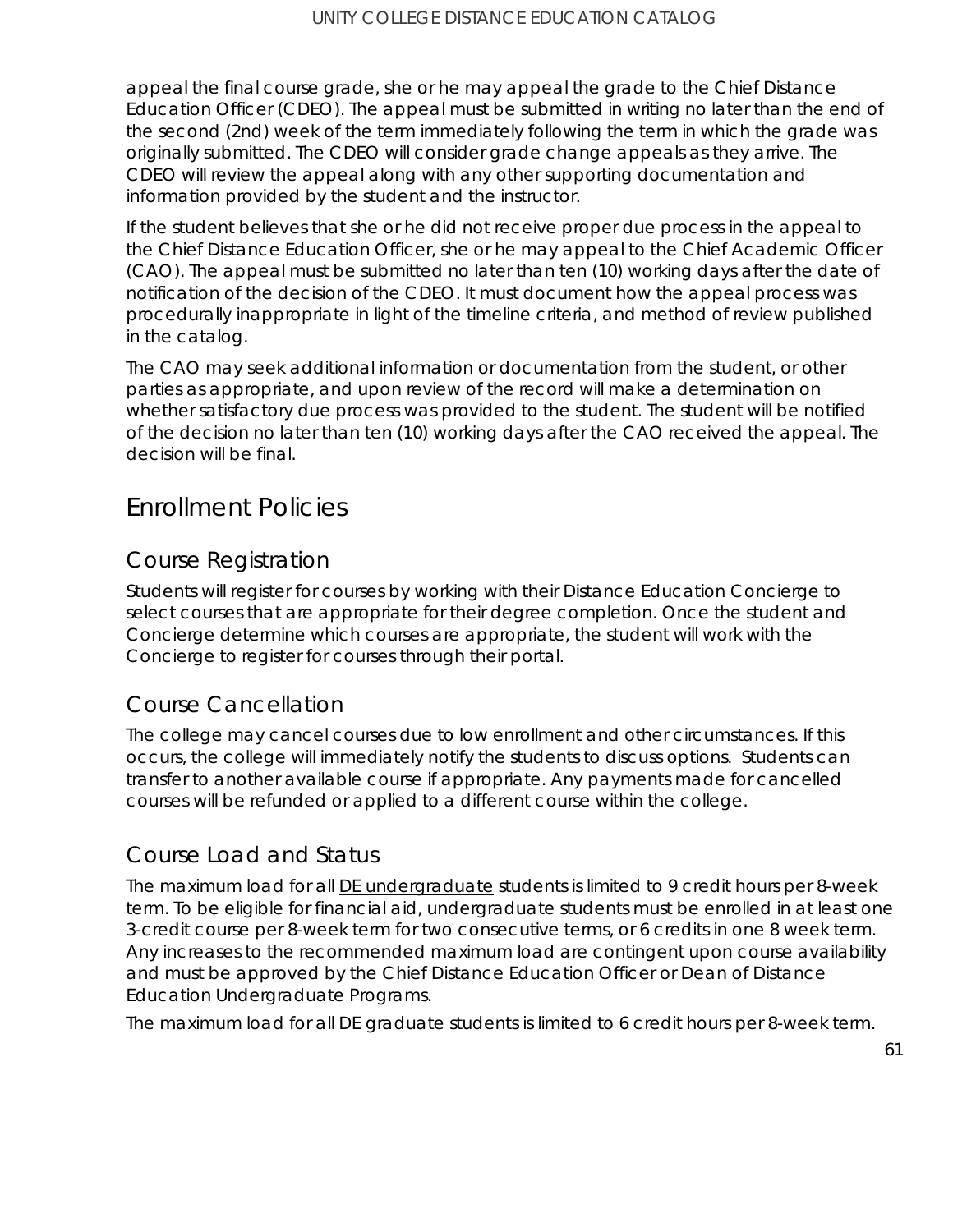To complete the Master's in Professional Science program in one year, a student must enroll in 6 credits for five consecutive terms. To complete the Sustainable MBA in 14 months, a student must enroll in 6 credits for six consecutive terms. To be eligible for financial aid, graduate students must be enrolled in at least one 3-credit course per 8-week term. Any increases to the recommended maximum load are contingent upon course availability and must be approved by the Chief Distance Education Officer.

### Attendance/Class Participation

Distance Education students will be required to complete an initial "log-in" assignment dictated by the respective course instructor on the by the end of the add/drop period (day 3 of the term). During the course of the term, the student will be required to complete assignments both in the course portal and outside of it at the direction of the syllabus and the instructor. Students are expected to log in to their class a minimum of once per week.

Unity College does not allow students who are not registered for a course to audit or "sit in" on a class for no credit. Students who have not participated in the course in any way prior to the end of the add/drop period will be referred to the [Registrar's Office](https://www.unity.edu/academics/academic-resources/registrar/) for documentation based on their circumstance.

# Academic Standing

Students must meet the following requirements, both qualitative and quantitative to be considered to be in good academic standing and eligible for Federal Financial Aid. Students not meeting the academic minimums necessary to progress toward a degree are provided with specific requirements to achieve good academic standing, which they must meet within a defined time period. Academic standing is evaluated annually.

#### **Satisfactory Academic Progress**

Good academic standing for undergraduate students is defined as:

- 1. Receiving credit for at least 67% of Total Attempted Credits. All students must complete 67% of their attempted credits in order to remain in good academic standing. To find this percentage, divide the number of credits you have earned by the number of credits you have attempted. (Total attempted credits is defined as the total number of credits a student is enrolled in at the end of the Add/Drop period of each term, and cumulatively includes all accepted transfer credits.)
- 2. Maintaining the minimum Cumulative Grade Point Average requirement of 2.00
- 3. Being mathematically able to complete your degree program in a timeframe of no more than 150 percent of your program's average length. NOTE: You must be able to complete your degree in no more than twenty-two, 8-week terms of full time study, or forty-four terms of part time study.

Good academic standing for graduate students is defined as: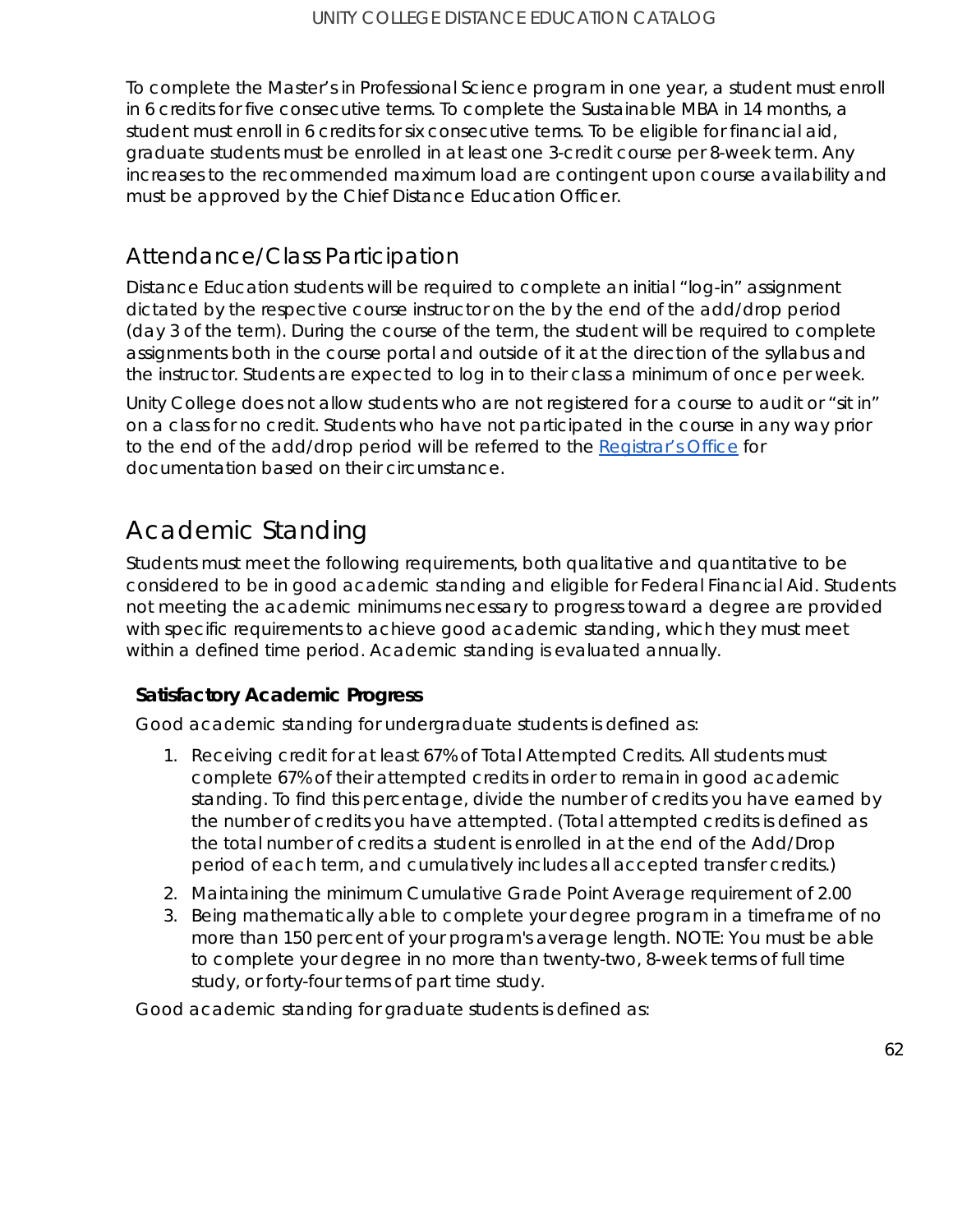- 1. Receiving credit for at least 75% of Total Attempted Credits. All students must complete 75% of their attempted credits in order to remain in good academic standing. To find this percentage, divide the number of credits you have earned by the number of credits you have attempted. (Total attempted credits is defined as the total number of credits a student is enrolled in at the end of the Add/Drop period of each term, and cumulatively includes all accepted transfer credits.)
- 2. Maintaining the minimum Cumulative Grade Point Average requirement of 3.00
- 3. Being mathematically able to complete your degree program in a timeframe of no more than 150 percent of your program's average length. NOTE: You must be able to complete your degree in no more than seven, 8-week terms of full time study, or 15 terms of part time study. See the **Satisfactory Academic Policy**.

#### **Failure to Meet the Minimum Standards**

Failure to meet the minimum standards of satisfactory academic progress will result in suspension from the institution, and from receiving Financial Aid. There is no formal "warning" to a student who is not meeting the standards before suspension; however, the Distance Education [DE] staff will monitor students and offer assistance to students who show signs of being unsuccessful. This suspension can be put into place at any time during the academic year, and does not require the formal Satisfactory Academic Progress review to have taken place. Suspensions may be appealed by the student. See the [Satisfactory Academic Policy.](https://sharepoint.unity.edu/DE/Shared%20Documents/Distance%20Education%20General%20Policies/UTY-DE-18-0008%20Combined%20Undergrad-Grad%20SAP.pdf)

#### **Suspension and Dismissal**

The College reserves the right to suspend or dismiss a student from the College at any time when academic work is unsatisfactory or when conduct is deemed detrimental to the teaching and learning goals of the College community. Suspension may be appealed by the student. See the [Satisfactory Academic Policy.](https://sharepoint.unity.edu/DE/Shared%20Documents/Distance%20Education%20General%20Policies/UTY-DE-18-0008%20Combined%20Undergrad-Grad%20SAP.pdf)

#### **Appeal of Financial Aid Suspension and Academic Dismissal**

A student, who documents, in writing, extenuating circumstances that could not be prevented, may request reconsideration of their suspension. Students must submit their appeal within 7 calendar days of final official grades being posted to the student portal OR before enrollment in a new term begins, whichever occurs first.

Please note that appeals that do not clearly outline the circumstances which lead to academic difficulty, and what steps have been taken to overcome those circumstances, will not be considered. Appeals are submitted to [Registrarsoffice@unity.edu.](mailto:Registrarsoffice@unity.edu)

In addition to the student's written appeal, the panel [composed of Unity College Staff and Faculty] may consider documented feedback from faculty and staff, letters of support, and other documentation received from the student or other offices on campus. This documentation may be requested from Unity College employees by the student or the panel. Students are encouraged to request the submission of documentation that supports the changes the student has made to make them successful. Students may, and are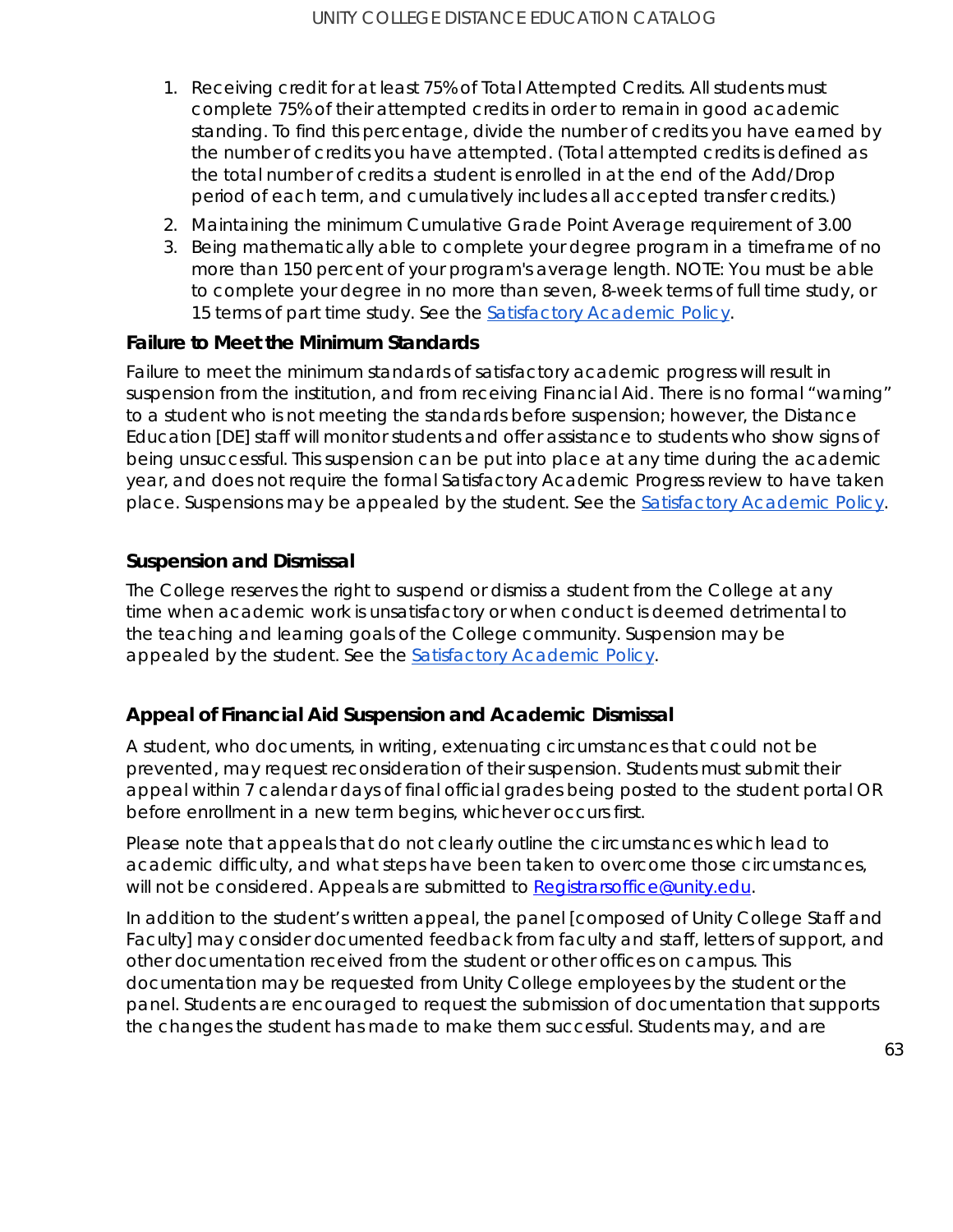encouraged to, provide documentation from outside sources such as a medical professional, a clergy member, or other professionals who are assisting the student overcome their challenges.

The panel's determination will be based on evidence of extenuating circumstances beyond the student's control, as well as the student's likelihood for success upon readmission. Likelihood of success will be based on the student's outlined plans to overcome the circumstance, documentation submitted to the panel, and the student's past academic performance. The student will be notified of the panel's decision no later than 7 calendar days after the deadline to appeal suspensions. See the [Satisfactory Academic Policy.](https://sharepoint.unity.edu/DE/Shared%20Documents/Distance%20Education%20General%20Policies/UTY-DE-18-0008%20Combined%20Undergrad-Grad%20SAP.pdf)

#### **Probation**

Students who successfully appeal their suspension will be placed on probation. Students must meet the requirements to be in good academic standing within their one term probation period to continue attendance and receive Federal Financial Aid. Students for whom it is mathematically unlikely to achieve good standing in the one-term probation will be placed on an academic plan. This plan must be crafted and approved by the end of the add-drop period of the first term of probation. See the [Satisfactory Academic](https://sharepoint.unity.edu/DE/Shared%20Documents/Distance%20Education%20General%20Policies/UTY-DE-18-0008%20Combined%20Undergrad-Grad%20SAP.pdf)  [Policy.](https://sharepoint.unity.edu/DE/Shared%20Documents/Distance%20Education%20General%20Policies/UTY-DE-18-0008%20Combined%20Undergrad-Grad%20SAP.pdf)

#### **Academic Plan**

An academic plan allows the student additional time to obtain good academic standing. This individualized plan is created by the Chief Distance Education Officer for graduate students and created by the Dean of Distance Education Undergraduate Programs for undergraduate students in consultation with other College officials as needed. The plan will have quantitative and qualitative goals that the student must meet in the outlined time frame of the plan. This may include certain progress levels at the end of specific terms. Should a student wish to make changes to their Academic Plan, they must appeal at the end of a term to the panel to do so.

Students who meet the conditions of their plans will continue to be on probation until they complete their plan and obtain Satisfactory Academic Standing. Failure to meet the outlined plan will result in academic and financial suspension. A student may not appeal a second time for the same circumstance. See the [Satisfactory Academic Policy.](https://sharepoint.unity.edu/DE/Shared%20Documents/Distance%20Education%20General%20Policies/UTY-DE-18-0008%20Combined%20Undergrad-Grad%20SAP.pdf)

#### **Add/Drop Courses**

During the first three class days, students may add or drop courses for the current 8 week term. Students should contact their advisor before adding or dropping a course. Reducing credit hours during the three add/drop days will result in an appropriate tuition and financial aid change. Students who wish to add or drop a course may do so by contacting the Distance Education Concierge, the Chief Distance Education Officer, or the Dean of Distance Education Undergraduate Programs.

#### **Course Withdrawal**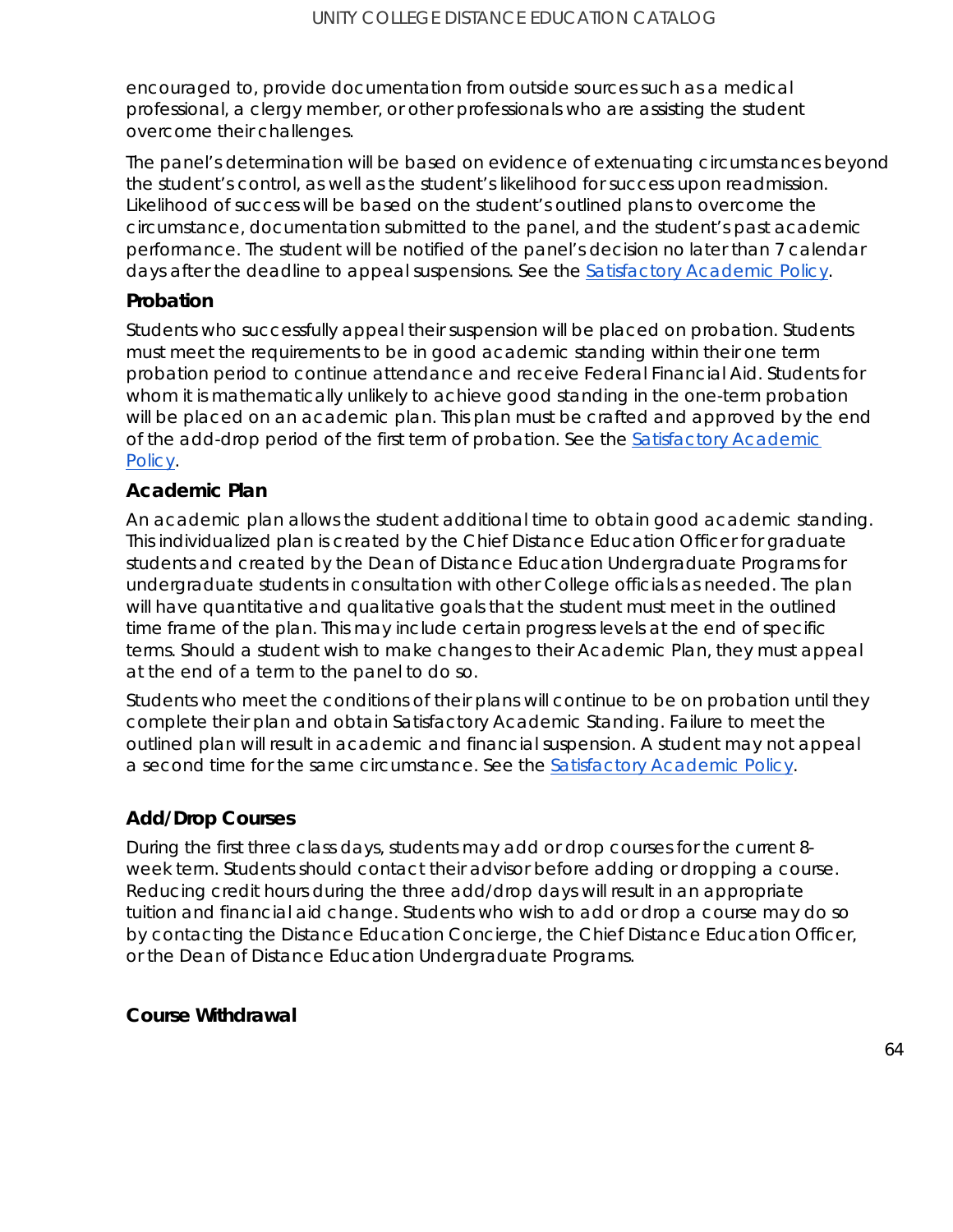Students who wish to withdraw from a course must do so by the deadlines in the academic calendar by emailing the course instructor and the Chief Distance Education Officer or Dean of Distance Education Undergraduate Programs. The Distance Education staff will work with the Registrar to complete course withdrawal. It is the student's responsibility to contact Financial Aid to determine any changes based on a course withdrawal.

Date of Withdrawal A student is considered "withdrawn" as of the day they begin the official withdrawal process or notify the Chief Distance Education Officer [CDEO] or designee of their withdrawal. Official notice must be written or emailed. In the case of written notice, the date of withdrawal will be the date the written notice is received. Students who do not provide official notice will have their last date of recordable academic activity used as their date of withdrawal. Academic activity includes [but is not limited to]: a) Submitting academic assignments b) Participating in online discussions Academic activity does not include: a) Logging into online classes/discussions without active participation b) Speaking with an instructor or advisor to participate in academic counseling or advising A student cannot self-certify academic activity. Unity College must be able to establish the date via electronic record. If a student is unable physically or mentally to begin the withdrawal process the school may use the date of the related circumstance [such as an automobile accident] or the date of last academic activity.

Students are considered unofficially withdrawn (ceased attendance without providing official notification or expressed intent to withdraw) if a distance education staff member notifies the Registrar's office a student is no longer in attendance, and continued academic activity cannot be established by Unity College. Date of withdrawal will be established using the ["Date of withdrawal" policy.](https://sharepoint.unity.edu/DE/Shared%20Documents/Distance%20Education%20General%20Policies/UTY-DE-18-0012%20Withdrawal.pdf)

Students may also be considered unofficially withdrawn when a student is assigned all "F" or "F" and "W" grades at the end of the semester. The Registrar's office will attempt to establish if the student earned at least one of their "F" grades. If the Registrar's office cannot reasonably establish the earning of the grade (academic participation through the entire term) in at least one course, the student will be considered withdrawn. The date of withdrawal will be determined using the "Date of withdrawal" policy. Refunds are based on the published refund schedule and determined by date of withdrawal. See Distance [Education Withdrawal Policy.](https://sharepoint.unity.edu/DE/Shared%20Documents/Distance%20Education%20General%20Policies/UTY-DE-18-0012%20Withdrawal.pdf)

#### Transfer of Credits

Undergraduate Students may transfer a maximum of 90 undergraduate credits into undergraduate programs at Unity College. Students must earn a 'C' (2.0) or higher in order for the credit to be accepted for transfer. The credit granting institution must also be accredited by a recognized regional or national accrediting body. Some coursework may not be eligible for credit transfer, including remedial/fundamental coursework. Unity College reserves the right to determine the eligibility of transfer credits. Credits should be transferred at the time the student is admitted. Transfer credits count only toward the total earned hours, not undergraduate grade point averages.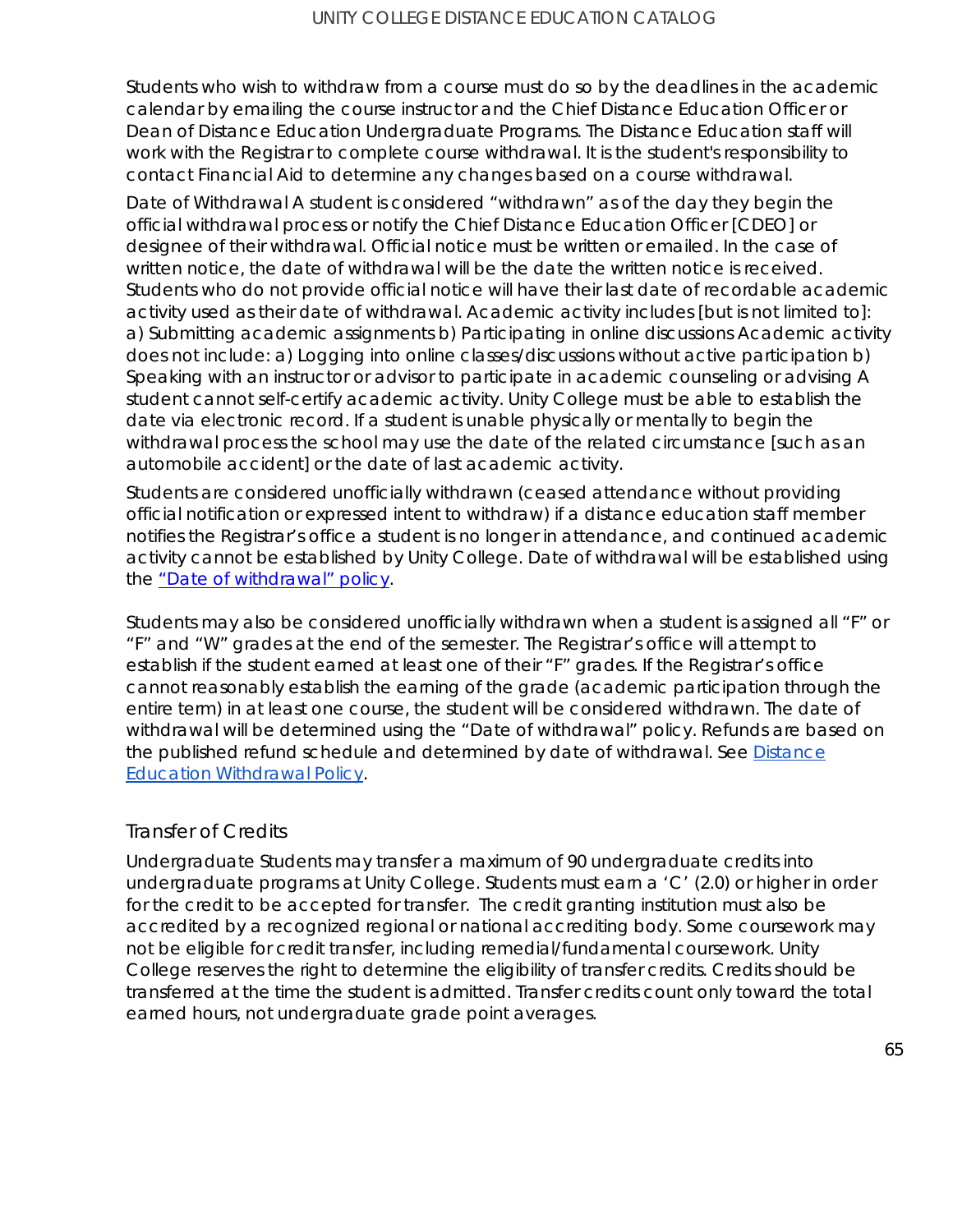Graduate students may transfer a maximum of nine (9) graduate credits into graduate programs at Unity College. All coursework transferred must link clearly to the degree requirements of the program the student is enrolled in, as determined by the Chief Distance Education Officer (CDEO). Students must earn a 'B' (3.0) or higher in order for the credit to be accepted for transfer. The credit granting institution must also be accredited by a recognized regional or national accrediting body. Credits should be transferred at the time the student is admitted. Transfer credits count only toward the total earned hours, not graduate grade point averages. Transfer of credits from other approved graduate programs will be considered on a case-by-case basis by the CDEO.

### Withdrawal from the College

The process to withdraw from the College is to first contact the Distance Education Concierge and they will work with the Registrar to complete the withdrawal. The student is required to complete an electronic Withdrawal From the College Form upon receipt. All grades for courses in progress as of the withdrawal date are recorded as "W" and all relevant offices and instructors will be notified. Courses whose end date has passed and for which all work has been completed will still receive the grade earned before the withdrawal. Students who fail to withdraw by the final class day will remain enrolled and receive the grade earned for the class. See **Distance Education Withdrawal Policy**.

### Date of Withdrawal Policy

A student is considered "withdrawn" as of the day they begin the official withdrawal process or notify the Chief Distance Education Officer or Dean of Distance Education Undergraduate Programs of their withdrawal. It is highly recommended a withdrawing student follow Unity College's official withdrawal process by completing all forms. Official notice can be either oral or written. In the case of written notice, the date of withdrawal will be the date the written notice is received. Students who do not provide official notice will have their last date of recordable academic activity used as their date of withdrawal.

Academic activity includes (but is not limited to):

- Submitting academic assignments
- Participating in online discussions

Academic activity does not include:

- Logging into online classes/discussions without active participation
- Speaking with an instructor or advisor to participate in academic counseling or advising

A student cannot self-certify academic activity. Unity College must be able to establish the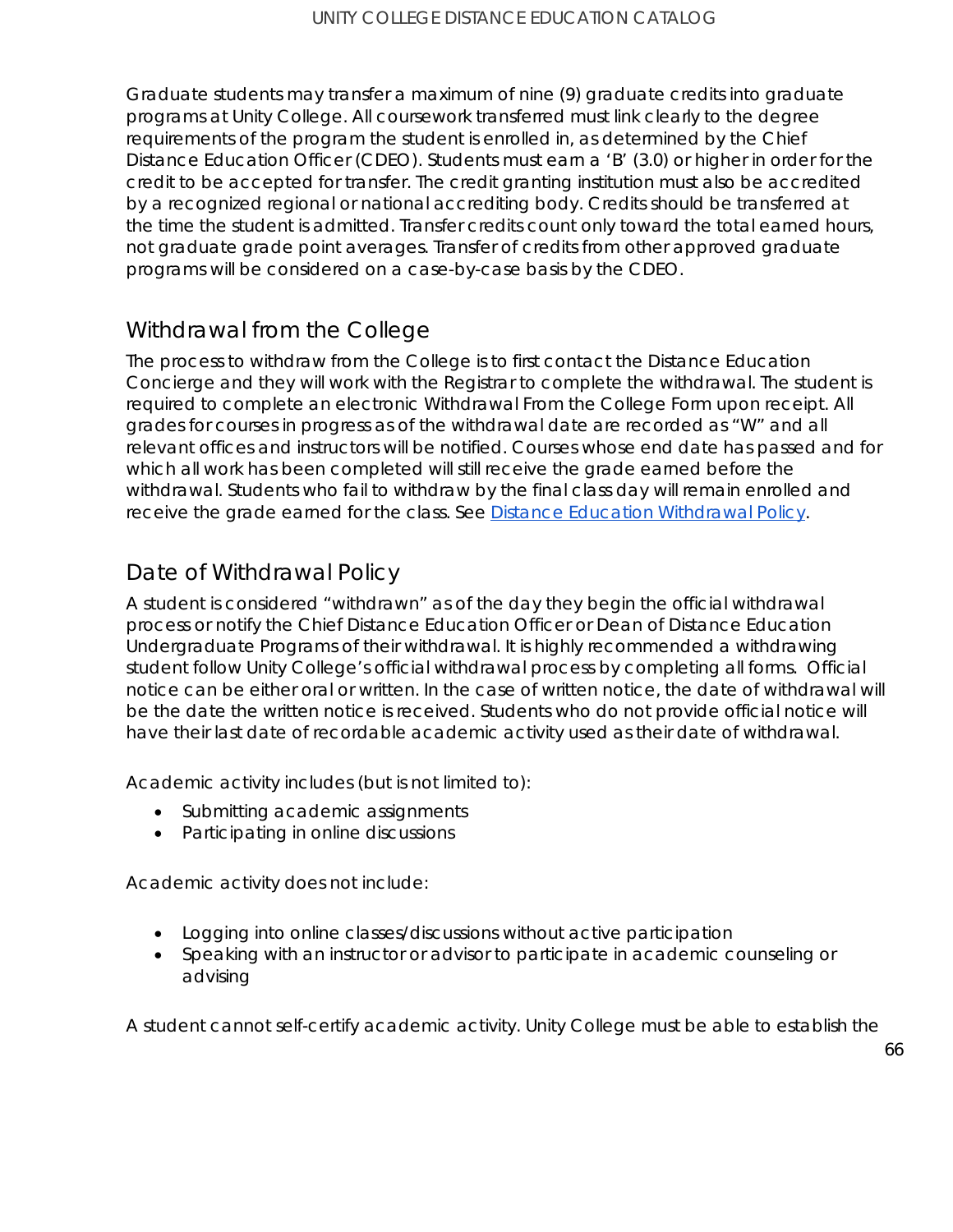date via electronic record. If a student is unable physically or mentally to begin the withdrawal process the school may use the date of the related circumstance (such as an automobile accident) or the date of last academic activity. See [Distance Education Withdrawal](https://sharepoint.unity.edu/DE/Shared%20Documents/Distance%20Education%20General%20Policies/UTY-DE-18-0012%20Withdrawal.pdf) Policy.

### Repeating Courses

Students with a need to earn a higher grade may repeat a previously taken course. While the grades for both the first and subsequent attempts will remain on the student's transcript and the academic record, the highest grade will be used in computing the cumulative grade point average. Credit can only be earned once for a course, unless specifically stated otherwise in the course description. Courses completed with a grade of C or higher may only be repeated once.

### Readmission to the College

Students enrolled in a degree program may continue to work toward their degree program under the requirements that were in effect at the time they matriculated, providing there have been no breaks of more than twelve (12) months. Students who have a break of more than twelve months must apply to be reinstated to the distance education program and meet requirements of the catalog in effect at the time they are reinstated. After 12 months of inactivity, students must contact the Chief Distance Education Officer to express their intent to re-enroll in classes. The College reserves the right to make substitutions for courses that are no longer offered.

### Leaves of Absence and Time Limitation for Degree Completion

Distance Education graduate students will have five (5) consecutive calendar years from their date of matriculation to complete their program of study. Distance Education undergraduate students will have eight (8) consecutive calendar years from their date of matriculation to complete their program of study. Students who do not meet this deadline will be required to reapply for admission and will be subject to current availability of courses and programs, as well as any new program requirements.

Students who wish to take a leave of absence should communicate their intent to the Distance Education Concierge, the Chief Distance Education Officer (CDEO), or the Dean of Distance Education Undergraduate Programs in writing. Any student who does not register for classes for two (2) consecutive eight-week terms, but is otherwise eligible to continue study, will remain enrolled in the program, but will temporarily lose access to email, CAMS portal, and library services. Said access will be reinstated when the student returns and registers for coursework.

Any student who is inactive for more than one calendar year, or five (5) consecutive eightweek terms, will be subject to current availability of courses and programs, as well as program requirements as outlined in the most recent Catalog. Extensions with cause may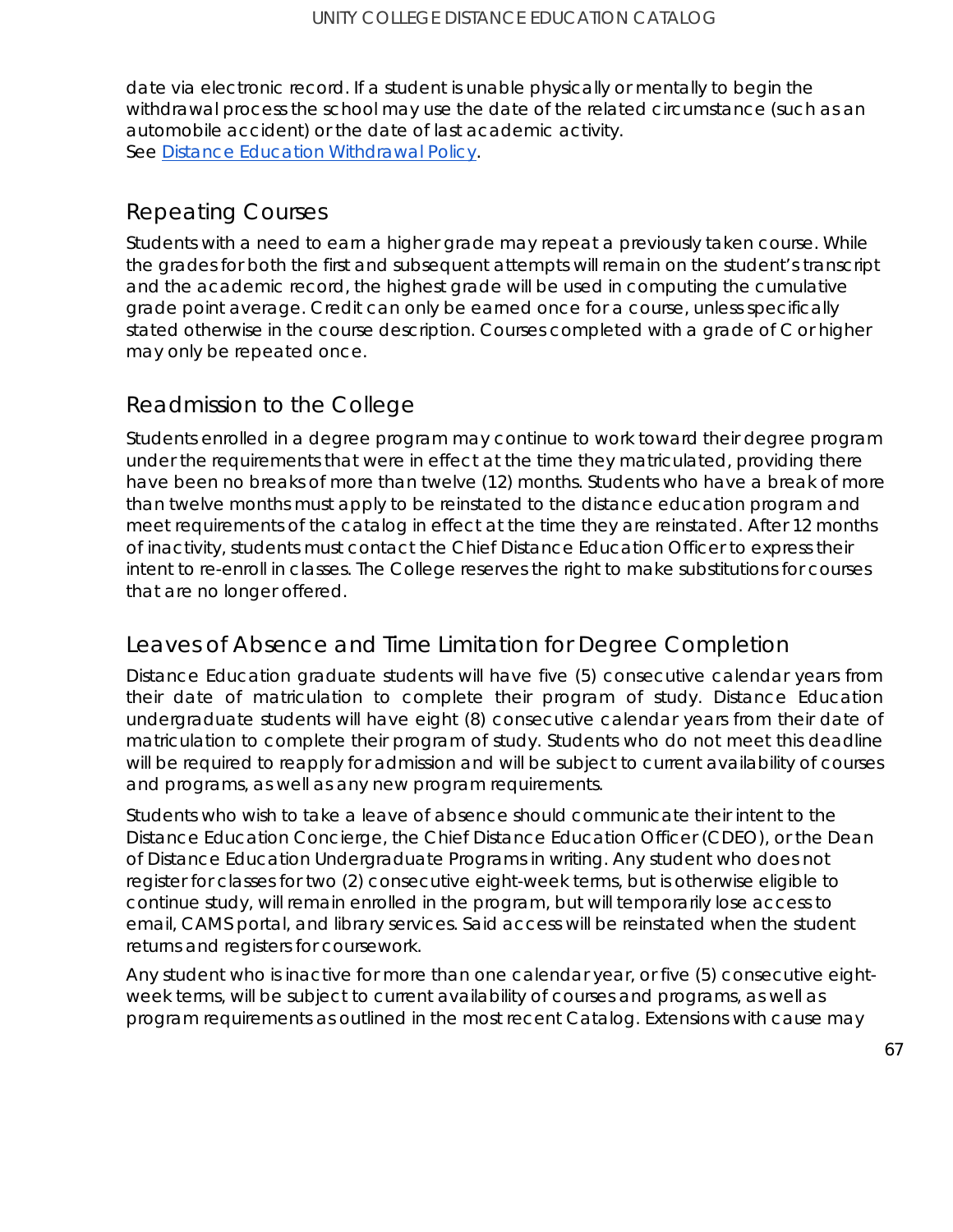be requested of the Chief Distance Education Officer or the Dean of Distance Education Undergraduate Programs. The final decision rests with the CDEO.

#### Veteran Students

Unity College welcomes applications from veterans as well as from active duty military personnel, reservists, the National Guard, widows and widowers of veterans, and war orphans. A student wishing to be considered for educational benefits from the Veterans Administration must submit copies of discharge papers (DD-214) and, if applicable, marriage licenses and birth certificates of dependents, along with the appropriate applications to the [Registrar's Office.](https://www.unity.edu/academics/academic-resources/registrar/) Dependents of deceased or service- connected disabled veterans must contact the veteran's center that holds the veteran's records, and inform the center of their intention to attend Unity College.

The degree programs of Unity College are approved by the Maine State Approving Agency for Veterans Education Programs for persons eligible for educational benefits (GI Bill®) from the U.S. Department of Veteran Affairs. Students who have questions about their eligibility should visit the Veterans Administration web site at [Veteran](http://www.gibill.va.gov/)  [Administration](http://www.gibill.va.gov/) or call (888) 442-4551. Students are required to submit their Certificate of Eligibility (COE) in order to be eligible for benefits. For more information, contact the Distance Education Concierge.

Veteran students are expected to complete all of their registered courses each term. Any change in academic workload must be reported to the College. Failure to do so may result in incurring debt.

*GI Bill® is a registered trademark of the U.S. Department of Veterans Affairs (VA). More information about education benefits offered by VA is available at the official U.S. government website at [GI Bill.](http://www.benefits.va.gov/gibill)*

### Medical Withdrawal from the College

Students may request a medical withdrawal when an illness or injury occurs that makes it impossible for the student to continue with classes. A medical withdrawal may be used in response to matters of both physical and mental health. To be recorded as a medical withdrawal, documentation from a licensed medical practitioner must be submitted to the Chief Distance Education Officer or Dean of Distance Education Undergraduate Programs outlining the nature of the illness or injury and confirming that the student would not be able to complete coursework as a result. Medical withdrawals will be dated according to the date that the College was notified of the intent to withdraw (see [Distance Education](https://sharepoint.unity.edu/DE/Shared%20Documents/Distance%20Education%20General%20Policies/UTY-DE-18-0012%20Withdrawal.pdf)  [Withdrawal Policy\)](https://sharepoint.unity.edu/DE/Shared%20Documents/Distance%20Education%20General%20Policies/UTY-DE-18-0012%20Withdrawal.pdf). The regular refund policies of the College apply. Medical withdrawals can be recorded up to the last day of class for the term and are never retroactive. (All documentation from a medical professional must be received before the last day of classes for the withdrawal to be considered medical.) In the case of a medical withdrawal, all grades are recorded as "W" regardless of the time in the term, and all relevant offices and professors will be notified.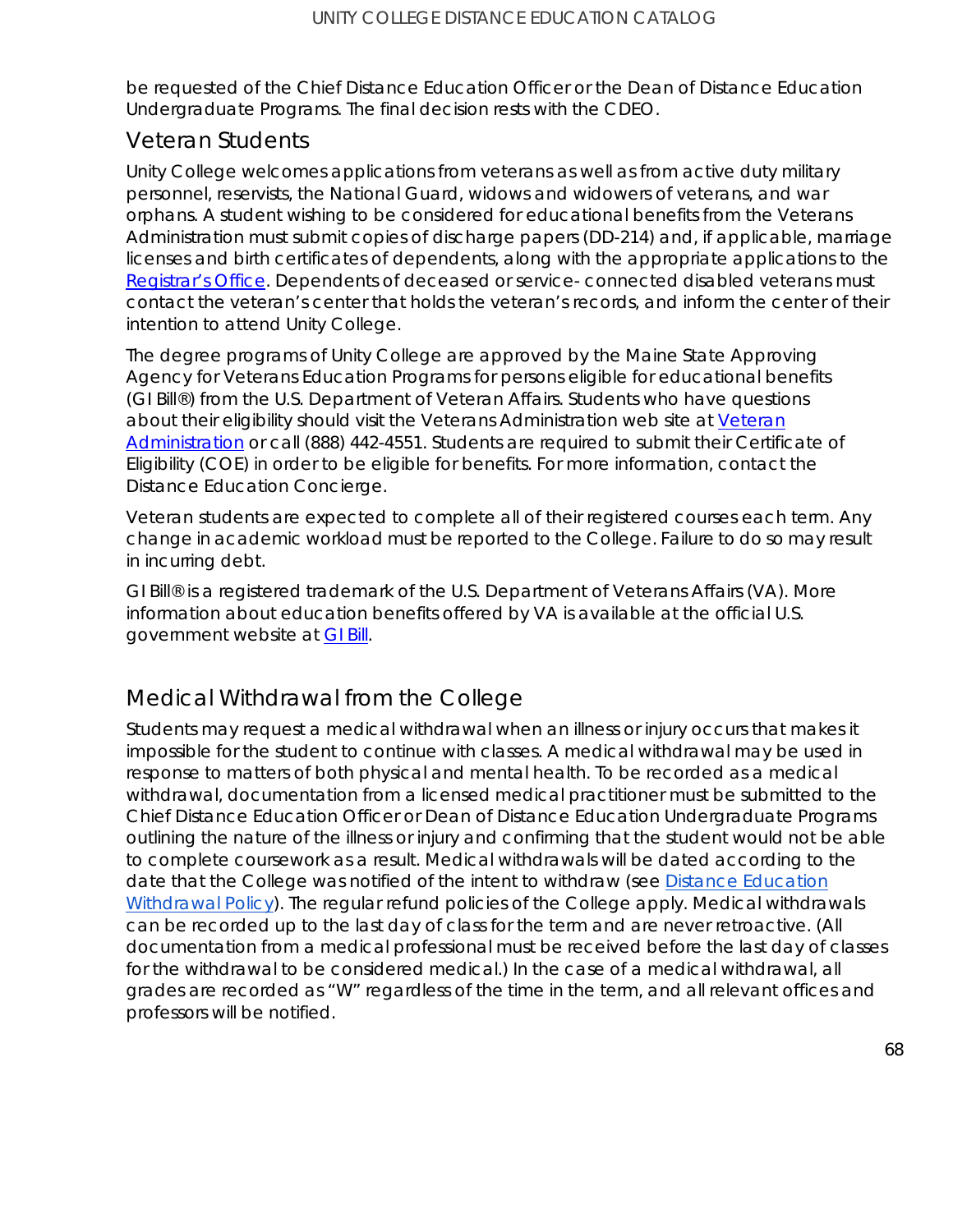Students are strongly encouraged to take a full 8-week term away from the College to address the medical issues before seeking to return. Depending on the situation and the time in the term that the withdrawal takes place, this may be a required condition of the withdrawal/readmission. Students who leave on a medical withdrawal will be asked to submit confirmation that they have addressed the medical condition and are ready to return to full participation in the educational program of the College. This may require documentation from a licensed medical practitioner.

#### Extended Absence

Once a period of enrollment begins, if a student needs to be away from his or her class for more than three (3) consecutive days based on either a personal or medical issue, the Chief Distance Education Officer (CDEO) or Dean of Distance Education Undergraduate Programs should be notified immediately so that an official notification can be sent to all of the student's instructors. The exact reasons need not be revealed to the CDEO or Dean if there is a confidentiality issue. This does not necessarily constitute an "excused absence," relieve the student of her/his responsibilities, or change the course expectations.

### Student Identity Verification Policy

In compliance with the provisions of the United States Federal Higher Education Opportunity Act (HEOA) of 2008, Public Law 110-315, concerning the verification of student identity in distance learning, Unity College has established and will periodically evaluate its process to confirm that person who is enrolling in the College is the person who is completing the enrollment form, that a student taking an examination is the student who registered to take the examination, and that the student who is registered for an online course is the same student who participates in, completes, and receives credit for the course.

To authenticate identities, Unity College will use one or more of the following methods for verification:

- A secure login with username and password
- Proctored examinations
- New or emerging technologies and practices that are effective in verifying student identification

All methods of verifying student identity must protect the privacy of student information in accordance with the Family Educational Rights and Privacy Act (FERPA), any other applicable laws or regulations regarding the confidentiality of personally identifiable information, and the College's Privacy Policy.

Personally identifiable information collected by the College may be used as the basis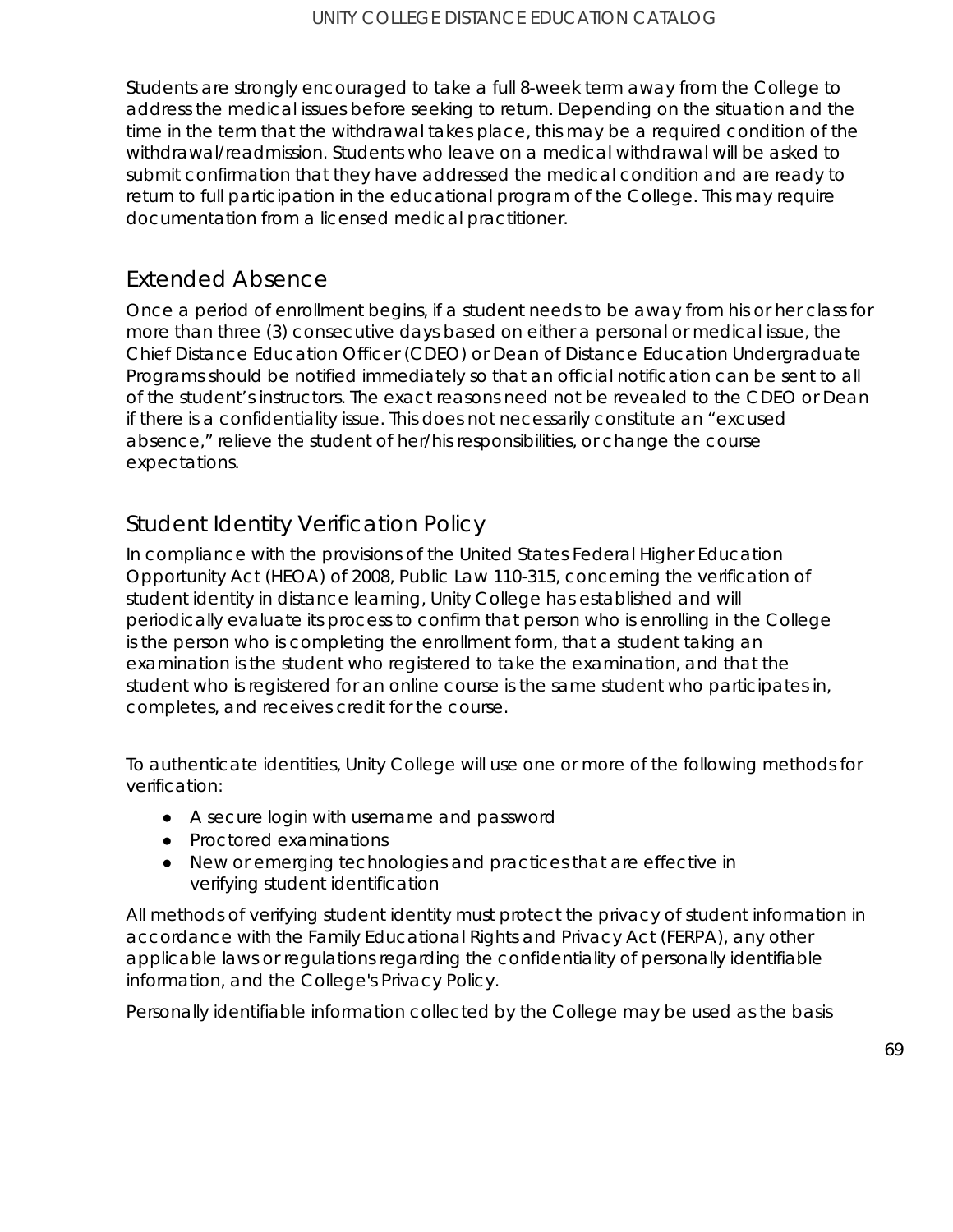for identity verification. This information may include a combination of the following:

- Student ID number
- Last four digits of the student's Social Security Number
- At least two other pieces of information such as the student's email address on file, date of birth, address, or username, etc.

# Graduation

### Application for a Degree

There are three (3) times each year when degrees are conferred: December, May, and August. The deadline for submitting an Application for Degree is September 15, February 15, and June 15. Upon receipt of the application to the [Registrar's office,](https://www.unity.edu/academics/academic-resources/registrar/) students will be billed a \$100 fee. Diplomas are not handed out at the Commencement Ceremony. Processing completion of degree requirements may take up to thirty (30) days. Diplomas will be mailed once the academic records are certified and all financial obligations to the College have been resolved.

### Participation in a Commencement Ceremony

Unity College celebrates Commencement with an official ceremony at the Unity, Maine campus each May. There is a smaller ceremony on campus each December. Distance Education graduates who wish to travel to the Unity, Maine campus are welcome to participate in Commencement.

Online students who have met all academic requirements to receive their diploma or are within six (6) credits of meeting all the graduation requirements set forth by Unity College are invited to participate in a Commencement ceremony.

Students who are eligible and wish to participate in a commencement ceremony must:

- 1. Have a degree audit completed by the Registrar's office and be within 6 credits of completing their degree
- 2. Submit an Application for Degree by the appropriate deadline (September 15, February 15, or June 15)
- 3. Pay a \$100 fee. You may participate in a Commencement Ceremony only once per degree.

Once the completion of requirements has been verified, a diploma will be issued at the next available conferral opportunity (December, May, or August). The diploma will be mailed to the student within six (6) weeks of his or her conferral date.

### Replacement Copies of Diplomas

Graduates may submit a request for a replacement diploma through the Registrar's Office. Replacement diplomas shall carry all information contained on the original, except that all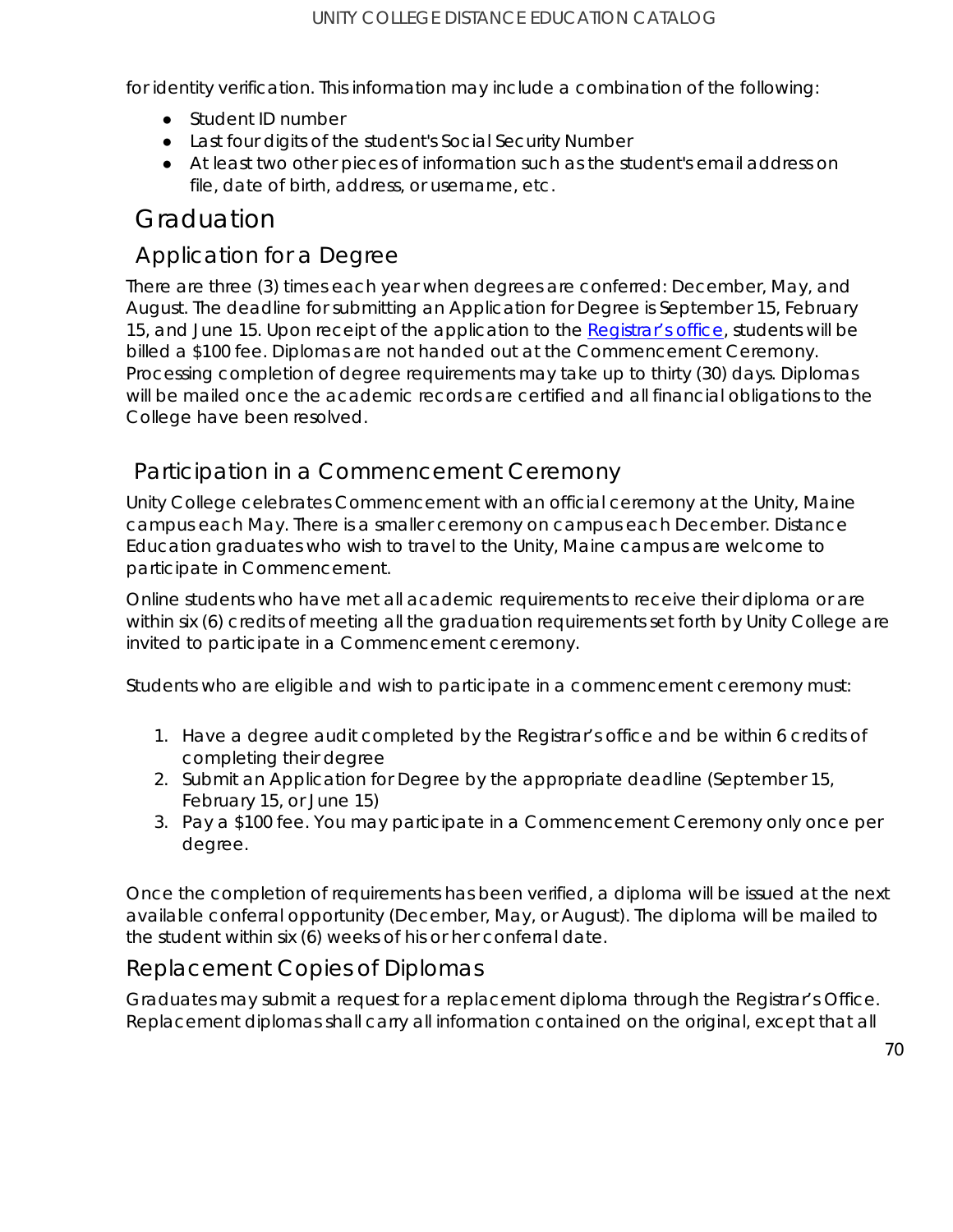signatories will be current administrators. Graduates requesting a replacement diploma will be subject to the current fee for such diplomas.

#### Unclaimed Diplomas

Unclaimed, undeliverable, or withheld diplomas are retained in the [Registrar's Office](https://www.unity.edu/academics/academic-resources/registrar/) for a period of (5) five years, after which they may be destroyed. Graduates wishing to replace an unclaimed, destroyed diploma must request a replacement diploma as described above.

# SECTION 8: EXPENSES AND FINANCIAL AID

# Cost of Attendance

Undergraduate courses cost \$570 per credit hour (\$1710/course). Books, software, hardware, and other materials are not included in the credit hour cost and must be purchased separately.

Graduate courses cost \$850 per credit hour. Books, software, hardware, and other materials are not included in the credit hour cost and must be purchased separately.

Military Differential Tuition: All distance education courses are reduced by 10% for veterans or active military.

#### Billing

Students will be billed for each term after registering for their courses, and all student accounts must be settled and any financial aid in place before the end of the add/drop period (day 3 of the term). Any outstanding balance will lead to automatic withdrawal from courses. Any outstanding balance must be paid prior to future enrollment.

# Failure to Pay

Failure to pay bills in full when due may result in revocation of Unity College privileges, including but not limited to, issuance of grades and/or transcripts, registration for subsequent terms, participation in graduation ceremonies, and participation in registered classes and examinations. It is imperative that a student contact the Student Accounts Office at (207)509-7261 if any charges are disputed.

# Refund Policy

Prior to the first day of class 100%. Students who do not check in, or actively start participation in their online courses during the add drop period, will be considered withdrawn prior to the first day.

1-3 calendar days 90%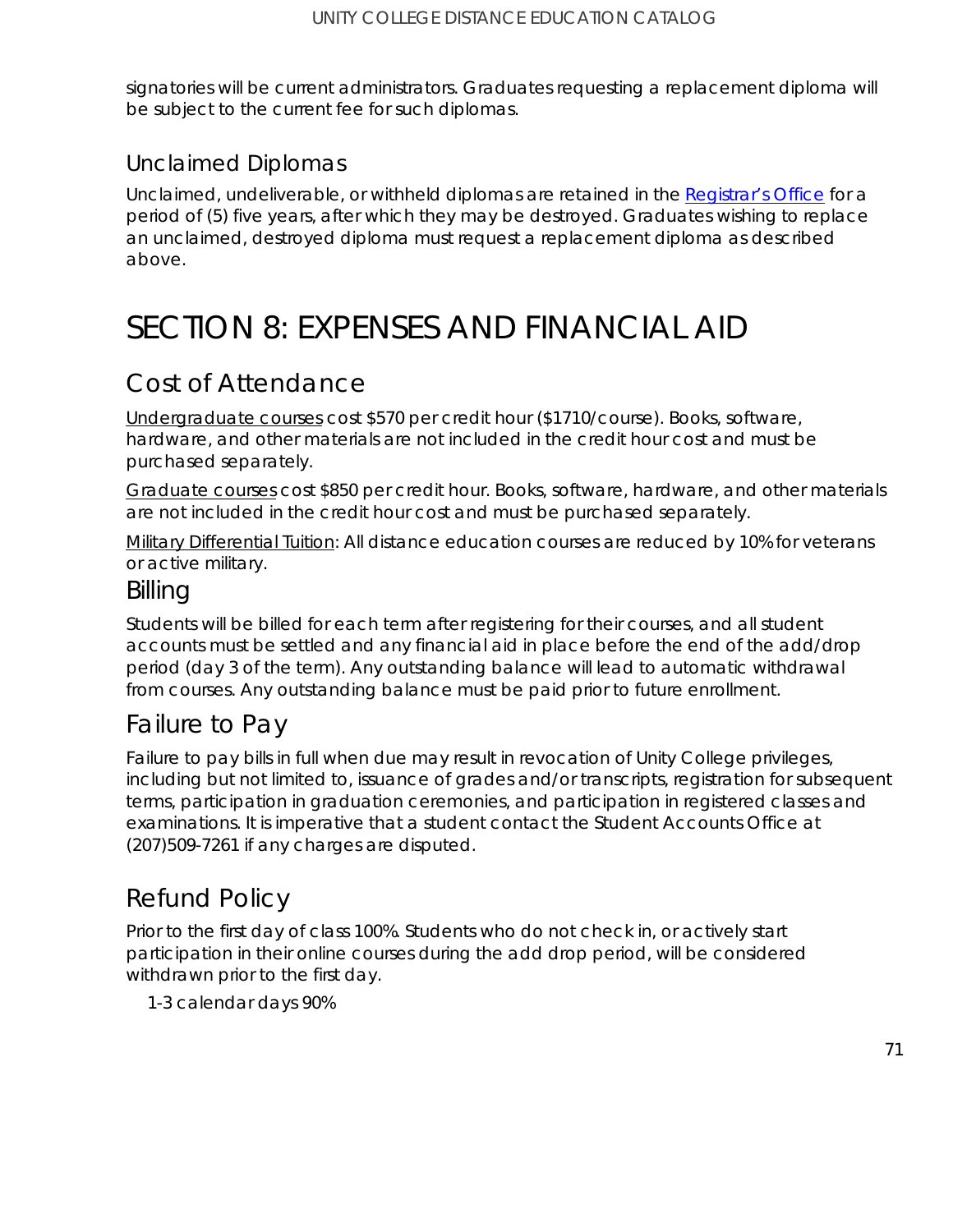- 4-7 calendar days 75%
- 8-14 calendar days 50%
- 15-21 calendar days 25%
- 22 or more calendar days 0%

# Failure to Participate

Students who fail to participate in their course within the first three (3) days (as defined by a minimum of one discussion forum post) may be automatically dropped from the course.

# Financial Aid

Your federal need will be determined on the basis of the income and asset information you provide on the Free Application for Federal Student Aid (FAFSA) online at [fafsa.gov.](http://fafsa.gov/) Choose Unity's College Code (006858) to ensure that the federal application data will be transmitted to the Financial Aid Office. Please respond promptly to requests for additional information or clarification concerning your aid application.

# Federal Direct Unsubsidized Loan Program

Students receiving any federally sponsored financial aid, such as Federal Pell Grants, or Federal Stafford Loans, are subject to a separate Federal policy pertaining to the amount of those federal funds they may retain when they withdraw from the college during an academic semester. This policy called, The Return of Title IV Funds Policy, prorates available aid based on the amount of the semester completed. Written examples of the refund calculations are available upon request from the financial aid office, as well as any further information that may be needed pertaining to the refund or return of Title IV Funds process. Whenever applicable refunds are determined and any federally sponsored programs are involved, the following federally prescribed order of refund distribution is required Prescribed by Law and Regulation TOTAL REFUND:

- 1. Unsubsidized Federal Stafford Loan
- 2. Subsidized Federal Stafford Loan
- 3. Federal Perkins Loan
- 4. Federal PLUS Loan
- 5. Federal Pell Grant
- 6. FSEOG
- 7. Other Title IV Aid Programs

Matriculated graduate students enrolled in three (3) or more credits per 8-week term may apply for assistance through the Federal Direct Unsubsidized Loan Program. The maximum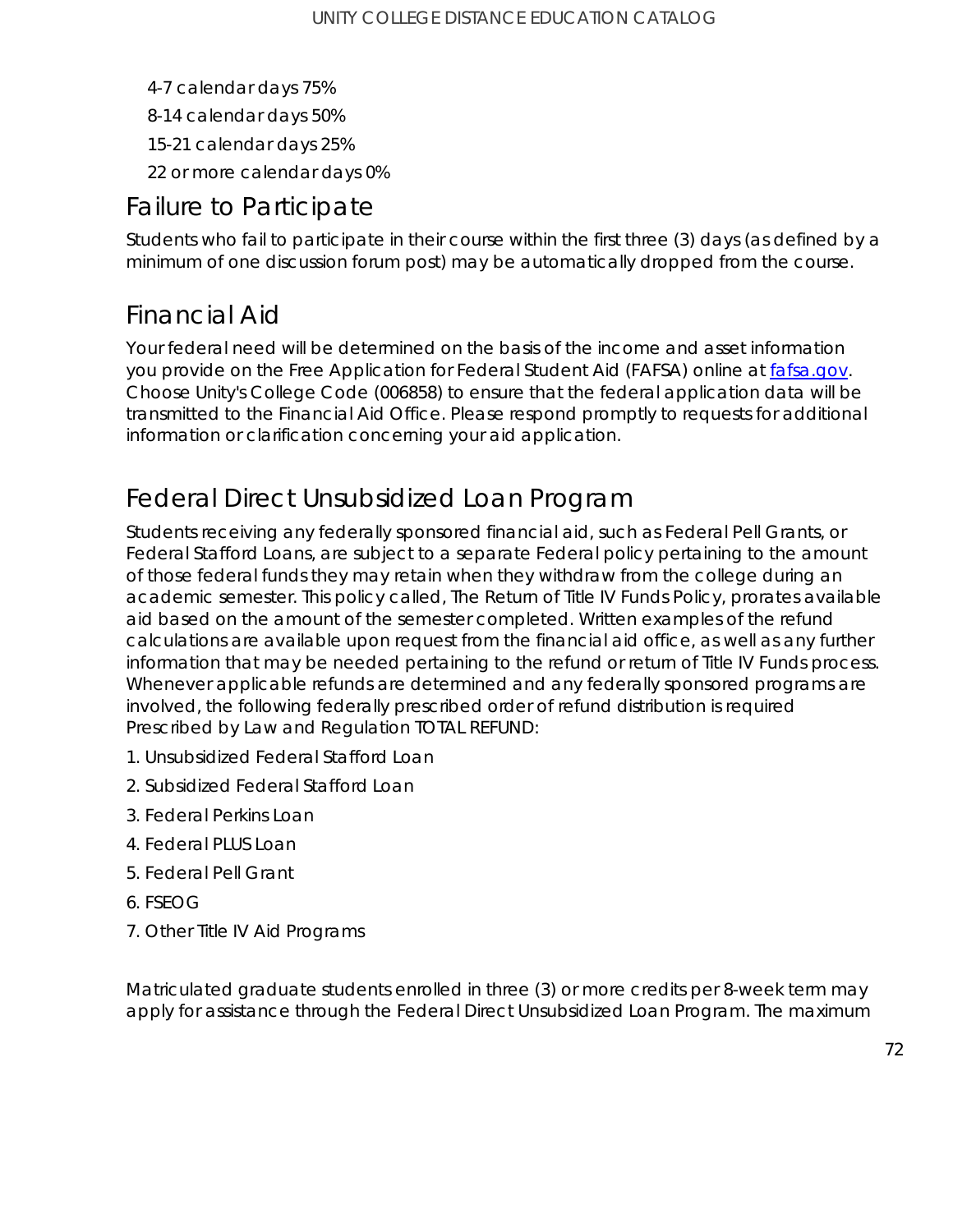annual unsubsidized loan is \$20,500. More information about the Direct Unsubsidized Loan will be provided to qualifying students.

The Unsubsidized Loan starts to accrue interest after payment to your account. While in College, you can elect to pay interest on an Unsubsidized Loan or have it added to the principal. Repayment on the Unsubsidized Loan starts no sooner than six (6) months after you graduate or fall below half-time status. There is a ten-year repayment period and other re-payment options.

NOTE: Financial Aid is not available for certificate programs or non-degree seeking candidates.

### Private Loans

Private loans may be an option if no other sources of financial aid are available. Unity College is not permitted to provide counsel about which private loans to choose. For help on this matter, please visit: [http://www.Unity.edu/FastChoice.](http://www.unity.edu/FastChoice)

# SECTION 9: RESOURCES

## Academic Calendar

Please see the webpage for the current academic calendar: <https://online.unity.edu/academic-calendar/>

#### College Resources

The mailing address for all Unity College correspondence is:

Unity College, Distance Education 90 Quaker Hill Road Unity, ME 04988-9502

College Switchboard: (207) 509-7100; or call (207) 509-7155

College Website: [www.online.unity.edu](http://www.unity.edu/)

Distance Education Team

Chief Distance Education Officer, Dr. Amy Arnett [aarnett@unity.edu:](mailto:aarnett@unity.edu) (207) 509-7204

Distance Education Concierge, Heather Stetkis [hstetkis@unity.edu:](mailto:hstetkis@unity.edu) (207) 509-7155